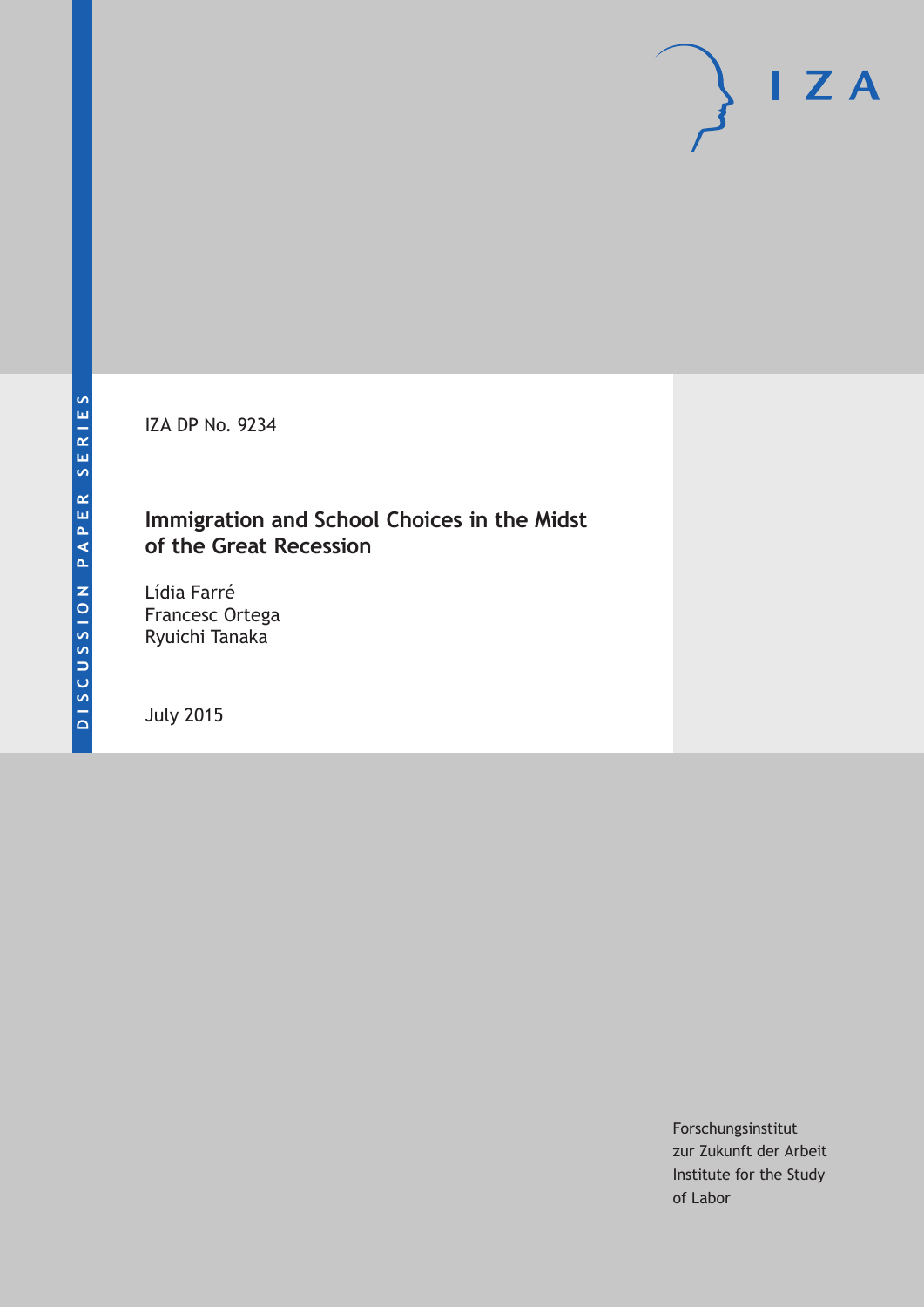# **Immigration and School Choices in the Midst of the Great Recession**

## **Lídia Farré**

*University of Barcelona, IAE-CSIC and IZA* 

## **Francesc Ortega**

*Queens College, CUNY and IZA* 

## **Ryuichi Tanaka**

*University of Tokyo*

Discussion Paper No. 9234 July 2015

IZA

P.O. Box 7240 53072 Bonn **Germany** 

Phone: +49-228-3894-0 Fax: +49-228-3894-180 E-mail: iza@iza.org

Any opinions expressed here are those of the author(s) and not those of IZA. Research published in this series may include views on policy, but the institute itself takes no institutional policy positions. The IZA research network is committed to the IZA Guiding Principles of Research Integrity.

The Institute for the Study of Labor (IZA) in Bonn is a local and virtual international research center and a place of communication between science, politics and business. IZA is an independent nonprofit organization supported by Deutsche Post Foundation. The center is associated with the University of Bonn and offers a stimulating research environment through its international network, workshops and conferences, data service, project support, research visits and doctoral program. IZA engages in (i) original and internationally competitive research in all fields of labor economics, (ii) development of policy concepts, and (iii) dissemination of research results and concepts to the interested public.

IZA Discussion Papers often represent preliminary work and are circulated to encourage discussion. Citation of such a paper should account for its provisional character. A revised version may be available directly from the author.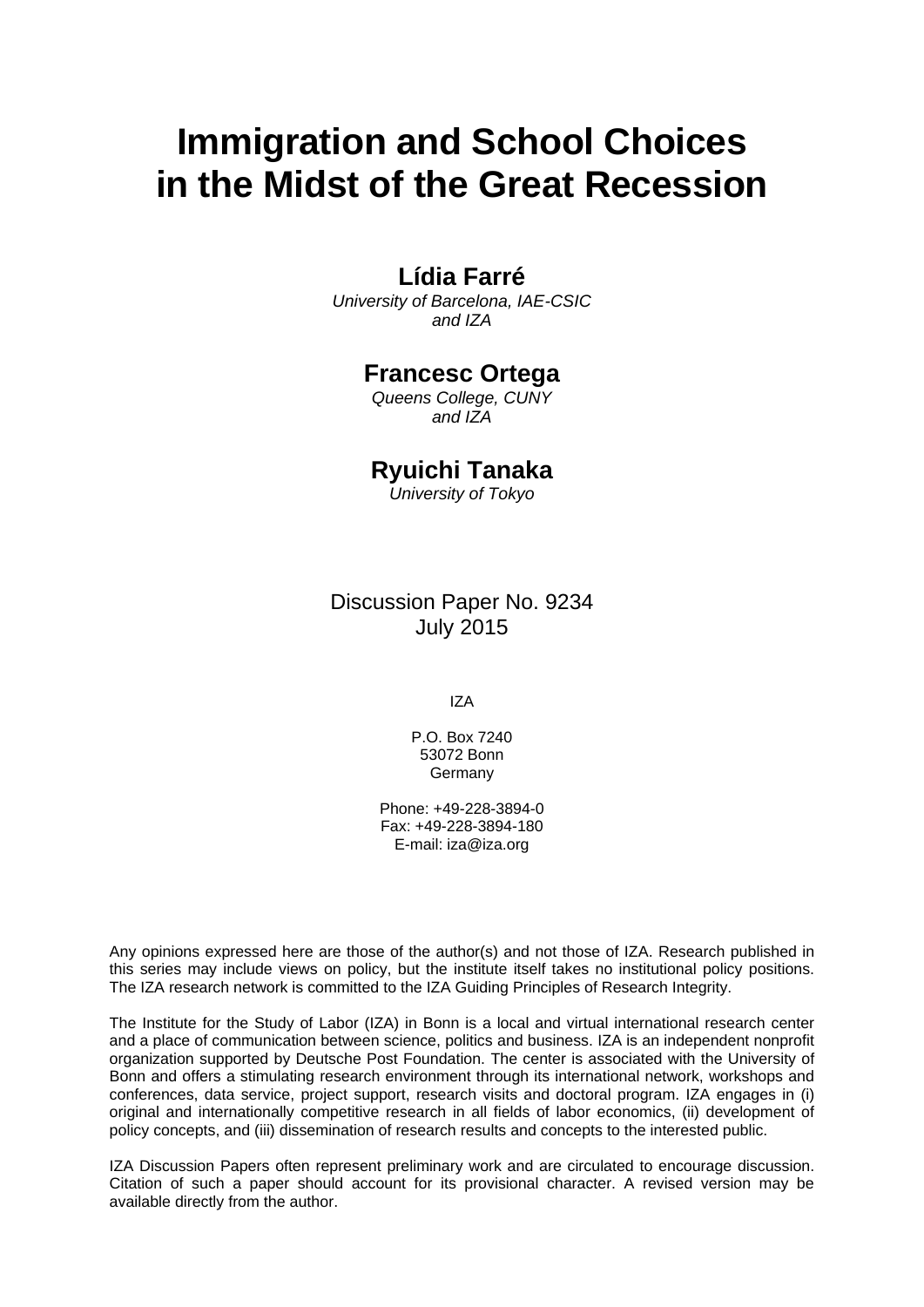IZA Discussion Paper No. 9234 July 2015

## **ABSTRACT**

## **Immigration and School Choices in the Midst of the Great Recession\***

This paper empirically analyzes the effects of immigration on the schooling decisions of natives. We employ household-level data for Spain for years 2000-2012, a period characterized by a large immigration wave and a severe recession. Our estimates reveal that Spanish households responded to immigration by increasing their educational expenditures. This result was mainly driven by an important *native flight* from tuition-free schools toward private ones. We also find strong evidence of *cream-skimming*: only the more educated native households switched to private schools in response to immigration. Finally, our simulations suggest that the reduction in household income due to the Great Recession mitigated the flight toward private schools triggered by immigration but was not enough to offset it. We argue that these findings are driven by several factors: school assignment rules, concerns over negative peer effects, and political economy forces.

JEL Classification: D7, F22, H52, H75, J61, I22, I24

Keywords: education, public school, recession, immigration

Corresponding author:

 $\overline{a}$ 

Francesc Ortega Department of Economics Queens College, CUNY 300A Powdermaker Hall 65-30 Kissena Blvd. Queens, New York 11367 USA E-mail: fortega@qc.cuny.edu

<sup>\*</sup> We are grateful for their comments to Martha Bailey, Caterina Calsamiglia, Julie Cullen, Christian Dustmann, Jesus Fernandez-Huertas, Rania Gihleb, Albrecht Glitz, Libertad Gonzalez, Joan Llull, Alkis Otto, Miquel Pellicer, Javier Polavieja, Sara de la Rica, Nuria Rodriguez-Planas, Thomas Siedler, Max Steinhardt, Steve Stillman, Chris Taber, Marcos Vera-Hernandez, and seminar participants at the Barcelona GSE Summer Forum, the 2014 ESPE conference, Hamburg University and the 2015 Eastern Economic Association.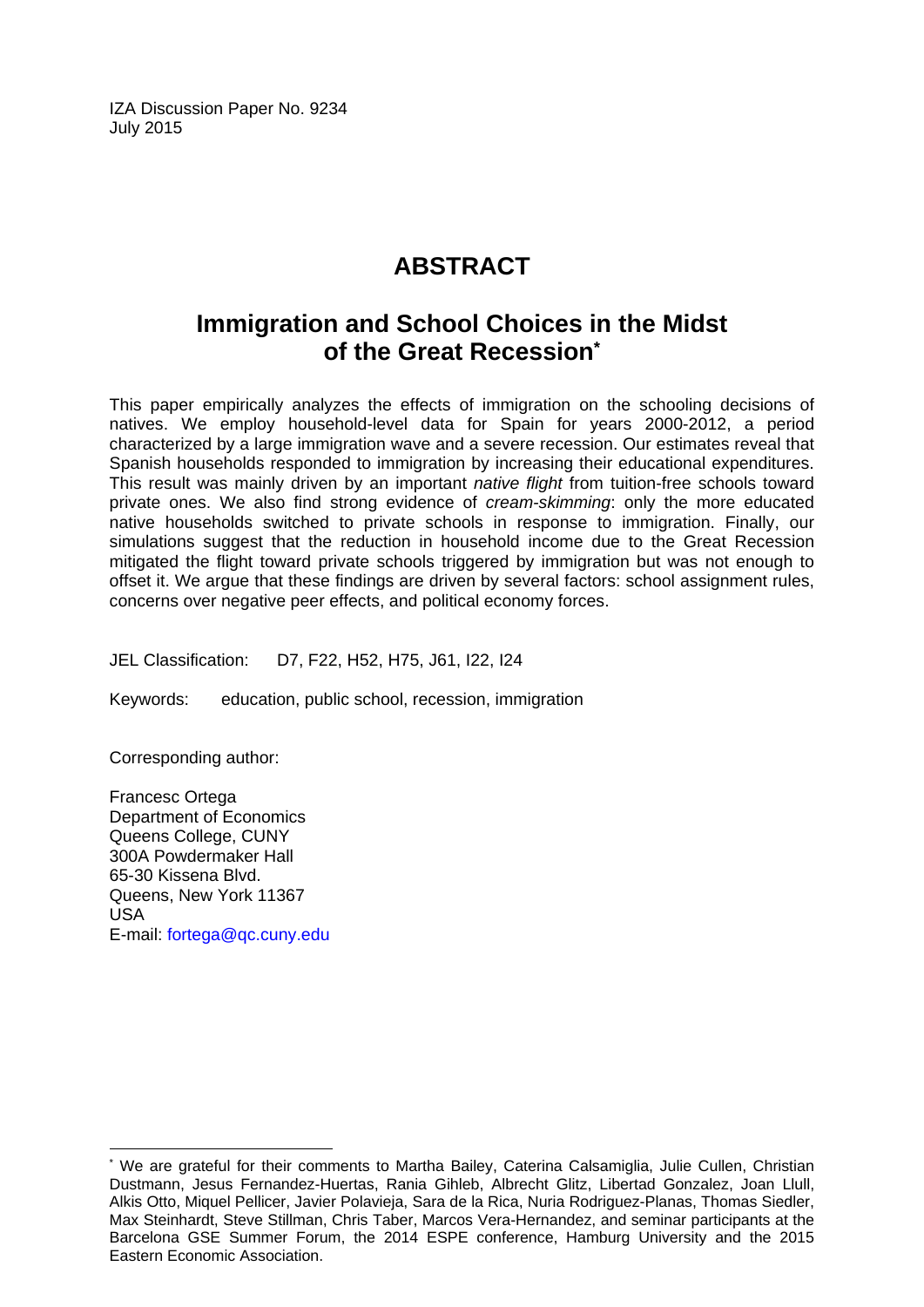## 1 Introduction

Public education is a fundamental engine for human capital accumulation, with important consequences for income inequality and upward mobility.<sup>1</sup> This is particularly so for first and second-generation immigrants, who disproportionately attend public schools and for whom socio-economic assimilation depends greatly on the quality of public education [\(Zimmermann et al.](#page-42-0) [\(2008\)](#page-42-0), [Dustmann et al.](#page-40-0) [\(2012\)](#page-40-0)). In the aftermath of the Great Recession public education, and public expenditures more generally, have suffered severe budget cuts in many countries. This has been particularly the case for countries in the Euro zone that had to be bailed out due to large debt and severely restricted access to international borrowing, such as Greece, Ireland, Portugal or Spain.

The purpose of our paper is to estimate empirically the effects of immigration on the education system of the receiving country, with an emphasis on the consequences for the public-private school choice of natives. We employ data for Spain over the period 2000-2012, a country that over this period experienced a very large immigration wave and a very severe recession, and we use the Great Recession as a benchmark for assessing the magnitude of the effects of immigration.<sup>2</sup>

Our paper makes several important contributions. First, it contributes to the literature on the effects of immigration on the schooling choices of natives by our novel use of household expenditure data.<sup>3</sup> Data on tuition expenditures allow us to go beyond the dichotomous public-private choice and analyze also the intensive margin of that decision. That is, we are able to identify moves from one private school to another with a different level of tuition. Second, these data also allow us to test for heterogeneous effects of immigration across households with different socio-economic status, which we refer to as the cream-skimming hypothesis (as in [Altonji et al.](#page-39-0) [\(2010\)](#page-39-0)). If confirmed by the data, this finding would have important policy implications since it would suggest increased segregation in schools, not just by nativity and ethnicity, but also by socio-economic status [\(Gould et al.](#page-41-0)  $(2009)$ ).<sup>4</sup>

<sup>&</sup>lt;sup>1</sup>See, for instance, [Glomm and Ravikumar](#page-40-1) [\(1992\)](#page-40-1), [Galor and Zeira](#page-40-2) [\(1993\)](#page-40-2), [Fernandez and Rogerson](#page-40-3) [\(1996\)](#page-40-3) among many others.

<sup>2</sup>Throughout the paper we refer to the large immigration wave experienced by Spain between the late 1990s and the late 2000s as the Great Immigration.

<sup>&</sup>lt;sup>3</sup>In a recent study [Dustmann et al.](#page-40-4) [\(2015\)](#page-40-4) use expenditure data to analyze the effects of gaining legal status on consumption.

<sup>&</sup>lt;sup>4</sup>This is a widespread problem in countries with high volumes of recent immigration. For instance, in Germany one in four immigrant children attend a school where immigrants are the majority group (Educational Reporting Consortium 2006). Moreover, these schools are often assessed to be underfunded and provide low quality education (Stiftung Mercator 2013). Not surprisingly, parents with higher education (native or immigrant) shun this schools.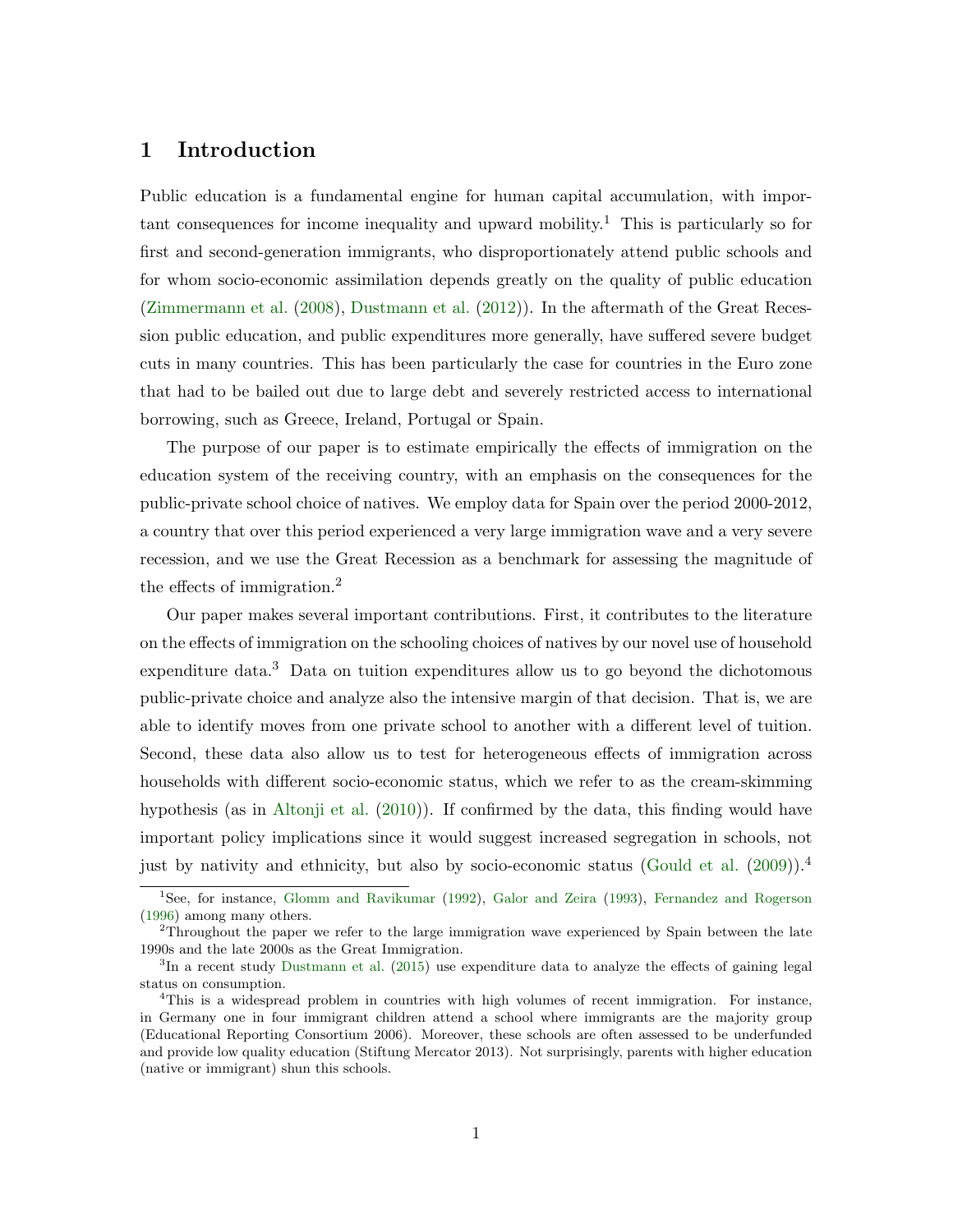Finally, the empirical analysis that we propose also offers a test of the main predictions of the highly influential political-economy theory of education by [Epple and Romano](#page-40-5) [\(1996\)](#page-40-5).

We believe the recent Spanish experience is useful to analyze these questions. Between 1995 and 2007, Spain experienced a period of fast-paced economic growth. During this period the employment to population ratio increased by 14 percentage points (from 0.38 to 0.52). The economic boom fueled a spectacular immigration wave. Between years 2000 and 2008 the foreign-born share increased by about 10 percentage points (reaching 14% in year 2009), as illustrated by [Figure 1.](#page-53-0) 5 . Since the second half of 2007, the country has been immersed in a very severe recession. Between 2007 and 2012, the employment rate plummeted by almost 10 percentage points, real household income fell by over 13 percent, and the average number of individuals employed per household decreased by 17 percent, from 1.62 to 1.34 [\(Figure 2\)](#page-53-1).<sup>6</sup> Not surprisingly, in this context of deep economic recession net immigration has turned negative and the working-age foreign-born share has stabilized around 14 percent. The falling real wages and rising unemployment have severely reduced household income and expenditures, particularly for less educated households.

Clearly, immigration flows into Spain were strongly influenced by the economic cycle. Thus our empirical analysis needs to face an important challenge: the separate identification of the roles of income and immigration on the schooling choices of households. We do so by using household-level data combined with regional variation in immigration flows, and account for the classic endogeneity problem of the location choices of immigrants by adopting an instrumental-variables approach.<sup>7</sup>

Specifically, we estimate a series of household-level models where the main explanatory variables are household income and the foreign-born share in the household's region of residence. We provide both OLS and instrumental-variables estimates that exploit the roles of ethnic networks and migration costs in influencing the location choices of immigrants. In some of our models we also allow for heterogeneous effects of immigration across households with different education levels. We then use our preferred estimates to conduct counterfac-

<sup>&</sup>lt;sup>5</sup>Like is several other European countries, large-scale immigration is a recent phenomenon in Spain, characterized by very high inflows over a short period of time with a high degree of heterogeneity. For a detailed survey on European immigration, see [Zimmermann, ed](#page-42-1) [\(2005\)](#page-42-1), [Dustmann and Frattini](#page-40-6) [\(2011\)](#page-40-6), or [de la Rica et al.](#page-40-7) [\(2013\)](#page-40-7)

 $^6\!$  The economy slowly started to rebound in year 2013.

<sup>7</sup>Our specifications will control for household income thus there is a smaller scope for endogeneity bias than in studies of the wage effects of immigration. Our main interest is on the effects of immigration over school choices, rather than the well-known effect of household income. However, including household income in our empirical models allows us to compare the effects of immigration to those of the large household income shocks caused by the Great Recession.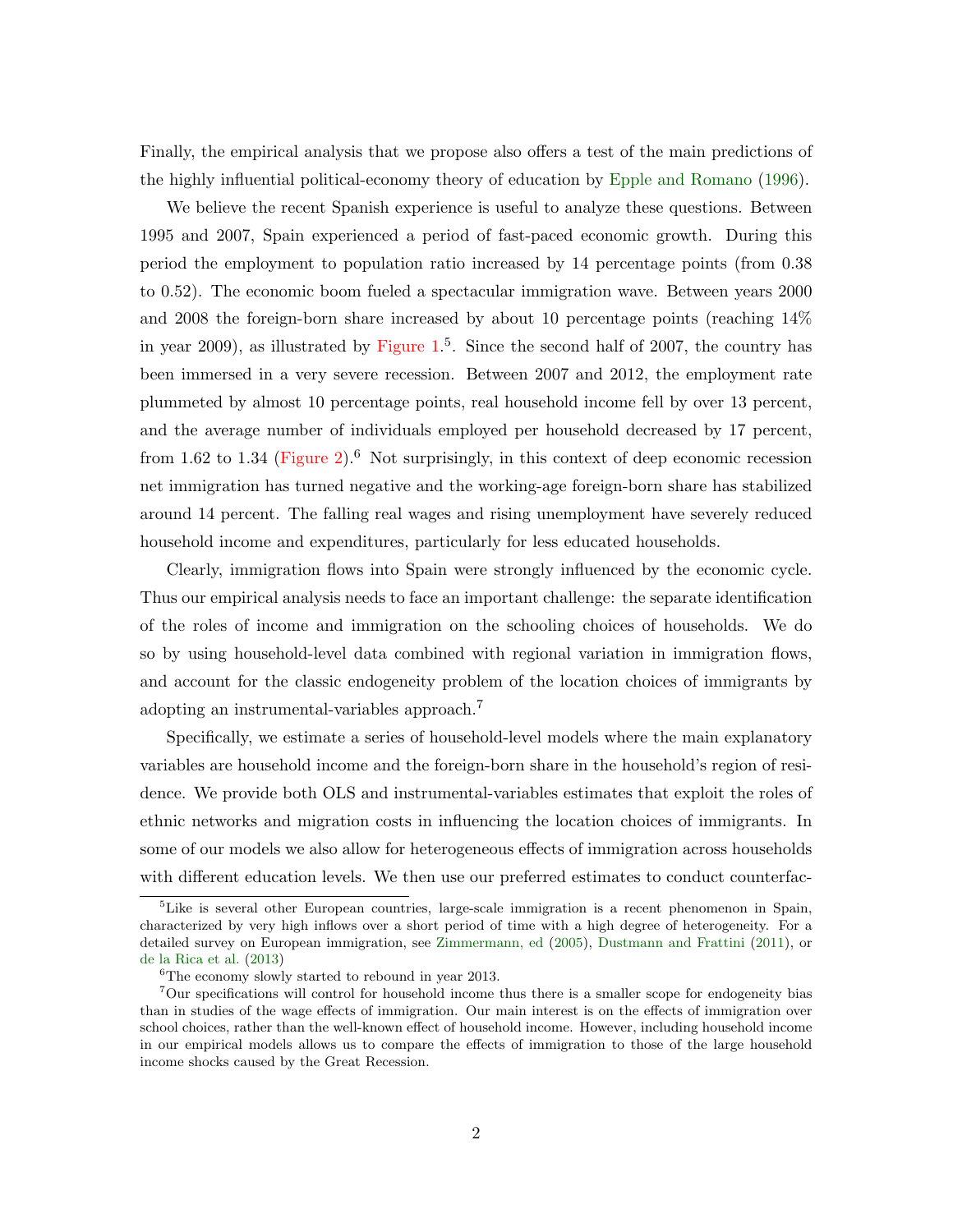tual analysis. In particular, we compare the actual evolution of educational expenditures and school choice to what would have happened in the absence of the recession and in the absence of immigration. After presenting our reduced-form estimates we examine several possible interpretations for our results.

Our analysis delivers several interesting findings. First, we find that immigration led to an increase in tuition expenditures by Spanish households. This increase was fundamentally due to a native flight toward private schools, but not to upgrading within private schools. The magnitude of the effect was quantitatively very large. Immigration led to a 7 percentage-point increase in the share of households using private schools. In comparison the Great Recession and the subsequent austerity measures were responsible for only a 3-percentage point drop. Furthermore, we show that immigration led to increases in student-teacher ratios in public schools, which may have led to a deterioration in the quality of instruction, and that it triggered highly heterogeneous responses in the native population. Specifically, we find strong evidence of cream-skimming. Namely, it was primarily high socio-economic-status households that switched toward private schools, in line with the findings of [Cascio and Lewis](#page-39-1) [\(2012\)](#page-39-1) for the United States. In a similar vein, using data for Israel, [Gould et al.](#page-41-1) [\(2004,](#page-41-1) [2009\)](#page-41-0) show that high concentration of immigrant children in elementary schools may have negative long-term academic outcomes, both for native and immigrant students.

Our work is related to several strands of literature. Several authors have analyzed empirically the question of the effects of immigration for the schooling decisions of natives, and found evidence of a displacement of natives away from tuition-free public schools and toward private schools. [Betts and Fairlie](#page-39-2) [\(2003\)](#page-39-2) found that increases in the share of immigrants in a metropolitan area were associated to increases in the probability to attend private school among native households in California.<sup>8</sup> Complementing the previous study, [Cas](#page-39-1)[cio and Lewis](#page-39-1) [\(2012\)](#page-39-1) found evidence of native migration to other school districts (within a metropolitan area) in response to inflows of Hispanic students with low English proficiency.<sup>9</sup> Several authors have also found evidence of native displacement or immigrant segregation in schools in Europe. [Kristen](#page-41-2) [\(2008\)](#page-41-2) provides evidence for Germany, [Gerdes](#page-40-8) [\(2010\)](#page-40-8) for Denmark, and [Schneeweis](#page-41-3) [\(2013\)](#page-41-3) for Austria. In the light of these studies one would expect that Spain's large immigration wave should have led to a large shift away from public

<sup>&</sup>lt;sup>8</sup>The finding appeared to be driven by responses to inflows of immigrant children who speak a language other than English at home.

 $9$ [Saiz and Wachter](#page-41-4) [\(2011\)](#page-41-4) study the effects of immigration on housing prices at the neighborhood level. In their paper they also document native flight toward other neighborhoods.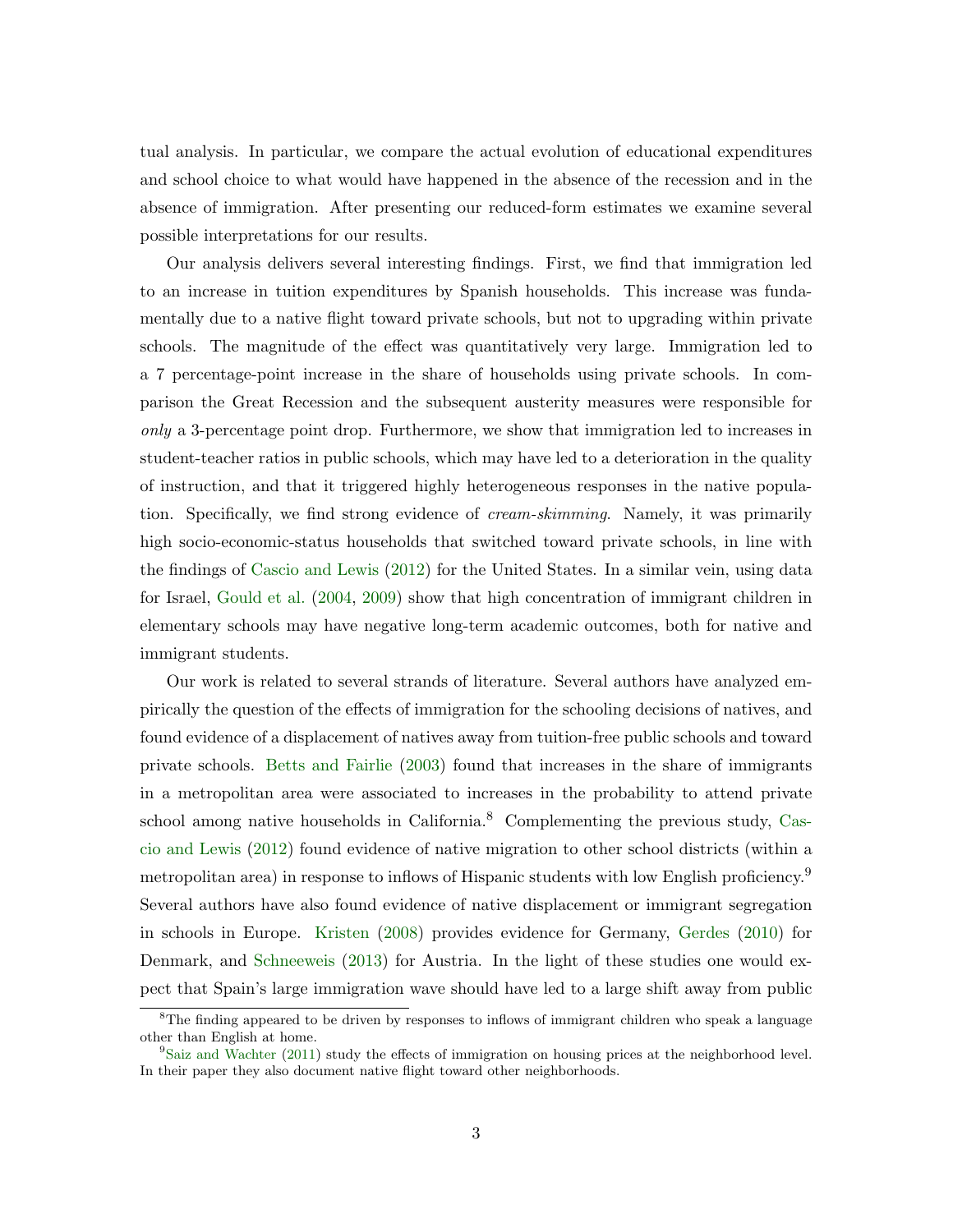school, and thus, to an increase in household spending in schooling.

Our paper is also related to the wider education literature on the role of parental education and socio-economic background as a determinant of children's outcomes. One reason for this is that more educated parents may be better informed regarding the options provided by the educational system and may also play a stronger emphasis on the education of their children. As a result, it is plausible that households with different education levels may respond differently to the same immigration shock. This heterogeneous response may have important welfare consequences, as in the analysis of cream-skimming in terms of school choices in [Altonji et al.](#page-39-0) [\(2010\)](#page-39-0). Naturally, the role of parental background is also a fundamental determinant of the educational outcomes of first and second-generation immigrants. In their comparative analysis of OECD countries, [Dustmann et al.](#page-40-0) [\(2012\)](#page-40-0) stress also the important role played by the quality of the schools attended by the children of immigrants. Furthermore, the education levels in one's neighborhood has also been shown to play a role [\(Chakraborty et al.](#page-39-3) [\(2014\)](#page-39-3)).

Our work also complements the work by [Hunt](#page-41-5) [\(2012\)](#page-41-5) and [Llull](#page-41-6) [\(2013\)](#page-41-6) on the effects of immigration on the educational attainment of natives. While they focus on the consequences for native high-school completion rates and college attainment we focus on educational investments in compulsory education. Our use of education expenditures data follows the steps by [Arellano and Zamarro](#page-39-4) [\(2007\)](#page-39-4) who study school choice in Spain using data for 1990. Also [Dustmann et al.](#page-40-4) [\(2015\)](#page-40-4) have made use of consumption expenditure data on their analysis of the effects of legal status. [Anghel and Cabrales](#page-39-5) [\(2010\)](#page-39-5) study the roles of schools and parental background in standardized exams in Spain. Confirming previous studies, they find that parental background plays an important role. They also document important heterogeneity across children of different ethnic backgrounds, even after controlling for the parents' socio-economic status. However, they do not find evidence of a significant effect of class size or performance differences between public and 'concerted' (private but subsidized) schools, once parental background is controlled for.

Our work is also related to two recent studies that also rely on data for Spain. [Ciccone](#page-40-9) [and Garcia-Fontes](#page-40-9) [\(2014\)](#page-40-9) make use of a rich dataset of students (from the region of Madrid) to propose a new approach to identify gender peer effects in schools. [Calsamiglia et al.](#page-39-6) [\(2014\)](#page-39-6) structurally estimate a model emphasizing the incentives faced by households in declaring their preferences over public schools as a function of the existing mechanism to match students to schools. More generally, our work is also related to a growing number of analyses of the effects of immigration in Spain, such as [Amuedo-Dorantes and de la Rica](#page-39-7)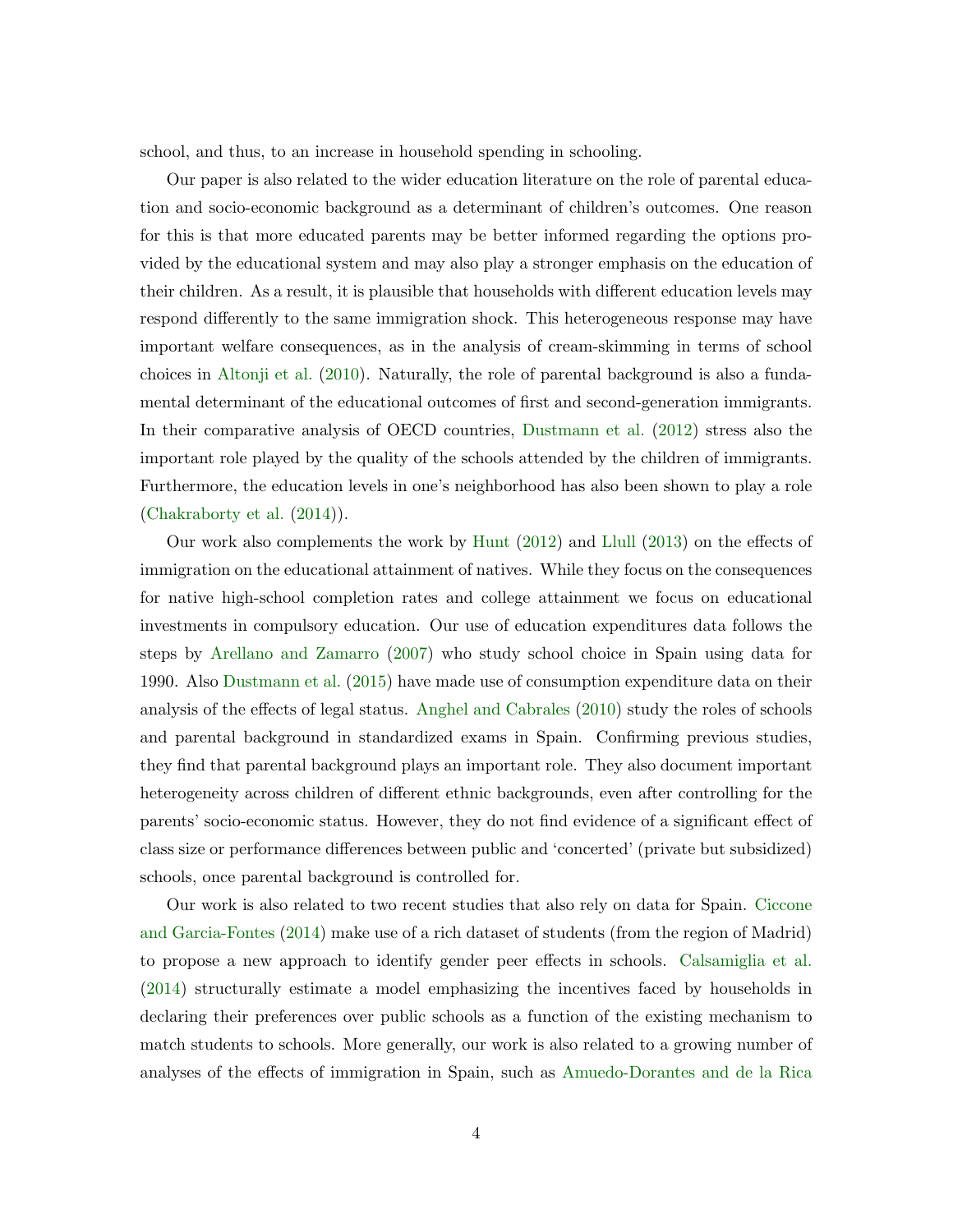[\(2007,](#page-39-7) [2011\)](#page-39-8), [Carrasco et al.](#page-39-9) [\(2008\)](#page-39-9), [Farre et al.](#page-40-10) [\(2011\)](#page-40-10), [Gonzalez and Ortega](#page-41-7) [\(2011\)](#page-41-7), or [Fernandez-Huertas et al.](#page-40-11) [\(2013\)](#page-40-11).

The structure of the paper is as follows. [Section 2](#page-7-0) presents a concise description of the Spanish schooling system. [Section 3](#page-11-0) presents our empirical strategy. [Section 4](#page-13-0) describes our main data sources and provides summary statistics. [Section 5](#page-16-0) presents our estimation results. [Section 6](#page-20-0) presents counterfactuals to quantify the roles of the recession and the immigration wave on the schooling choices of households, and [Section 9](#page-38-0) concludes.

## <span id="page-7-0"></span>2 Background

#### <span id="page-7-1"></span>2.1 The Spanish Schooling System

Since the early 2000s pre-university education in Spain can be described as follows. Compulsory schooling is composed of two stages: elementary (primary) school, consisting of six grades, and three years of secondary schooling (known as E.S.O, or Compulsory Secondary Schooling in its Spanish acronym).<sup>10</sup> Students typically start compulsory schooling at age 6 and end at age 16. It is very common to begin school around age 3: in the academic year 2010-2011 the enrollment rate for 3-year olds was over 96 percent. The main reason for this high rate is that preschool (ages 3 through 5) takes place at the same centers that offer elementary school and attending preschool guarantees a spot for elementary school. Thus, while voluntary, most families choose to begin schooling their children at age 3. Accordingly, we will focus on tuition spending for households with children ages 3 through  $17.<sup>11</sup>$ 

Compulsory schooling in public schools is free of tuition and is fully financed by taxes.<sup>12</sup> Besides private schools that do not receive government funding, the Spanish education system is characterized by the widespread use of publicly subsidized private schools, known as "concerted" schools, which account for about one third of all students. Concerted schools were introduced in 1985 to accommodate the increasing demand for education that resulted

<sup>&</sup>lt;sup>10</sup>There was a gradual convergence to this system since the law was enacted (LOGSE) in 1990. By year 2000 it was almost fully implemented.

<sup>&</sup>lt;sup>11</sup>While schooling is compulsory only up to age 16, we are forced to include also 17 year-olds because for the year 2000 to 2004 the household survey data does not differentiate between expenditure in compulsory and non-compulsory secondary education.

 $12$ Not surprisingly, public spending in education, as well as in other areas, fluctuates with the economic cycle. The share of public spending in education (including universities) over GDP increased from 4.27% in 2001 to 4.98% in 2009, and fell with the recession (4.74% in 2011). Public spending in universities accounts for about 20% of total public spending in education. Public spending per student in primary education increased from 3,616 Euros to 5,169, a 42.9% increase, between years 2003 and 2008.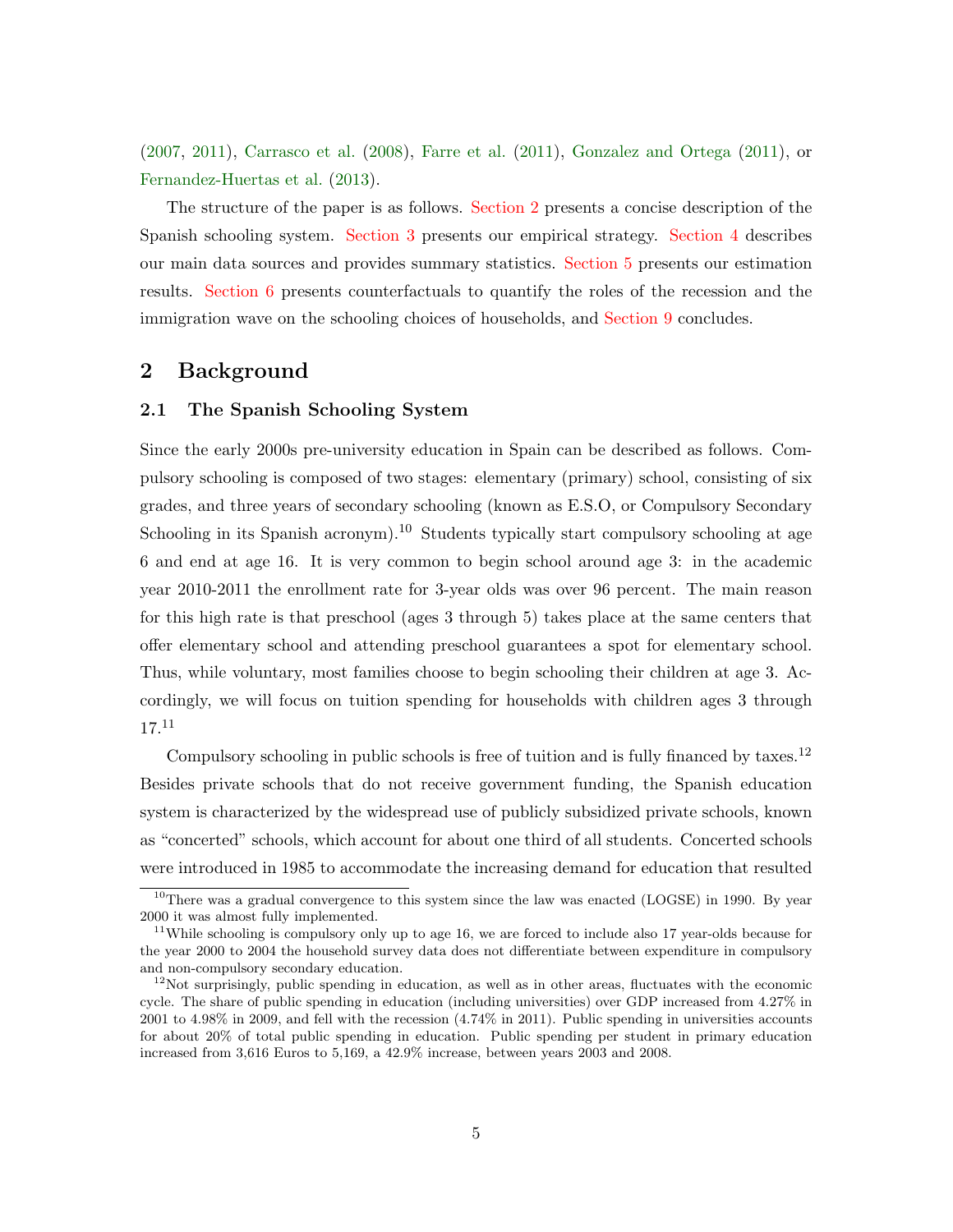from the baby boom and the increase in compulsory schooling age.<sup>13</sup> In exchange for government funding that supposedly covers the school's whole salary bill, concerted schools agree to conduct an admission policy on the basis of the same criteria as public schools and to closely follow the core curriculum of public schools.

While, in theory concerted schools are not allowed to charge for tuition, in practice there are quasi-compulsory payments required from parents in terms of donations to the parents' association, building maintenance or financing of extracurricular activities. According to a 2012 study by the Association of Spanish Consumers [\(OCU](#page-41-8) [\(2012\)](#page-41-8)), over 90% of concerted schools require payments that are perceived by households as compulsory. These annual payments vary across Spanish regions, with regional averages ranging from 105 euros to about 1,000 euros. The average across Spain was 501 euros, with the highest values just shy of 2,000 euros. In comparison the analogous payments reported by public-school users were an average of 17 euros per year. Part of these expenses is incurred at the time of registration and the rest is paid monthly. The total disbursements collected from concerted school users tend to be much lower than the tuition charged by fully private schools.

A 2007 supplement to the Family Expenditures Survey reported average annual household expenditures per student disaggregated by type of school. Focusing on expenditures in tuition (upfront or as monthly fees) and extracurricular activities taking place within the schools, the average expenses per student in compulsory secondary school in public, concerted, and private schools were, respectively, 10 euros, 260 euros, and 2,223 euros.<sup>14</sup> Hence, there are systematic differences in the tuition expenditures across public and private schools. As we will discuss in detail later, these differences in educational expenses will be important for our identification of public versus concerted schools in the data.

In practice there are important differences between public and concerted schools. First, in terms of student outcomes, [Arellano and Zamarro](#page-39-4) [\(2007\)](#page-39-4) report evidence that points to higher mean test scores for private schools, followed by concerted, and then public schools [\(Trillo del Pozo et al.](#page-40-12)  $(2006)$ ).<sup>15</sup> At any rate, the number of concerted schools between 1990 and 2010 has risen fast and immigration has been cited as one of the culprits [\(Llera and](#page-41-9) [Perez](#page-41-9) [\(2012\)](#page-41-9)). Second, the share of immigrant students in public schools is much higher

<sup>&</sup>lt;sup>13</sup>The majority of concerted schools are Catholic. According to [Arellano and Zamarro](#page-39-4) [\(2007\)](#page-39-4) this is because one important goal of these schools was to provide affordable Catholic education.

 $14$ The corresponding figures for elementary school were 46 euros, 341 euros, and 1,765 euros.

<sup>&</sup>lt;sup>15</sup>What is less clear is whether the source of the differences is due to sorting in ability and family background or to the value-added provided by the schools. For instance, [Calero and Escardibul](#page-39-10) [\(2007\)](#page-39-10) find that differences in performance between public and concerted schools are fully accounted for by family socio-economic characteristics. The findings by [Anghel and Cabrales](#page-39-5) [\(2010\)](#page-39-5) also point in this direction.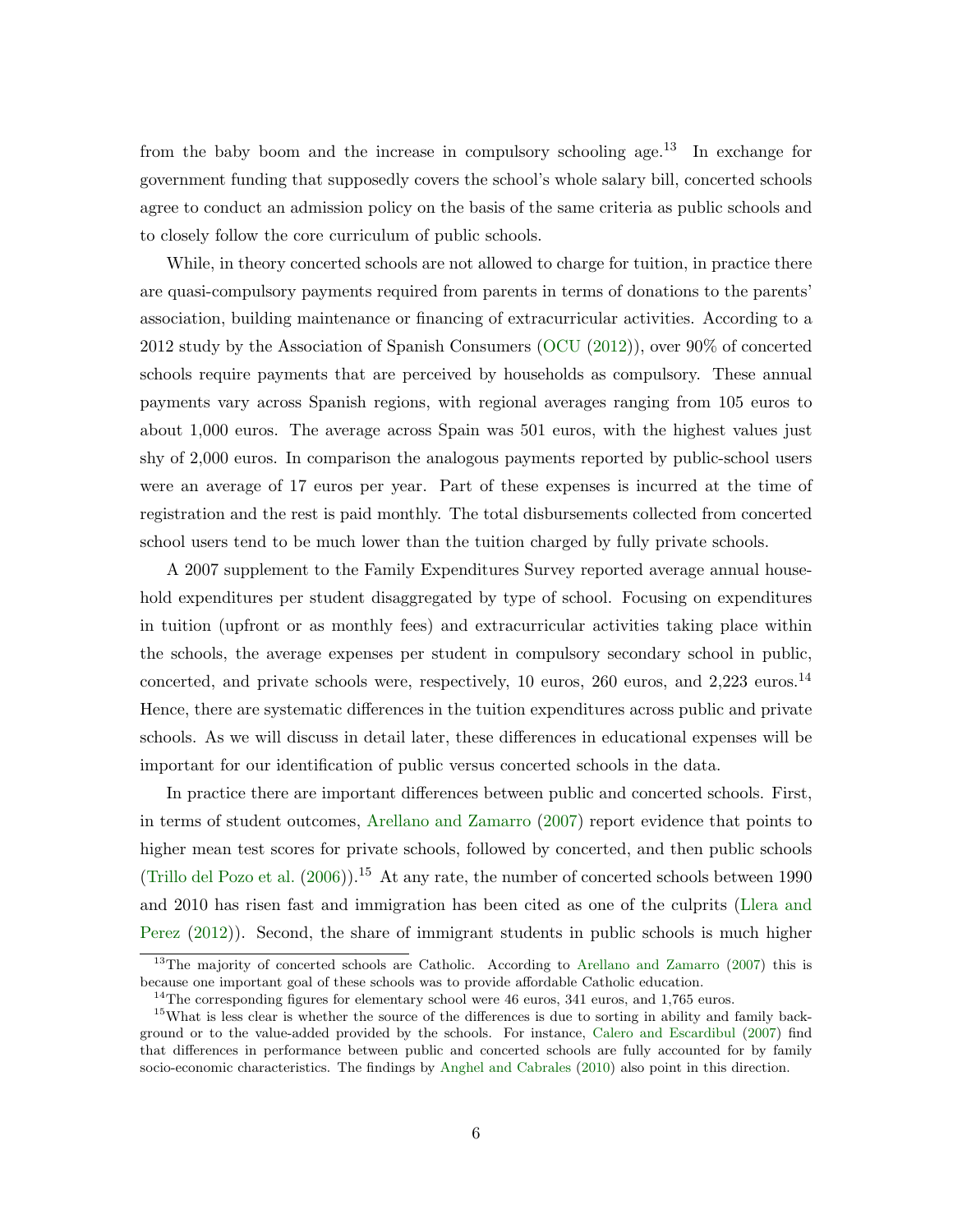than in concerted schools. In part this may be due to the larger out-of-pocket household expenses.<sup>16</sup>

#### 2.2 Immigration and Schools

Let us provide a few figures to illustrate the impact of immigration on the Spanish schooling system. Between year 2000 and 2010 the population of students with foreign nationality increased by a factor of 5.4, from 141,916 to over  $770,384$  students.<sup>17</sup> The rise in this segment of the student population was very rapid until 2008 (when it reached 755,587 students) and has plateaued since then, reflecting the sharp reduction in immigration flows as the Great Recession hit the Spanish economy. Immigration is by far the main demographic factor behind the regional variation in enrollment levels in public schools, which can be seen in [Figure 3.](#page-54-0)

The impact of immigration on public and private schools has been very uneven. In year 2000 the shares of foreign students in public and private schools were similar (2.3 and 1.4 percent, respectively). By 2008 the corresponding figures were 11.9 and 5.6 percent.<sup>18</sup> That is, approximately a 10 percentage point increase in public schools compared to barely 4 in private schools. It is also worth pointing out that the immigrant population in Spain is very diverse in terms of origin. In 2010 the breakdown of the foreign student population by origin is as follows: 40% originated from South and Central America, 29% from the rest of Europe, 23% from Africa, and about 6% from Asia. Among all of these students, the vast majority are in public schools (82%), with the remainder being distributed in 14% in concerted schools, and only 4% in fully private schools. In comparison, the breakdown for the overall student population, including native students, is approximately 68%, 27%, and 5%, respectively.

Methodologically, we rely on cross-regional variation to try to identify the causal effects of immigration on the school choices of households. [Figure 3](#page-54-0) suggests that this may be a particularly fruitful approach in the context of our application. It reports the percent change in the student population in each of the 17 regions (autonomous communities) in Spain. For the country as a whole the student population grew by about 10% during the

 $16$ It is also possible that the emphasis on Catholic education is an important deterrent for immigrant households with different religious backgrounds. [de la Rica and Ortega](#page-40-13) [\(2009\)](#page-40-13) report that 11 percent of the foreign-born population in Spain in year 2008 originated in Morocco. Adding also other immigrants from majority Muslim countries or followers of other religions leads to an important share of the immigrant population that may be disinclined to attend Catholic schools.

<sup>&</sup>lt;sup>17</sup>These figures do not include students that have double nationality or second-generation immigrant children so it underestimates the impact of immigration on the schooling system in Spain.

<sup>18</sup>Source: Spanish Ministry of Education, Culture and Sports.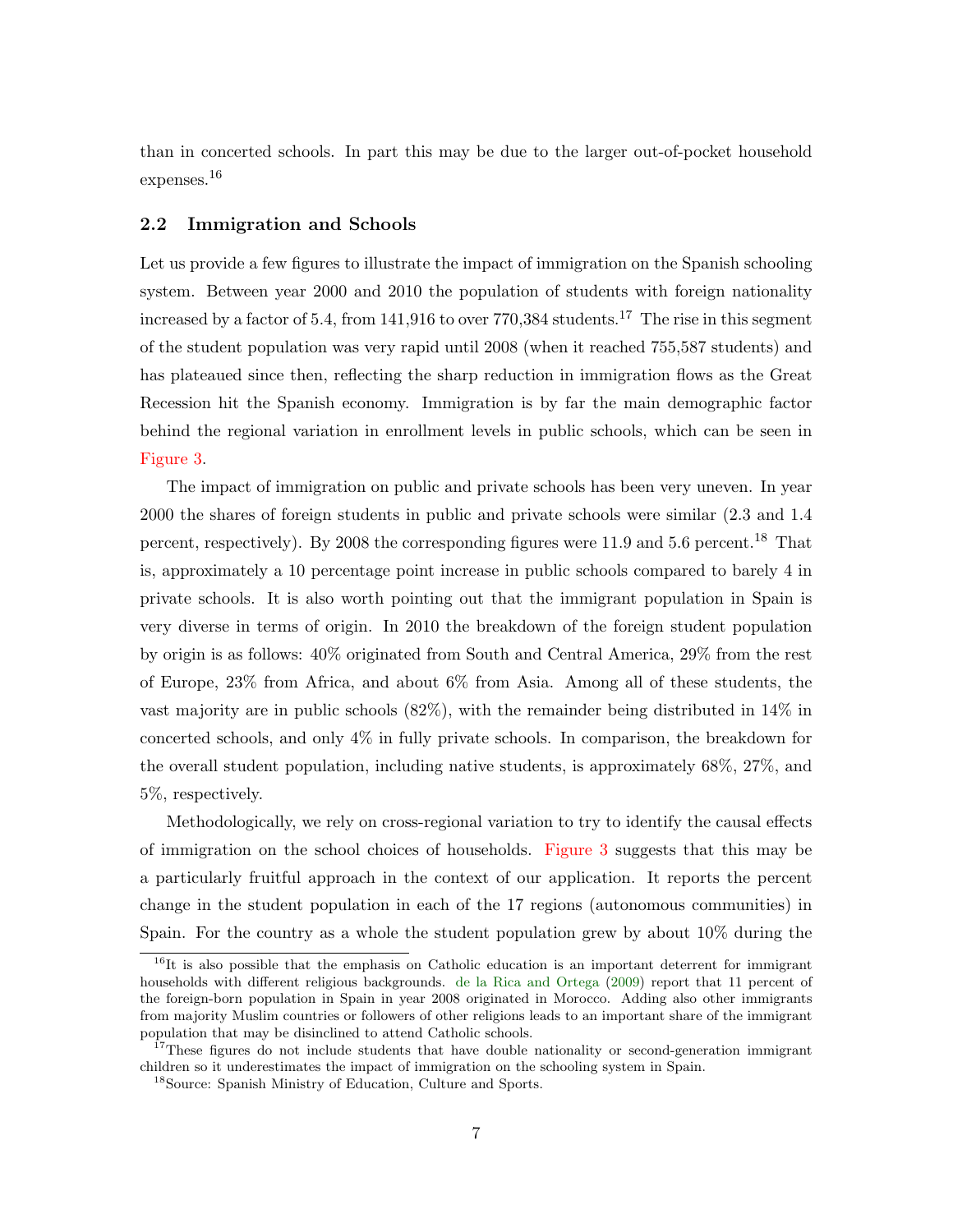decade of the 2000s. However, this masks a very large degree of regional variation. While some regions saw their student body *shrink* by about 15% (mostly regions in the North West of Spain), in some others it increased by about  $20\%$  (mostly along the Mediterranean and Madrid). These wide regional disparities are fundamentally driven by differences in the size of immigration flows, relative to population, across regions (see [Gonzalez and Ortega](#page-41-10)  $(2013)$  for more details).<sup>19</sup> Thanks to our use of household-level data, we are able to identify the effect of household income in school choices on the basis of variation across households within a region in a given year.

#### <span id="page-10-0"></span>2.3 The Supply of Schools

The number of students enrolled in the Spanish education system increased by 914,132 between years 2001 and 2011. Among these, 536,525 students were born abroad, and many others were born in Spain to parents that had recently immigrated. Just based on the foreign-born children, these figures show that the recent immigration wave was directly responsible for a 59 percent increase in student enrollment during the decade. Clearly, this calculation provides only a lower bound for the role of immigration in accounting for the overall number of students. <sup>20</sup>

To accommodate the net increase in the demand for education, the supply of schools and teachers was expanded importantly over the 2001-2011 period. According to the data, the numbers of public and private schools increased by 20 and 43 percent, respectively, and the numbers of teachers by 24 and 30 percent (Spanish Ministry of Education).<sup>21</sup> Interestingly, these figures reveal a larger relative increase in the supply for education in the private system, even though enrollment increased relatively more in public schools. As a result, the student-teacher ratio increased more in public than in private schools.<sup>22</sup>

 $19E$ ven though the teacher body expanded as well, by the end of the decade there were noticeable regional differences in the number of students per teacher across regions (Ministry Annual Reports and section 6.4).

 $^{20}$ Taking into account the Spain-born children of recent immigrants, would lead to a more accurate picture. These figures refer to pre-university students (including elementary, primary and secondary compulsory and non-compulsory education).

<sup>&</sup>lt;sup>21</sup>Specifically, the number of public schools increased by  $3,052$  and the number of private schools by  $2,411$ . In terms of teachers, the increases were 96,690 and 42,004 in public and private schools, respectively.

 $^{22}$ In a later section we shall use regional variation on student-teacher ratios to assess the effects of immigration on school quality.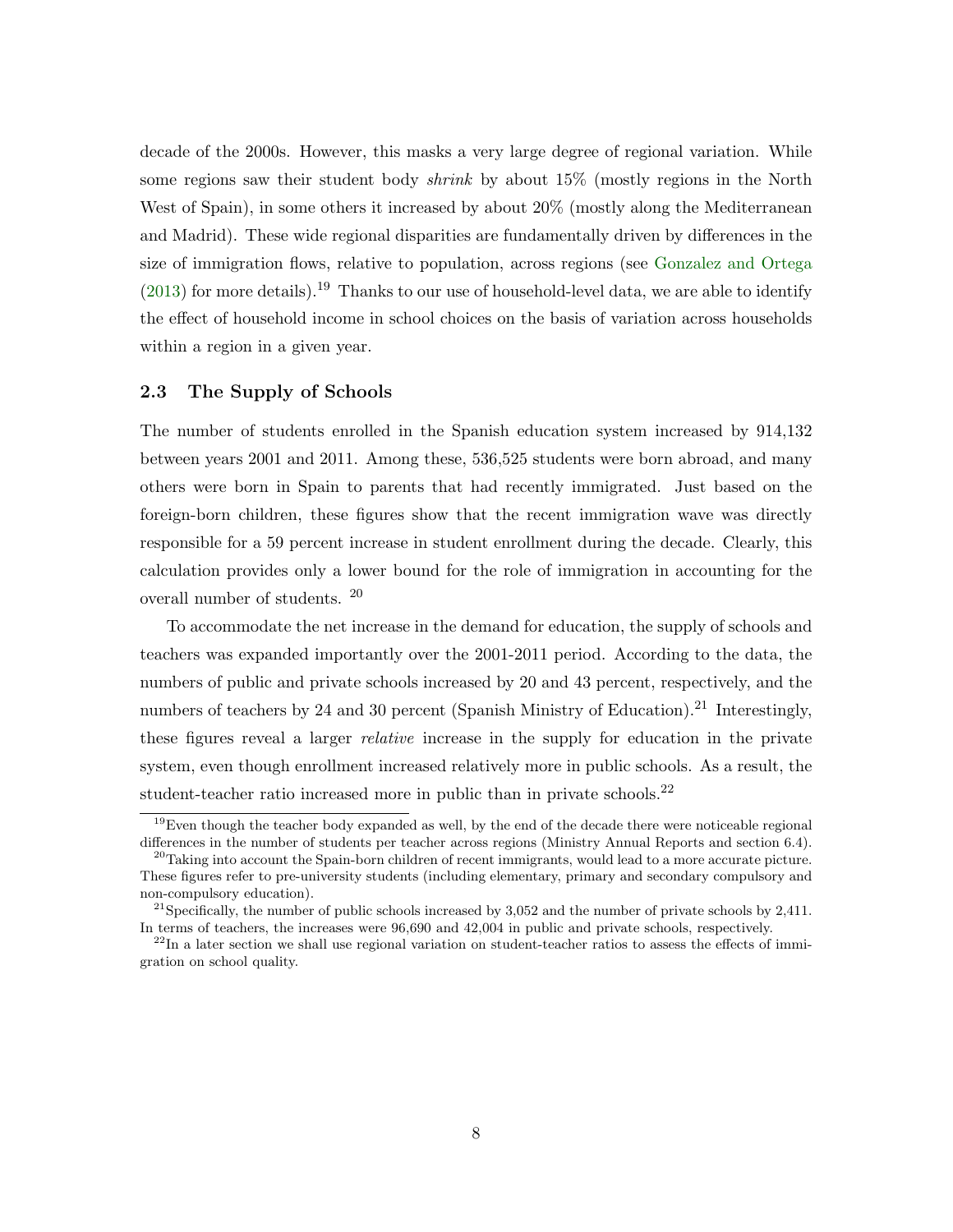### <span id="page-11-0"></span>3 Empirical approach

#### 3.1 Specifications

Our micro data consists of annual cross-sections of household-level data and we restrict to households with school-age children. We adopt a reduced-form approach with the main goal of identifying the effects of immigration and household income as determinants of school choices. In our first empirical model the dependent variable is the log of education (mainly, tuition) expenditures *per child* for a household i in region r and year t, edux.<sup>23</sup> The righthand-side contains year and region fixed effects, a vector of household-level characteristics, the foreign-born share in the region  $(FBSH)$ , and a disturbance term. Specifically,

<span id="page-11-1"></span>
$$
\ln edu x_{i,r,t} = \alpha_t + \lambda_r + \mathbf{X'}_{i,r,t} \beta + \gamma FBSH_{r,t} + u_{i,r,t}.
$$
\n<sup>(1)</sup>

Importantly, vector X contains the log of real household income, together with educational attainment of the household head, household size, and the log of the regional GDP. The estimated coefficient for household income will be crucial in order to simulate the effects of the recession. We also note that by including year dummies we are taking into account Spain-wide trends in tuition spending. It is also important to note that the inclusion of regional dummies implies that the coefficient associated to the foreign-born share is identified from within-region variation over time.<sup>24</sup> In comparison the identification of the coefficients associated to household-level variables, such as household income, is also aided by within-region-year variation across households.

We are interested in decomposing the effects of immigration on the intensive and extensive margins. In the context of our application, we want to distinguish between increases in tuition spending arising from a shift from tuition-free public school to a private school (extensive margin) from increases associated to a shift from one private school to another that charges a higher tuition (intensive margin). To isolate the intensive margin we estimate equation [\(1\)](#page-11-1) on the subsample of households that use private school. In order to measure the extensive margin response we define a private school indicator, which takes the value of one if a household uses private school (concerted or not) for their children and zero otherwise. We then estimate a linear-probability model analogous to equation [\(1\)](#page-11-1) but with the private-school indicator as dependent variable: $^{25}$ 

<sup>23</sup>One euro has been added to the expenditure of all households to avoid taking the log of zero for households reporting zero tuition expenditures. All expenditure variables are at constant prices.

<sup>&</sup>lt;sup>24</sup>We do not have household-level longitudinal data. Thus household-fixed effects cannot be included in the regression.

 $25$ We also report estimates of a probit version of this model.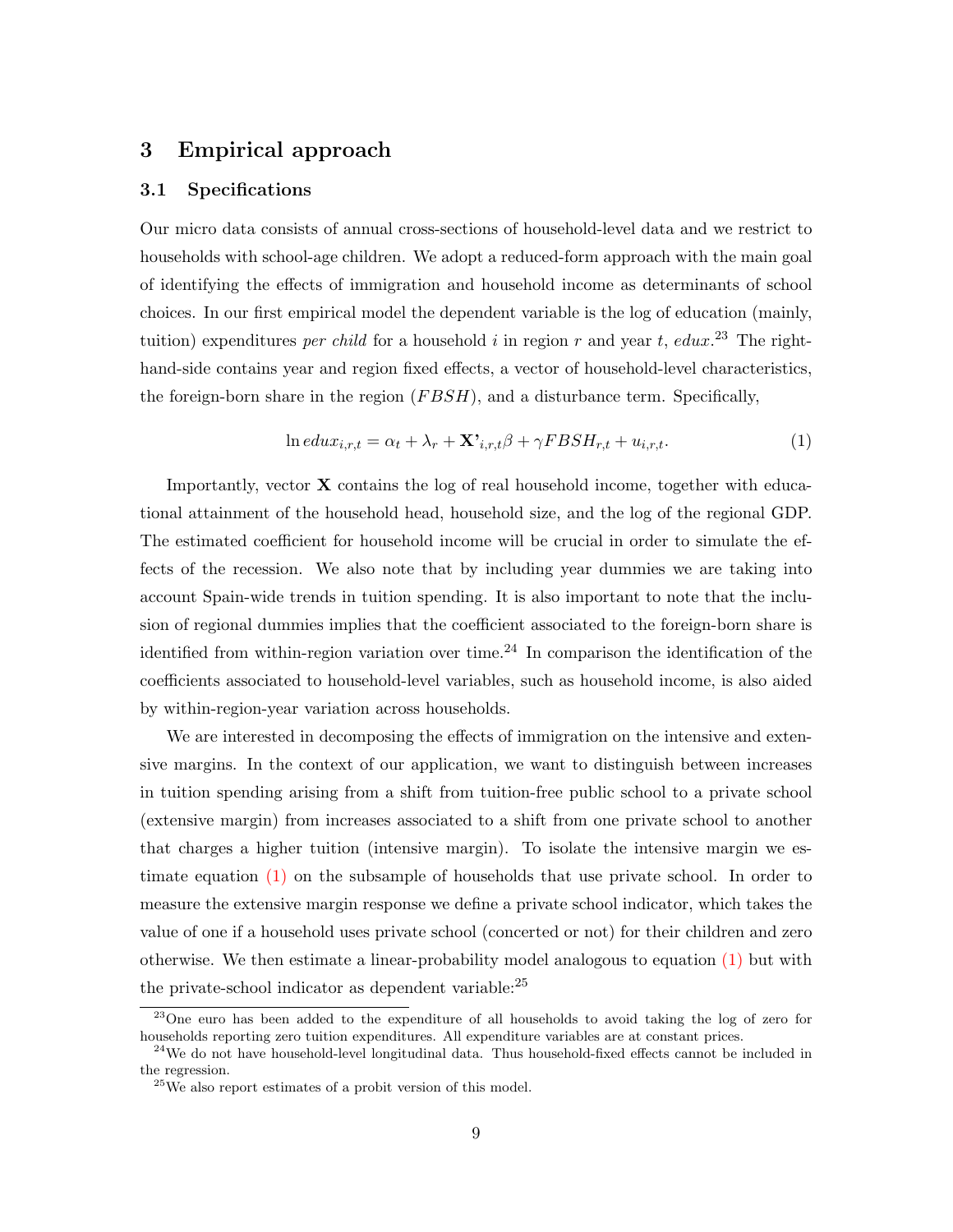<span id="page-12-0"></span>
$$
private_{i,r,t} = \alpha_t + \lambda_r + \mathbf{X'}_{i,r,t}\beta + \gamma FBSH_{r,t} + u_{i,r,t}.
$$
\n<sup>(2)</sup>

In addition to these specifications we also estimate extended versions of these models where we allow for a heterogeneous effect of immigration on the basis of households' education. Namely, we allow parameter  $\gamma$  to vary by the education level of the household head.

#### 3.2 Estimation

Initially we abstract from endogenity concerns and focus on examining the association between immigration and changes in school choices. By virtue of the regional dummies in [\(1\),](#page-11-1) cross-regional variation in the size of the immigrant population over time is the basis for the identification of the effects of immigration on school decisions.

As in all empirical studies aimed at estimating the effects of immigration on the basis of spatial (cross-region) correlations, there is some concern that the least-squares estimates of  $\gamma$  in equations [\(1\)](#page-11-1) and [\(2\)](#page-12-0) may suffer from endogeneity bias. Typically, in specifications that do not control for household income, one worries that individuals in regions experiencing positive income shocks will tend to increase spending in education (e.g. tuition or extracurricular activities), along with other spending categories. Since such regions are likely to attract more immigrants, one would expect an upward bias in this case. To take into account this potential endogeneity concern our empirical models include as additional control household income. However, it may also be that regions that experienced positive income shocks, both attracted more immigrants and, simultaneously, were able to increase the quality of public education. For example, they may have been able to reduce student-teacher ratios in public schools by hiring more teachers. The higher-quality public education would appear as a negative shock to tuition spending and private school attendance in equations [\(1\)](#page-11-1) and [\(2\).](#page-12-0) As a result, the OLS estimate of  $\gamma$  is expected to be biased *downward*.<sup>26</sup>

Our IV strategy is rather standard and is based on building predictors of the regional foreign-born share that can be considered exogenous to unobserved region-level demand shocks for private schooling. We consider two instruments: a version of the ethnic networks instrument developed by [Altonji and Card](#page-39-11) [\(1991\)](#page-39-11) and [Card](#page-39-12) [\(2001\)](#page-39-12) and used extensively in the literature and the gateways instrument proposed by [Gonzalez and Ortega](#page-41-10) [\(2013\)](#page-41-10),

<sup>&</sup>lt;sup>26</sup>Formally, the bias in the OLS estimate of  $\gamma$  in equation [\(1\)](#page-11-1) and [\(2\)](#page-12-0) results from the omission of a relevant variable (i.e. public school quality) that is positively correlated with the foreign born share and has a negative impact on tuition spending and private school attendance.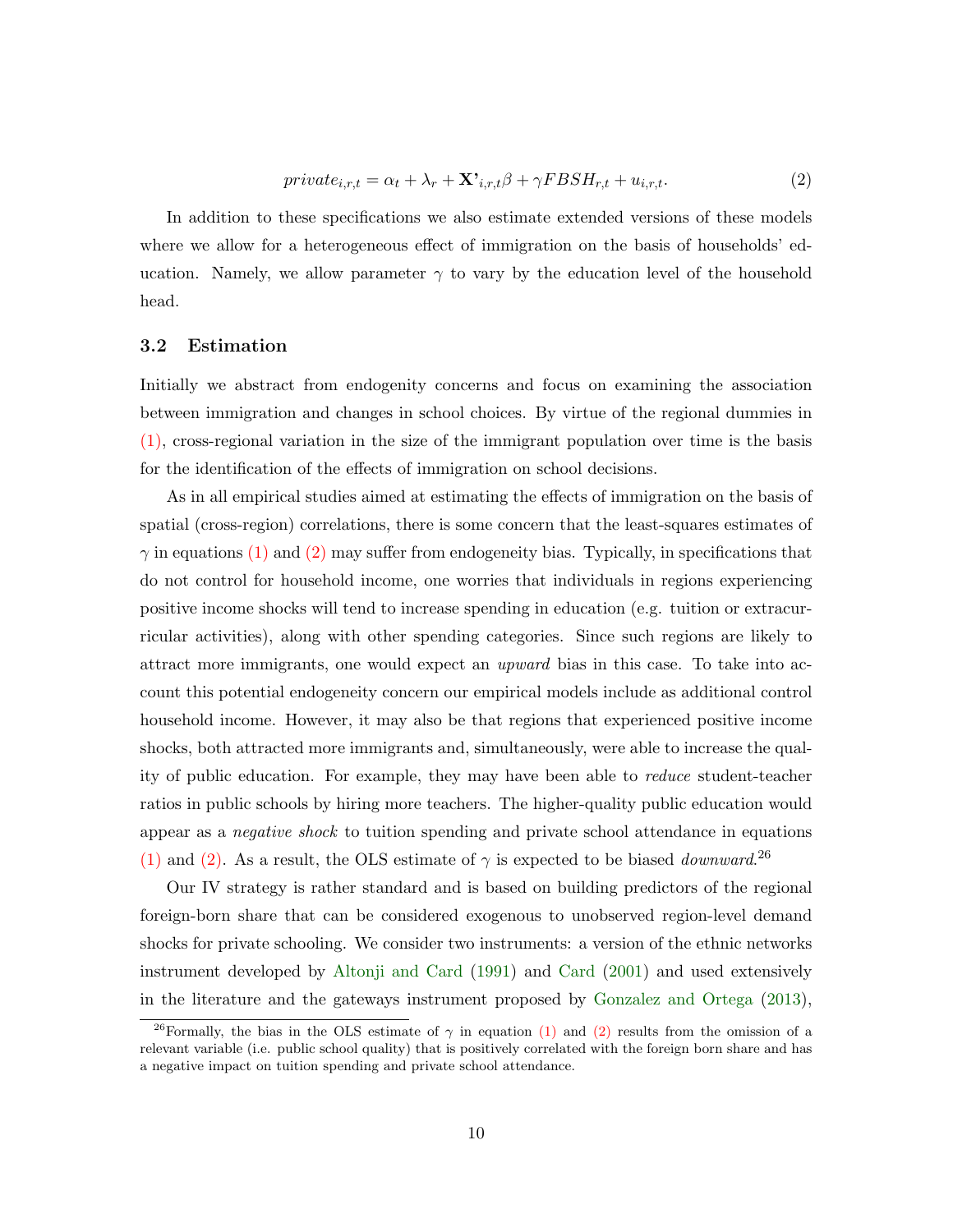which is particularly appropriate for new immigration countries with few long-standing immigrant networks. We refer the reader to the appendix for more detailed definitions of these instruments. Throughout we report heteroskedasticity-robust standard errors that are clustered at the region level  $(17 \text{ clusters})$ .<sup>27</sup>

It is worth noting that endogeneity concerns are less likely to be problematic in the context of our application than in the analysis of the labor market effects of immigration. The reason for this is that it is highly plausible that immigrants choose their region of residence on the basis of the current and expected state of the labor market. While this may correlate with education quality and tuition levels, the residual correlation (after controlling for regional aggregate income) between immigration flows and educational expenditures is likely to be less of problem. We will thus also test for the exogeneity of the foreign-born share regressor.

### <span id="page-13-0"></span>4 Data

Our main dataset is the Family Expenditures Survey (FES, or "Encuesta de Presupuestos Familiares" in Spanish), for years 2000-2012.<sup>28</sup> The FES supplies detailed annual information on household consumption expenditures. The sample size is approximately 24,000 households per year and each household stays in the sample for two consecutive years. This survey is the main input in producing the private aggregate household consumption in the national accounts, and the consumption basket underlying the CPI calculations. In addition this survey is commonly used by social scientists to study many issues, ranging from housing and nutrition to healthcare and education [\(Arellano and Zamarro](#page-39-4) [\(2007\)](#page-39-4) and [Gonzalez](#page-41-11) [\(2013\)](#page-41-11)). Several of the variables we employ in the analysis refer to the household head, defined as the main breadwinner (age 16 or older). If the person that contributes more to the household expenses is not a member of the household then the household head is considered to be the person in the household that receives the funds to finance most of the expenses.

Following [Arellano and Zamarro](#page-39-4) [\(2007\)](#page-39-4), we use tuition expenditures on compulsory schooling to identify school choices (public versus private). For our purposes it does not matter whether students attend a concerted or a fully private school. We view concerted schools simply as private schools with low tuition. Our key schooling expenditure variable

 $27$ For a detailed discussion of instrumental-variables estimation in a similar context, see [Altonji et al.](#page-39-13) [\(2005\)](#page-39-13).

<sup>&</sup>lt;sup>28</sup>Prior to 2005 the survey was administered quarterly. Since 2006 it has become an annual survey. Except for year 2005 an annual dataset is available for the whole period 2000-2012.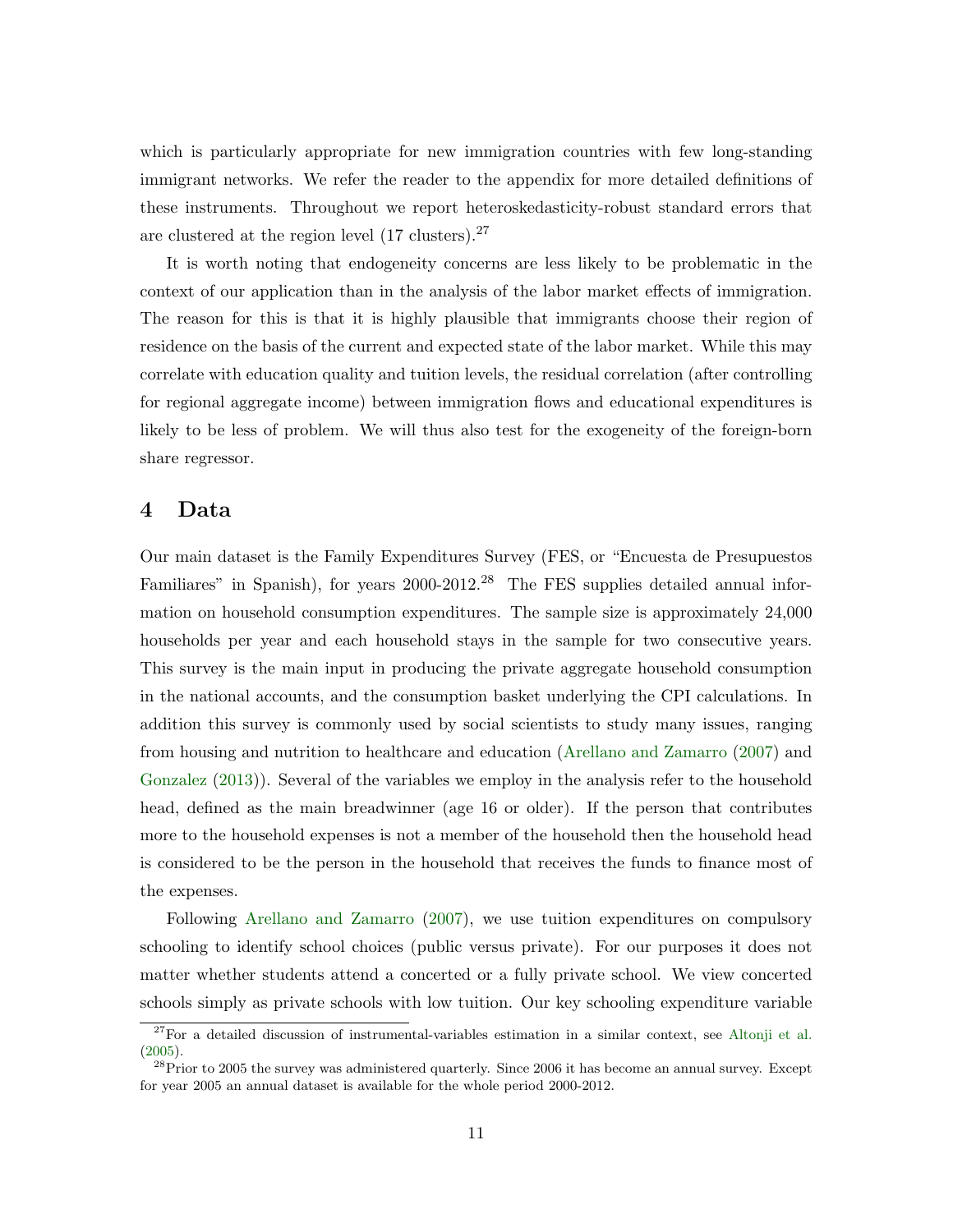is normalized by the number of children in the household with age 3-17. On the basis of the questionnaire administered to the households, our *educational expenditure variable* contains annual tuition, registration, and related expenses, such as extracurricular activities offered within the school. These expenses may have been incurred once, typically at the beginning of the year, or periodically (e.g. in monthly installments).<sup>29</sup>

We define a household as a private school user if tuition expenditures are above 30 euros, measured at year-2011 constant prices.<sup>30</sup> [Arellano and Zamarro](#page-39-4)  $(2007)$  report that almost 80% of households with school-age children used public schools in year 1990. The average tuition paid by private users was 148 euros in 1990 (290 euros in 2011 prices) while it was zero for public school users (except for less than 0.2% of the sample, which were discarded). We note that their data was more disaggregated than ours, reporting separately tuition, extracurricular activities, school equipment, and so on. In light of their figures our choice of the 30-euro threshold is thus reasonable. As shown in [Table 1,](#page-43-0) this threshold implies a share of households using private schools that ranges between 26 and 32% between 2000 and 2012, that is,  $68-74\%$  of all *households* with school-age children relied on public schools. Compared to aggregate enrollment data, about 68% of students attended public school in academic year 2010-2011 (Ministry of Education, 2011).<sup>31</sup> Since there is some misreporting in the tuition expenses we will conduct robustness checks where we define attendance to private school on the basis of a 100-euro tuition threshold.

The other key regressor in our analysis is the foreign-born share at the regional level (autonomous communities), which we build using the Continuous Population Registry, years 2000-2012. The evolution of this variable for the national aggregate is presented in [Figure 1.](#page-53-0) In year 2000 the foreign-born share in Spain was 4 percent. It increased at a rapid pace until year 2009 when it reached 14 percent. Between 2009 and 2012 its rate of growth slowed down to almost zero. In addition, to build the ethnic networks instrument we also use the 1991 Population Census. The gateways instrument employs data from the 2007 National Immigrant Survey as well as a variety of other sources listed in the Appendix.

Our main sample are households with children aged 3 to 17. Due to data limitations our

<sup>29</sup>School lunches and extracurricular activities that take place outside the school grounds are not included in this variable.

<sup>&</sup>lt;sup>30</sup>We add one euro to all households annual income and tuition expenditure so that the log of these variables can be defined. Given our definitions of private school use this one euro addition will not have any effects on the results.

<sup>&</sup>lt;sup>31</sup>Nationally this figure has been fairly constant for several decades:  $66\%$  in 1990,  $68\%$  in 2000 and again in 2010. Of course this may be masking possibly significant changes at the regional level. For example, the share of elementary-school students in public schools in Catalonia (a region that has experienced high immigration) increased from 56% in 1997 to 65% in 2009.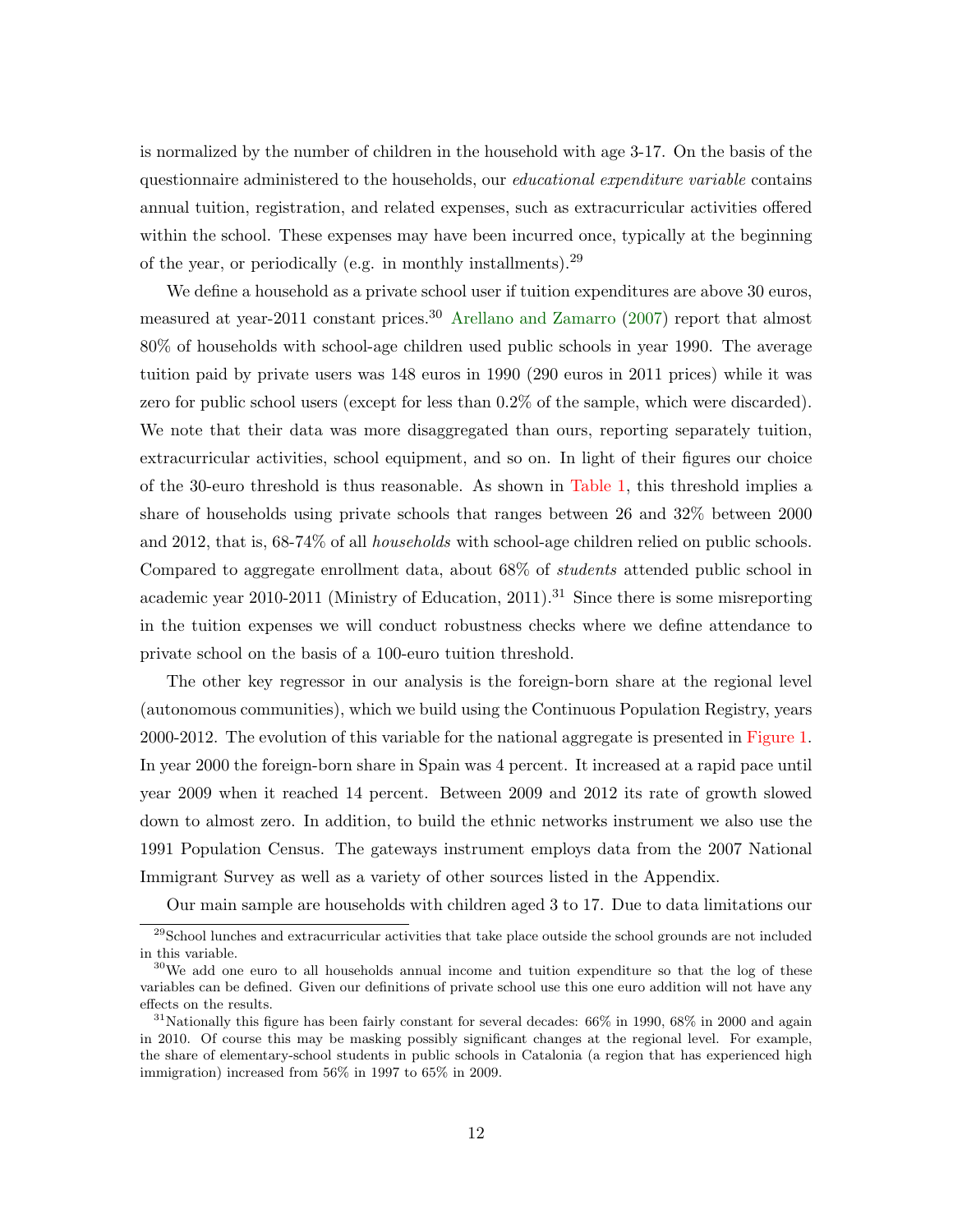main sample includes both households headed by Spanish nationals and households headed by foreigners. For the 2000-2004 waves the FES does not report nationality or country of birth. Hence, for those years we are unable to distinguish between native and immigrant households. In part this reflects the fact that the share of households that were headed by immigrants was a relatively low share of the population at that time. As an important robustness check we also present estimates based on the sub-sample of Spanish households (for the period 2006-2012). At any rate we suspect that recent immigration may have affected Spanish nationals and earlier immigrants in similar ways.

Let us provide now some descriptive statistics. [Table 1](#page-43-0) reports the summary statistics of the sample (top panel) along with the population-weighted means for the key variables for selected years. After conditioning on having school-age children (ages 3 through 17) our sample consists of 59,809 households for the pooled years 2000-2012. The average number of kids in the sample is 1.48. About 28% of the household heads are high-school graduates and 21% are college-graduates. On average the foreign-born share was 11 percent, across regions and years. About 41 percent of the immigrant population originated from other European countries and 38 percent from (Central and South) America. According to our main definition of private school user (30 euro tuition threshold) the share of households using private school is 33%, which falls to 24% when we use the more stringent 100 euro tuition threshold. Annual household income is on average slightly above 25,000 euros, and for the years with existing data, the average income among households with an immigrant head was about 82 percent of the corresponding value for native households.<sup>32</sup> The average real tuition is 265 euros. However, the vast majority of households report zero tuition (public school users). Approximately 67% of the sample spent less than 10 euros on tuition, despite having school-age children. About 8% spent between 10 and 100 euros, 21% spent between 100 and 2000 euros, and 3.6% of the sample spent over 2,000 euros in tuition. Conditioning on private school use the average tuition rises to 865 euros.

[Table 2](#page-44-0) reports population-weighted means at 4-year intervals for the key variables. Several interesting trends stand out. First, there is a sustained reduction in family size in terms of the number of school-age children and a substantial increase in the foreign-born share, from 1.51 in year 2000 to 1.45 in 2012. There is also substantial skill upgrading, with the share of high-school graduates and college graduates increasing by 14 and 4 percentage points, respectively, throughout the period [\(Figure 4\)](#page-54-1). The foreign-born share increased

 $32$ Real household income is a bit higher than nominal household income because we are reporting year-2011 constant prices. Hence, earlier years need to be inflated.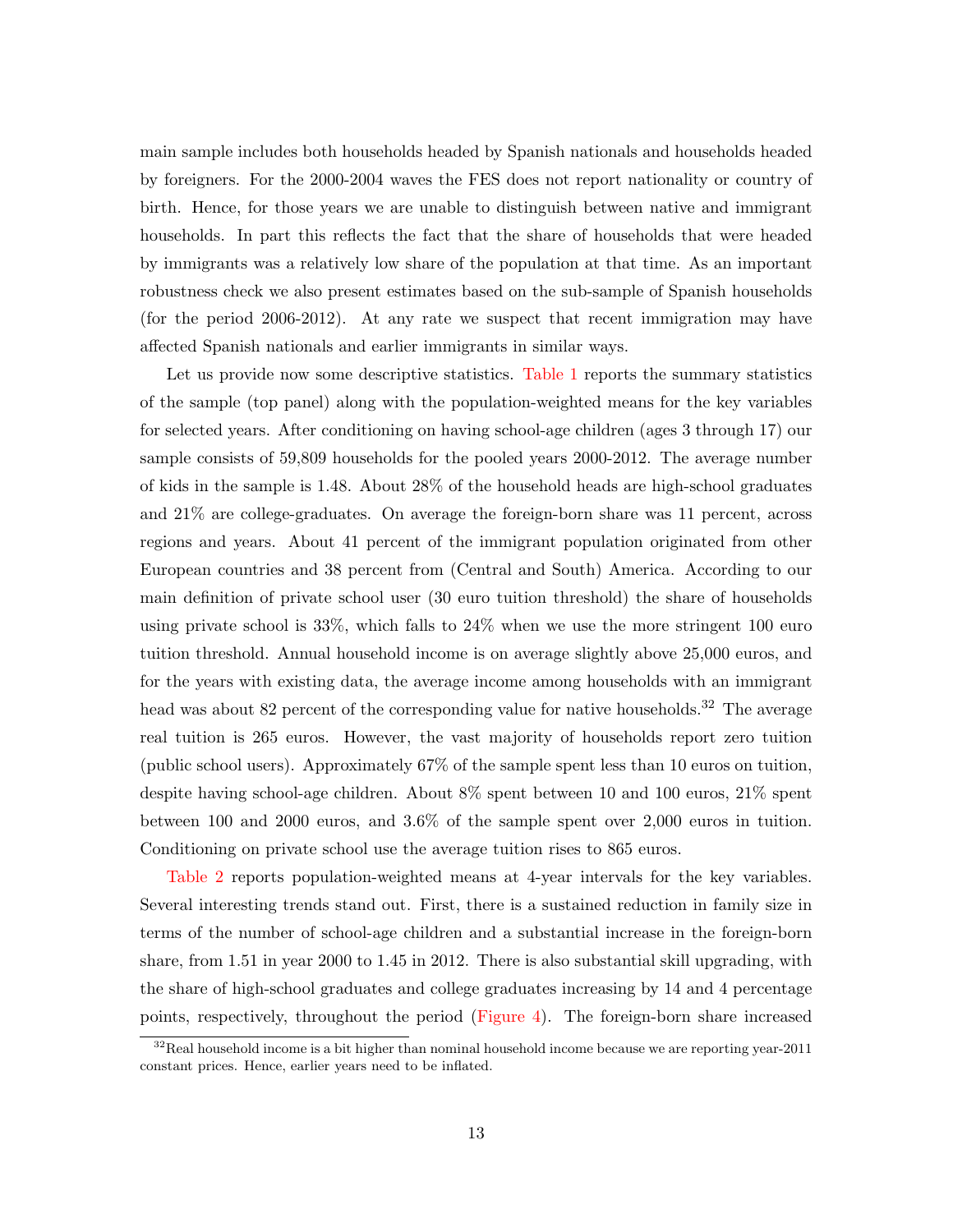by 9 percentage points between years 2000 and 2008, reaching 13 percent in 2008 (and 14 percent in 2012). During this period the largest immigrant groups were Europeans and Americans, followed by Africans. Throughout the decade the table reveals an important increase in the share of Americans, at the expense of declining shares of European and African immigrants.

The table also shows that the share of households using private school increased moderately, from 26% to 32%. As a result, we observe an increase in average real tuition from 229 to 311 euros (in constant 2011 prices). Tuition also increased for private schools, starting at 866 euros in year 2000, peaking at 1,049 euros in 2008, and falling slightly to 1,037 euros in 2012. [Figure 5](#page-55-0) and [Figure 6](#page-55-1) report the trends for real tuition expenditure and the private share by education level of the household head. Naturally, more educated households spend uniformly more and have higher private shares than less educated ones. The only noticeable difference over time is an increase in the private share and in tuition expenditure for households headed by a college graduate from year 2004 onward.

It is also interesting to compare the characteristics of households using private and public schools. [Table 3](#page-45-0) provides the means for a number of variables conditional on school choice for years 2000 and 2010. As expected, in year 2000 private users are characterized by higher household income (34%) and higher educational attainment, with the share of college graduates among household heads at 33%, compared to only 15% among public school users. Practically the same gaps in income and educational attainment can also be seen in the data for year 2010.

#### <span id="page-16-0"></span>5 Estimates

We begin by estimating our household-level models for tuition expenditures and school choices. At the end of the section we turn to region-level models for student-teacher ratios.

#### 5.1 Baseline Model

#### 5.1.1 OLS estimates

Let us begin by examining the OLS estimates for log real tuition expenditures. We also conduct a decomposition of the adjustments along the intensive and extensive margins. The former refers to changes in tuition spending for the sample of households using private schools. The extensive margin refers to the specification where the dependent variable is an indicator for using private school.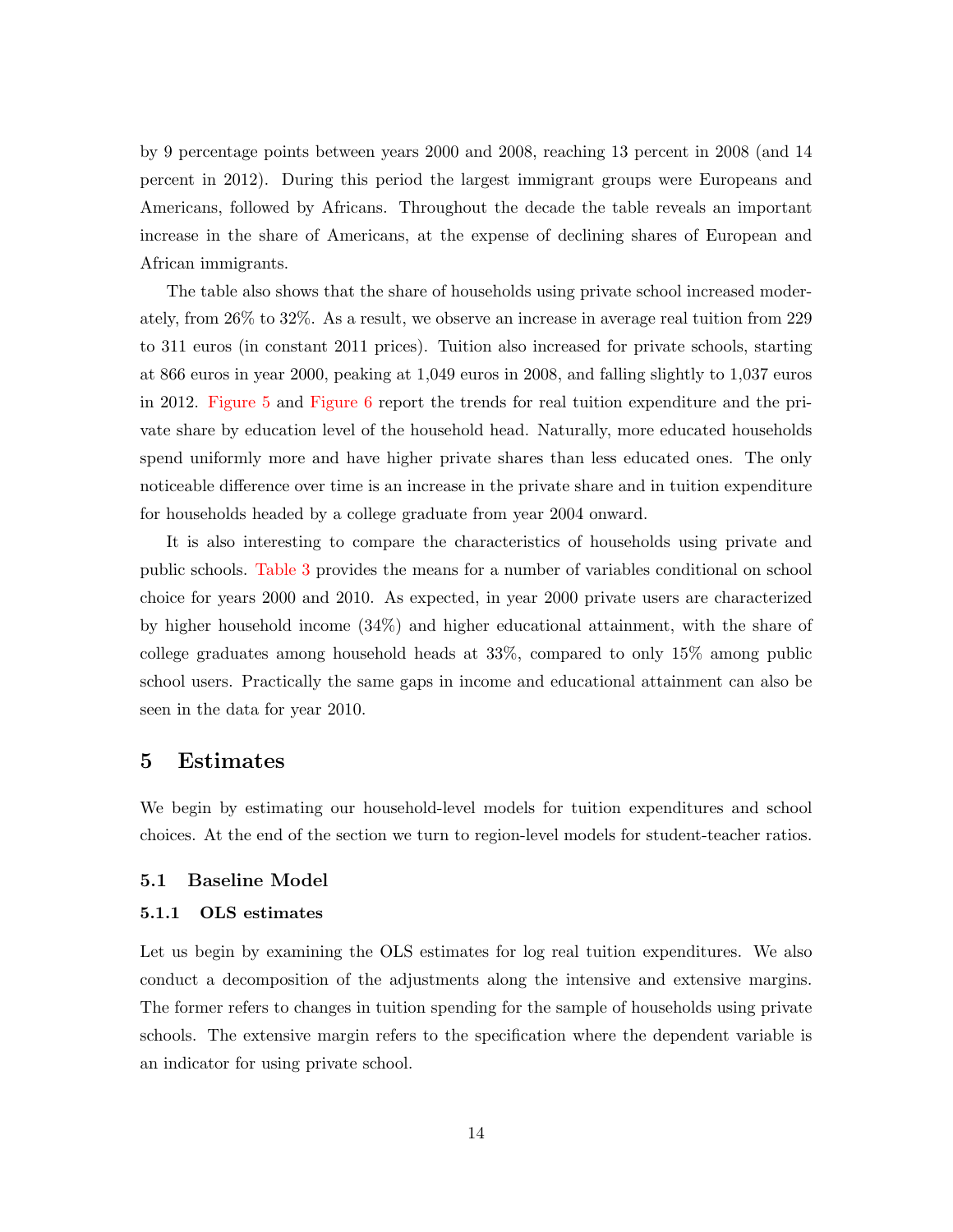[Table 4](#page-46-0) reports the OLS estimates. Column 1 fits a linear regression model for the log of real tuition on all regressors except for the FBSH. As expected, we find that household income and the education level of the household head are positively associated with tuition expenditure. Specifically, a one percent increase in household income is associated to a 0.5 percent increase in tuition expenditure.<sup>33</sup> In contrast, households with a larger number of children tend to use schools with lower tuition. All specifications control for regional GDP (in constant prices) in order to control for regional tax revenue, which may also affect the quality of public education, and to better identify the effect of the foreign-born share at the regional level. Nevertheless this variable is almost never significant. Column 2 reports the OLS estimates of the model in equation [\(1\).](#page-11-1) The point estimate of the FBSH is positive (4.71) and highly significant and the coefficients associated to all other regressors are practically the same as in column 1. This makes sense because all of these variables (except for the regional GDP) are identified off of individual variation within a given region and year, unlike the FBSH which is identified off of within-region variation over time.

Columns 3 and 4 estimate the same model on two non-overlapping sub-periods. The estimates obtained using data for the pre-recession years (column 3) are very similar to those presented in column 2. Interestingly, even though the number of observations is much smaller in column 3, the standard error associated to the FBSH is substantially smaller than in column 2. In column 4 we use the sample covering the years of the Great Recession, 2008-2012. Now the coefficient on the FBSH is not statistically significant. The reason for this reversal is that the foreign-born share has been calculated using administrative data (the population registry). While these data have the advantage of referring to the whole population, and not just a sample, year-to-year changes in the registry may be inaccurate in periods of net outmigration, such as the Great Recession.<sup>34</sup> In Spain individuals settling in a region (both native and foreign-born) have a large incentive to register with the local authorities in order to gain access to public healthcare and education. However, when individuals leave a city to go abroad they may not communicate this to the municipality and it takes some time until the local registry accurately reflects this change. Thus the prerecession years provide a safer basis for identification of the effect of the regional foreign-born share. At any rate we provide an important robustness check in [Table 10](#page-52-0) by estimating our model using long (5-year) differences, which should not be affected by this short-term

<sup>33</sup>Escardibul and Villarroya (2005) use data from the PISA study and find that high socio-economic status significantly increases the probability of attending private and concerted schools in Spain.

 $34$ This has been discussed in [Gonzalez and Ortega](#page-41-10) [\(2013\)](#page-40-7) and also in [de la Rica et al.](#page-40-7) (2013) in the context of administrative data for other countries.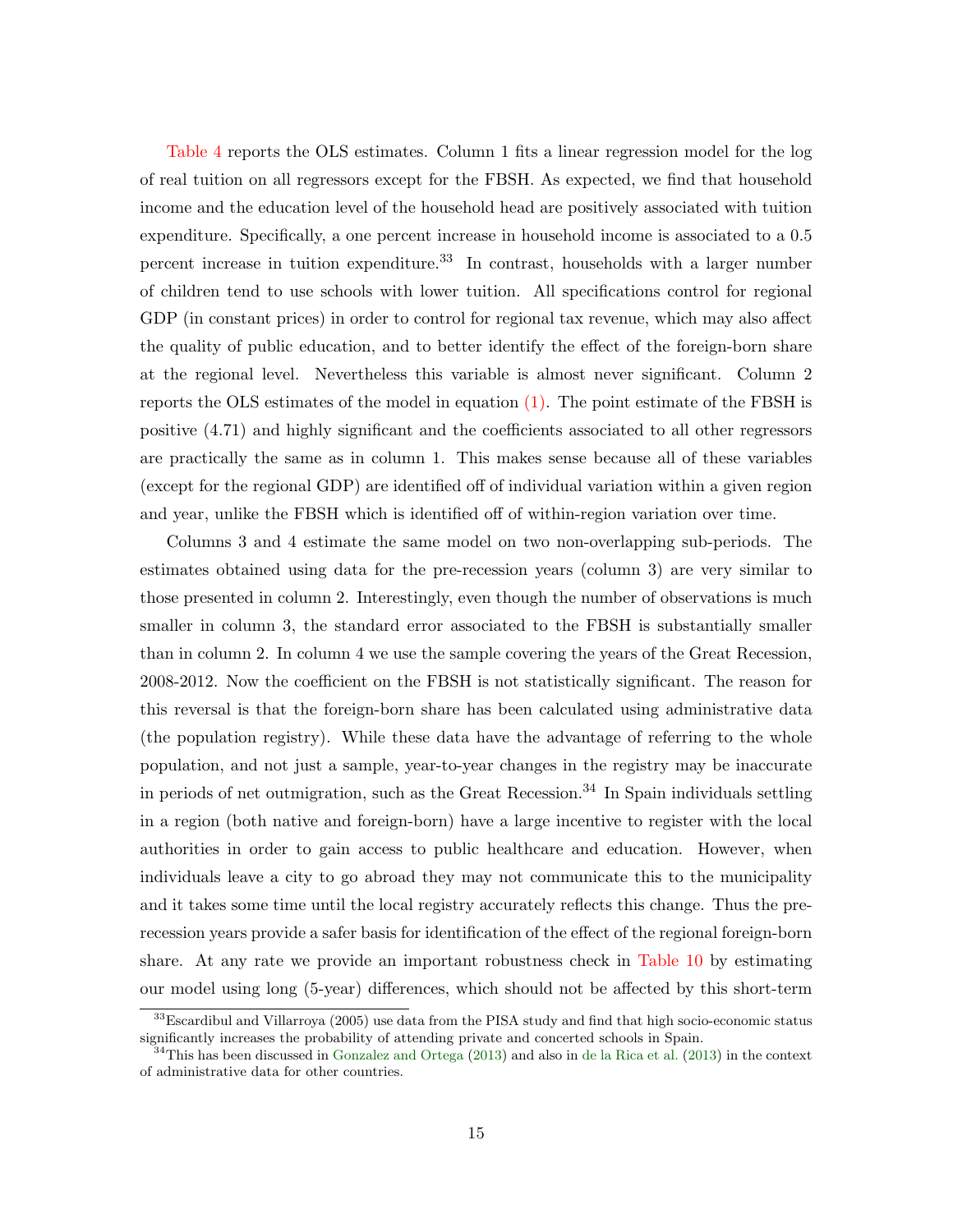measurement error.

Columns 5 and 6 investigate to what extent the positive effect of immigration on tuition expenses is due to a switch toward more expensive private schools by households that were already private-school users (intensive margin of adjustment), or to a switch from tuitionfree public schools toward private schools (extensive margin). In column 5 the sample is restricted to households that use private schools. In this case the point estimate associated to the FBSH is positive but not statistically significant, suggesting at most a small role for adjustments along the intensive margin. It is worth noting that the point estimate on household income remains positive and highly significant, implying that there will be adjustments along the intensive margin in response to shocks to household income such as a recession. Column 6 estimates a linear probability model where the dependent variable is an indicator for attending private school. Now we do observe a positive and highly significant positive coefficient (0.67). On the basis of this estimate, a 10 percentage-point increase in the share of foreign-born in a region is associated to a 6.7 percentage-point increase in the probability to attend private school. Not surprisingly, household income and higher educational attainment are also associated to a higher probability of using private schools. Column 7 presents the marginal effects of a probit model for the probability to attend private school, which are almost identical to the estimates of the linear probability model. In column 8 we provide sensitivity analysis to the estimated extensive margin effect by considering a different tuition threshold to assess attendance to a private school (100 euros).<sup>35</sup> The results are again very similar to those reported in columns 6 and 7. On the basis of the OLS estimates, our intensive-extensive margin decomposition suggests that immigration may have induced switching to private schools, but not upgrading within the private school sector. Of course, at this stage this is just an association and we are not making any causal statements.

#### 5.1.2 Two-stage Least-square estimates

Of course OLS estimates may suffer from endogeneity bias, although the concern here is somewhat smaller than in wage regressions, as discussed earlier because educational expenditures for compulsory schooling in Spain are very low, accounting for a very small share of household expenditure in the vast majority of cases. Regardless of the direction of the bias it seems sensible to rely on instrumental-variables estimation in order to provide

<sup>&</sup>lt;sup>35</sup>Recall that we do not directly observe if a household is using private or public school. Instead we infer this on the basis of the expenditure on tuition. Public schools are free of tuition but we consider positive (though small) tuition expenditure thresholds to account for misreporting and measurement error.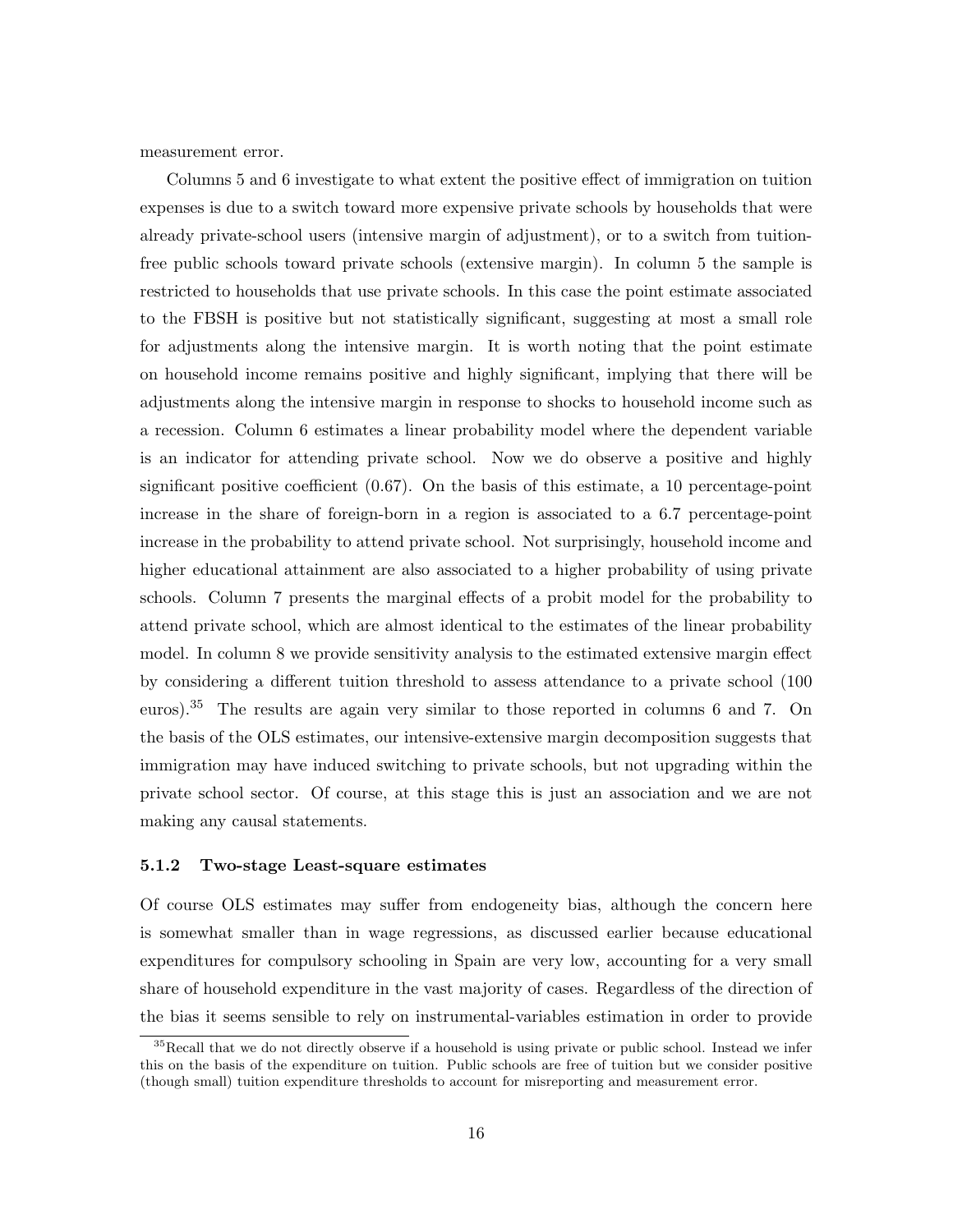more robust estimates of our coefficients of interest. Additionally, we can also control for aggregate regional income directly in the regression, which should help mitigate these biases.

[Table 5](#page-47-0) provides our two-stage least-squares (2SLS) estimates. In column 1 the dependent variable is the total tuition expenditure per child (at constant prices) for all years in our sample. The main observation is that the point estimate on the FBSH is positive and highly significant. The magnitude implies that a 10 percentage-point increase in the FBSH leads to more than doubling tuition expenditures.<sup>36</sup> As expected, we also find that household income plays an important role, with a tuition-income elasticity of about 0.5, and that more educated households send their children to schools that charge higher tuition. Finally, households with more children make use of schools with lower tuition. Regional GDP does not seem to play an effect on households' school choice and the resulting tuition expenditure. Qualitatively, these results confirm those that emerged from the OLS estimates.

Columns 2 and 3 report estimates for the same model but for different sub-periods. While the results are qualitatively similar, we note that the coefficient on the FBSH increases as we include more recent years, ranging from 8.32 for the years 2000-2007 to 13.11 for years 2000-2012. In addition as we *expand* the number of years the goodness of fit and the precision of the estimate for the FBSH fall. What is going on? One hypothesis, which we confirm in the next section, is that there is a composition effect. Different groups of natives have different responses to immigration and over time the group displaying the largest response to immigration has become more prevalent. In addition, as was the case in [Table 4,](#page-46-0) the standard errors are lower for the smaller sample than for the larger ones. For our preferred sample (pre-recession years 2000-2007) the IV estimate for the FBSH is 8.32, substantially larger than the OLS estimate on the same sample (4.58) but also estimated much more imprecisely.

Columns 4-6 investigate to what extent the previous positive effect of immigration on tuition expenses is due to a switch toward more expensive private schools by households that were already private-school users (intensive margin). The point estimates for the FBSH are not significantly different from zero, suggesting that immigration does not lead to school upgrading among private school users. In contrast household income remains highly significant and thus a recession that lowers household income will induce reductions in tuition expenditure for households using private schools. Columns 7-9 examine the extensive

 $36$ Suppose that the FBSH increased by 0.10 between periods 0 and 1. Simple manipulation shows that the increase in real tuition is given by  $edux1/edux0 = e^{\beta \times 0.10}$ .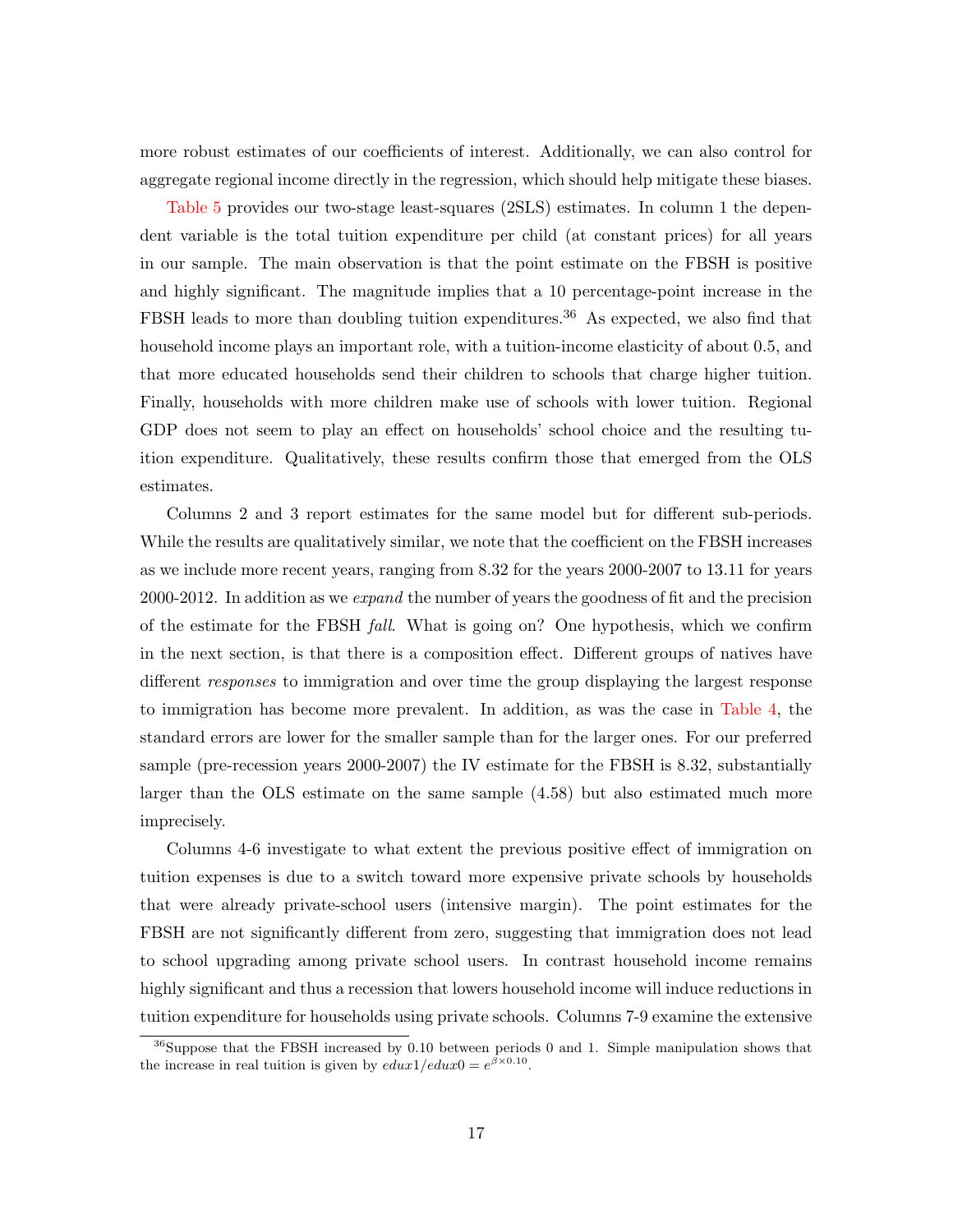margin of adjustment, that is, to what extent the increases in tuition documented in columns 1-3 are due to switching from tuition-free public schools toward private schools. Across the three columns we find positive and significant effects of immigration and household income. Again there appears to be an upward trend in this coefficient, ranging from 1.31 when we only use years 2000-2007 to 1.95 when we use the whole period 2000-2012. As was the case for overall tuition expenditures, both the IV point estimate and its associated standard error are noticeably larger than the corresponding OLS values.

In a nutshell, the 2SLS estimates largely confirm the OLS results: increases in the regional foreign-born share are associated to increases in tuition expenditure. In addition this effect seems to be driven by adjustments along the extensive margin, that is, families switching from tuition-free public schools toward private ones. The 2SLS estimates of the coefficient of the FBSH are higher than the corresponding OLS estimates, although also much less precisely estimated. This downward bias in OLS is consistent with the view that immigrants disproportionately flock to regions with a positive, unobserved shock to the quality of their public schools, perhaps reflecting a positive, unobserved shock in aggregate income and tax revenue. These shocks lead to reductions in households out-of-pocket tuition expenditures because many households find it worthwhile to send their children to tuitionfree public schools.

Let us now discuss further the quantitative implications of our estimates. In particular, should we base our counterfactual analysis on the smaller OLS elasticity or the larger but less precise 2SLS estimate? To address this question we perform a test of endogeneity. Specifically, we wish to test the null hypothesis that the regional foreign-born share (FBSH) is an exogenous regressor. Under the null the OLS estimates are both consistent and more efficient than 2SLS. The last row of [Table 5](#page-47-0) reports the p-values of the Durbin-Wu-Hausman test (robust to clusters and heteroskedasticity) for our main specification across several samples (columns 1-3). In column 1 we include all years between 2000 and 2012. In this case we are able to reject the null of exogeneity for FBSH (p-value 0.03). But, as argued earlier, our preferred sub-sample is for years 2000-2007 (column 3). In this case we are not able to reject the null of exogeneity (p-value 0.23). On the basis of this test we shall conduct our counterfactual analysis in [Section 6](#page-20-0) relying on the more precise OLS estimates.

## <span id="page-20-0"></span>6 Counterfactuals

In this section we try to disentangle the effect of the Great Recession from that of the immigration wave and to convey the magnitude of the effects of each of these shocks on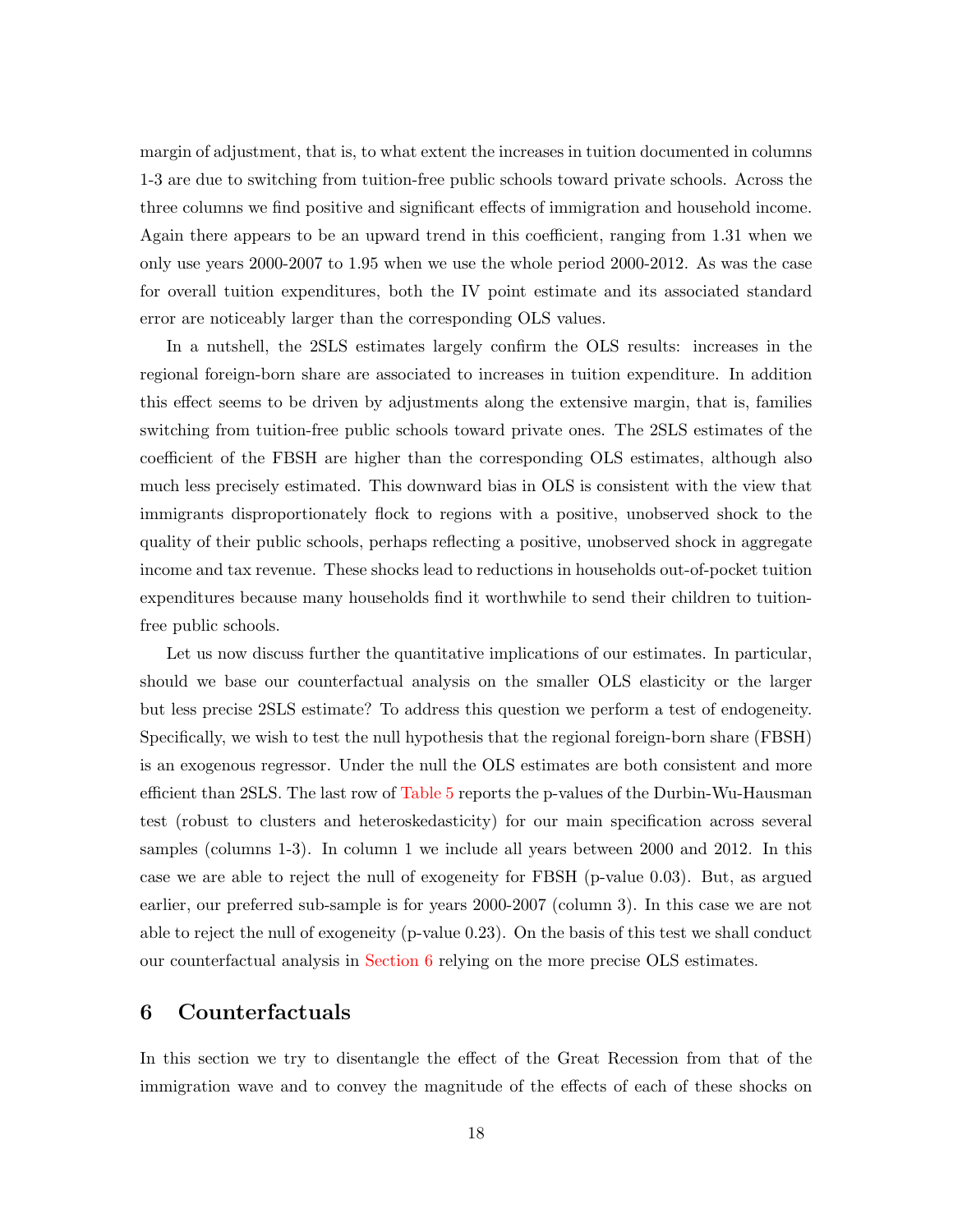school choices. We do so by simulating a number of counterfactual scenarios. Our counterfactual exercises are constructed as follows. Using our preferred sets of estimates,  $37$  we produce household-level fitted values under actual data and under counterfactual datasets that depict our scenarios of interest.<sup>38</sup> Then we aggregate across households in each year and plot average responses in our figures.

#### 6.1 What if the Great Recession had never happened?

We begin by the more straightforward analysis of the effects of the recession, which provides a useful benchmark. Intuitively, as earnings fell during the recession households must have been forced to cut on all sorts of expenditures, including educational expenditures as well as other items in the household budget. The previous estimates revealed a positive income elasticity (about 0.6). Hence, on the basis of the previous estimates a 10 percent drop in household income would be associated to a reduction in tuition spending of about 6 percent and a resulting drop in the share of households using private schools.

On the basis of our estimates, we conduct the following counterfactual experiment. For each region we compute the average household income in year 2007 by education level of the household head. We then build a counterfactual dataset where for all years between 2008 and 2012 each household is assigned the constant average household income in its region-education cell in year  $2007<sup>39</sup>$  We then aggregate individual predictions year by year. It is worth noting that the model includes year dummies. Hence, it can match perfectly the average tuition year by year.

The results are plotted in [Figure 8.](#page-57-0) This figure reports average real tuition expenditure (in log points). As seen in the (blue) solid line, the actual data (and the fitted values) show a sustained increase between 2003 and 2007. During the Great Recession (2008-2012) real average tuition expenditure was practically constant. The (red) dashed line reports the counterfactual evolution of real average tuition spending per child. In the absence of the recession real tuition expenditure would have increased sharply, roughly at the same

 $37$ On the basis of the endogeneity tests reported in [Table 5](#page-47-0) and [Table 7](#page-49-0) we focus our quantitative analysis on the more precise OLS estimates. We estimate these models on the sample that includes all years so that we obtain estimated year effects for every year between 2000 and 2012. Specifically, in the regression for the log of educational expenditures, the point estimates (and associated t-statistics) for  $FBSH$ ,  $FBSH \times Graduate$ , and the log of real household income are 1.62 (0.76), 5.75 (1.88), and 0.83 (6.79). Similarly, in the regression for attending private school the estimated coefficients are 0.01 (0.05), 0.86 (2.16), and 0.12 (7.44).

<sup>&</sup>lt;sup>38</sup>In building the predictions we use all estimated coefficients, regardless of whether they are significant at conventional levels.

<sup>&</sup>lt;sup>39</sup>Note that we are allowing the recession to hit households asymmetrically depending on their education level. We also assume that real GDP remained constant at its 2007 level.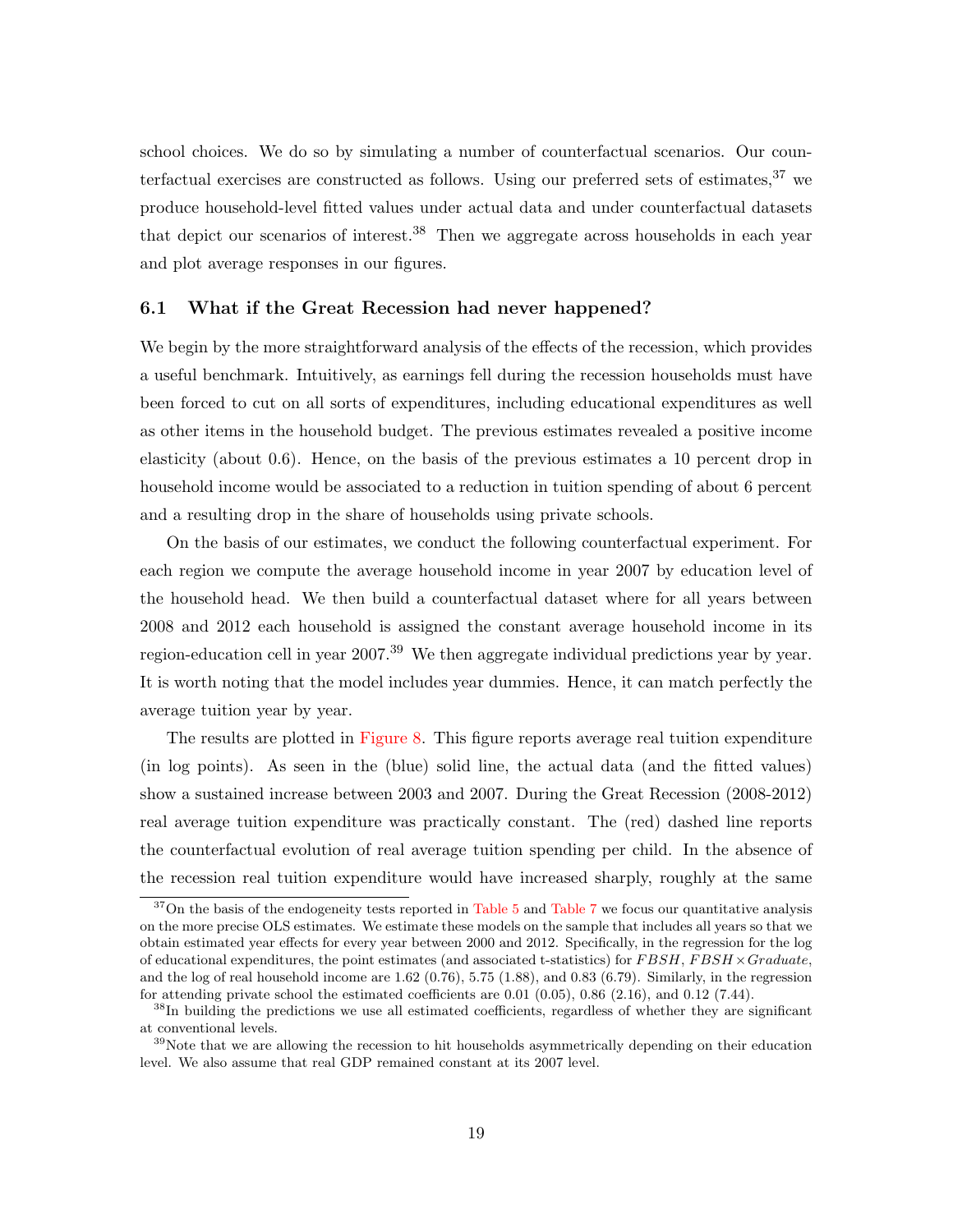rate as in the 2003-2007 period. Based on our findings between 2007 and 2012 real tuition expenditures would have increased by about 30 percent in the absence of the recession. Instead they remained essentially flat. A simple measure of the accumulated effect of the recession is the comparison between the actual year-2012 tuition expenditures and the counterfactual expenditure in that same year. Our simulation implies that average tuition expenditure would have been 27 percent higher in year 2012 in the absence of the recession.

Let us now turn to the consequences for the public-private school choice (extensive margin), which provides a more straight-forward measure of the effects of immigration. [Figure 9](#page-57-1) plots the probability of using private school. As in the previous figure we note an upward trend in the data between years 2003 and 2007 that was halted by the Great Recession. In the absence of the recession private school attendance would have continued rising. According to our simulation between years 2007 and 2012 the share of households using private schools would have increased by about 3.8 percentage points in the absence of the recession. Turning now to the comparison of 2012 values in the actual data and in the counterfactual, we find that without the recession the share of households using private schools in year 2012 would have been 3.3 percentage points higher than we observe in the data.<sup>40</sup> Taken together these findings reveal a large impact of the Great Recession on the educational investments of Spanish households, with the adjustment taking place primarily in the choice between public and private schools.

#### 6.2 What if the Great Immigration had not happened?

As we have learned from our estimates, increases in the foreign-born share are associated with higher tuition expenditure and higher private school attendance. Hence, in the absence of immigration a higher share of students would have attended public schools. Thus, in a way, the immigration wave and the Great Recession affected households' schooling decisions in opposite directions. It is therefore interesting to compare the magnitudes of the effects of both shocks.

We simulate the effects of the immigration wave on the basis of the same estimates as in the previous counterfactual. Specifically, we compute predicted values for a counterfactual scenario in which each region's foreign-born share remained constant at its  $2000$  level.<sup>41</sup> The results are plotted in [Figure 10](#page-58-0) and [Figure 11.](#page-58-1) In both figures the (blue) solid line is

<sup>&</sup>lt;sup>40</sup>Although we do not report this figure, we also evaluated the intensive margin effect. The simulation shows that year 2012 average tuition spending among private school users would have been about 5 percent higher in the absence of the recession. However, we note that this result is based on non-significant estimated coefficients.

<sup>41</sup>For the average individual this implies a regional foreign-born share of 4 percent.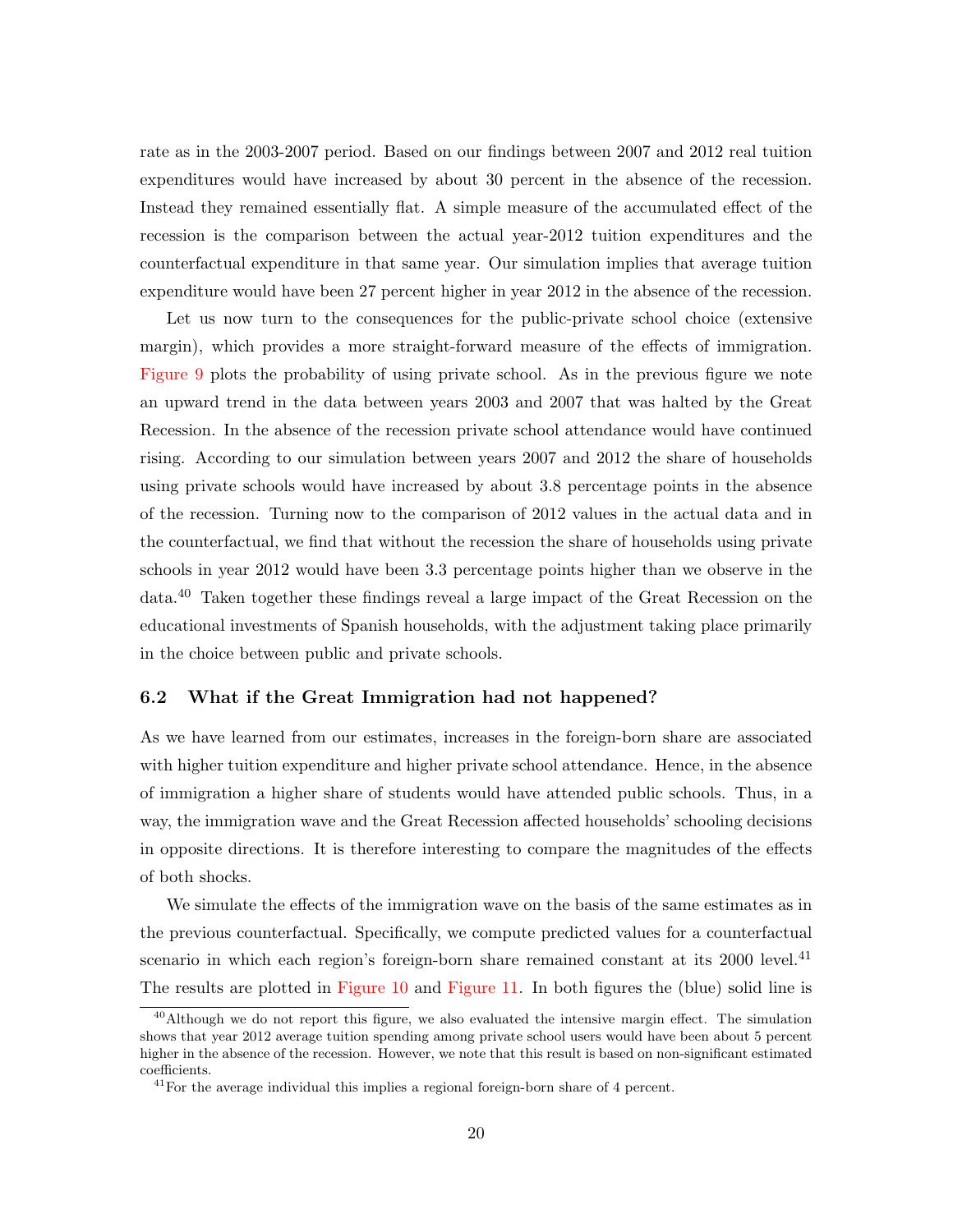the actual data. As we discussed earlier, the data show rising average tuition expenditures (in real terms) for the period 2003-2007, followed by almost stagnation during the Great Recession. The bottom figure exhibits a very similar profile: the private share increased from about 0.25 in 2003 to 0.32 in 2007, remaining roughly flat over the next five years.

Let us now turn to the (red) dashed lines in the figures, which depict the counterfactual real tuition expenditure and private share under the no-immigration scenario. Thus the comparison between the actual data (blue solid line) and the no-migration scenario (red dashed line) identifies the effects of immigration. Clearly, in the absence of immigration both real tuition expenditures and the private share would have been substantially lower. Between 2000 and 2012 real expenditures would have fallen by 27 percent while the share of households using private schools would have fallen by almost 2 percentage points.

We also plot in [Figure 10](#page-58-0) and [Figure 11](#page-58-1) the results for a third counterfactual scenario where the foreign-born share in each region would have remained at the level of year 2000 and average household incomes (by education level) would have remained constant between 2007 and 2012. This is the no-immigration and no-recession scenario (green long-dash line). Thus the gap between the (red) dashed and the (green) long-dashed lines identifies the effects of the recession.

Let us focus first on tuition expenditures. As we have just discussed, average tuition expenditures in 2012 would have been much lower in the absence of immigration. In contrast, the recession pushed in the opposite direction. Consider, for instance, year 2012. The implied causal effect of immigration, estimated by comparing the 2012 values across scenarios, is an increase in expenditure of about 40 percent (0.50 log points). In comparison the causal effect of the recession is about half as large (0.25 log points). We now turn to the probability that a household chooses private school for their children, our preferred measure of the effects of immigration. The results show that the private share in 2012 would have been much lower in the absence of immigration. As illustrated in the figure the 2012 private share would have been 0.25, about 7 percentage points lower than the observed value for that year (0.32). In comparison the effect of the recession amounted to slightly more than 3 percentage points.

From a quantitative standpoint our findings reveal that the Great Immigration has had very large effects on the school choices of Spanish households. By our measures its effect has been about twice as large (in absolute value) as that of the Great Recession.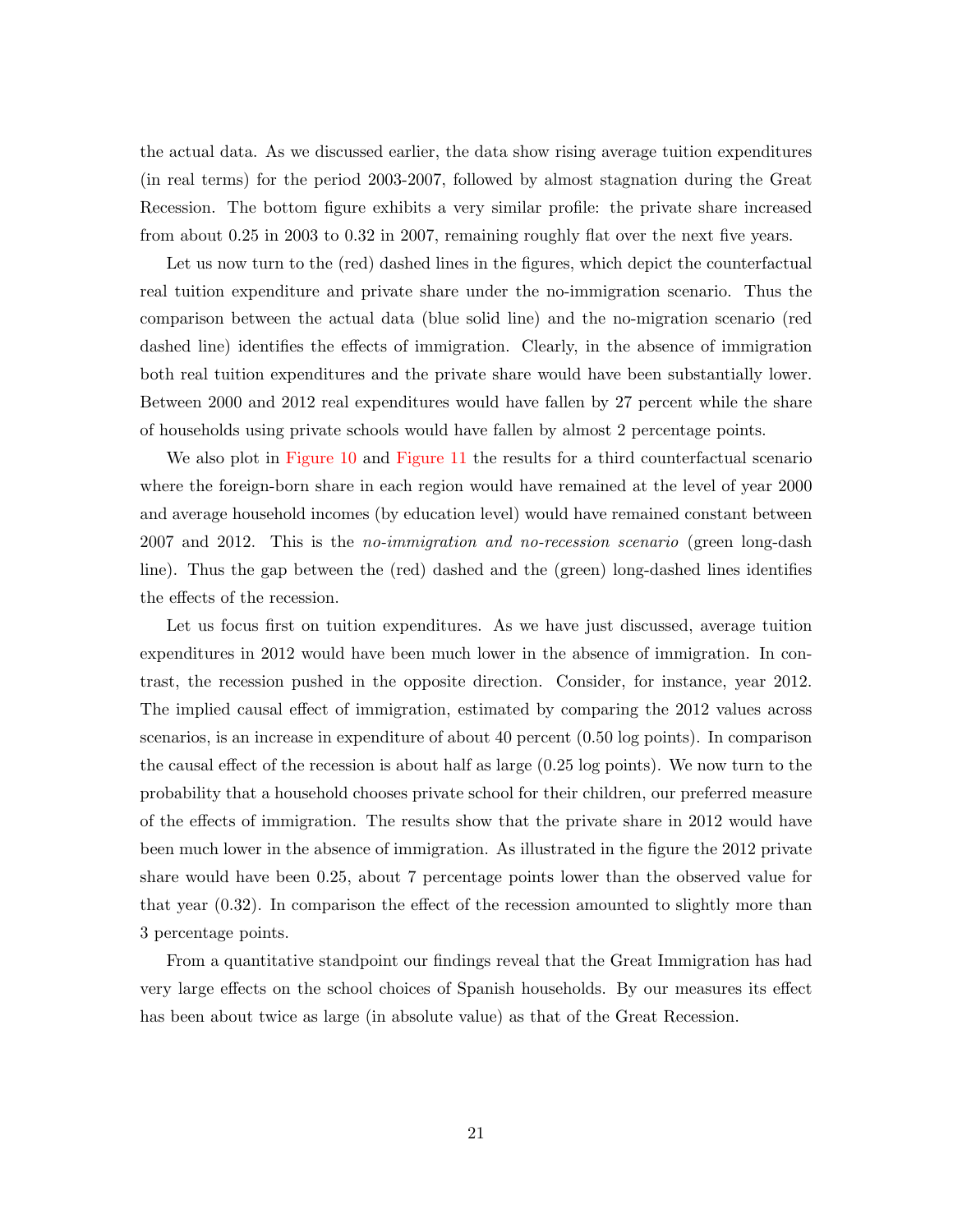## 7 The Mechanisms

The previous section has established that increases in the foreign-born population in a region lead (native) households to shift from public to private schools. We now wish to examine the mechanisms behind this displacement effect.

#### 7.1 School assignment rules

In Spain, as well as in many other countries, households submit school preferences and local governments match students to public schools on the basis of some pre-specified assignment rule.<sup>42</sup>

Specifically, most Spanish cities follow the so-called Boston Mechanism. Households submit applications where they rank schools according to their preferences.<sup>43</sup> Whenever possible, children are allocated to their first choice. Naturally, some schools are oversubscribed because they are viewed as more desirable due to their location, teacher quality, peer effects, and so on. In these cases, applications are ranked using some priority rules, which award points on the basis of family characteristics.<sup>44</sup> The school is then filled with the applicants with the highest priority. After having matched students to schools on the basis of their first choice in this fashion, the remaining students are then allocated to the schools that still have vacancies.

Importantly, priority rules typically award points to households with lower income and larger family size. As a result, on average, applications from immigrant households tend to obtain higher scores, displacing native households to schools with lower demand. Since private concerted schools require payments, they are viewed as relatively less desirable than public schools, which are free.<sup>45</sup> Thus an inflow of immigrants with lower average income than natives will mechanically induce an increase in tuition expenditures by native households, as they switch toward (concerted) private schools. Of course, it is also possible that natives are displaced from more to less preferred public schools.<sup>46</sup>

<sup>42</sup>Private schools are free to set their own admissions criteria.

<sup>43</sup>Seats in both public and concerted schools are assigned in this way.

<sup>&</sup>lt;sup>44</sup>For example, in the case of Barcelona, having a sibling already in the school awards 40 points, living in the schools catchment area awards 30 points, and families from disadvantaged economic backgrounds have 10 additional points. See [Calsamiglia and Guell](#page-39-14) [\(2014\)](#page-39-14) for a detailed description of the allocation rules.

<sup>45</sup>In theory private concerted schools are tuition free. But this is far from the reality. Virtually all private concerted schools ask for payments, which are viewed as compulsory by parents [\(OCU](#page-41-8) [\(2012\)](#page-41-8)), as discussed in [Section 2.1.](#page-7-1) In addition concerted schools are typically Catholic and a large fraction of the immigrant population is not.

<sup>&</sup>lt;sup>46</sup>In [Section 2.3](#page-10-0) we provided a description of the expansion in the number of schools and teachers over our period of interest. The data shows that the supply of seats was enough to absorb the demand. However, the point here is that the sorting between students and schools may have been affected.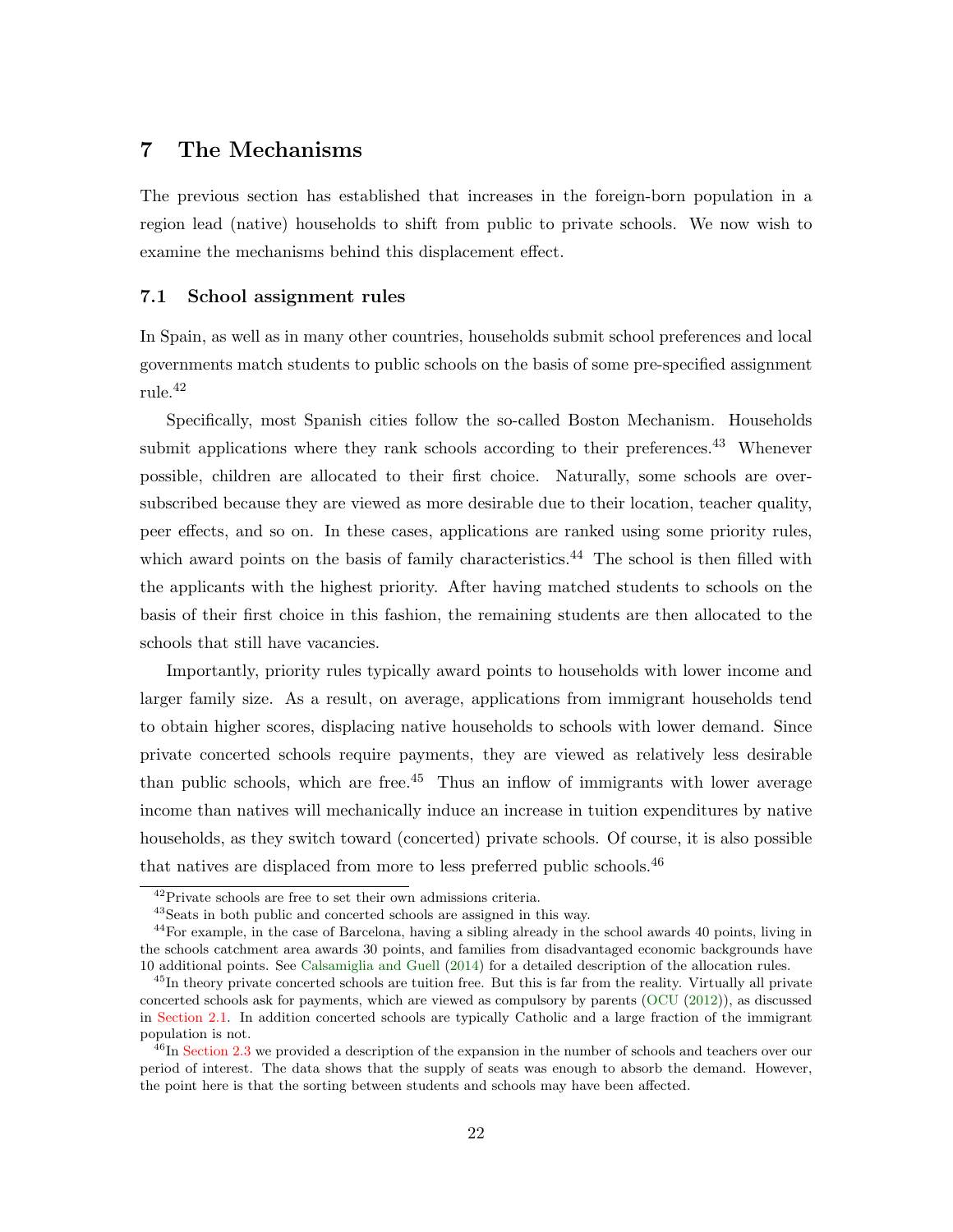It is also important to recognize that this explanation is only satisfactory in the short run since it takes the quantity and quality of schools as given. Over time voters can decide to change the level of funding or create new schools. Or can also respond to an increasing concentration of immigrant children in a school by switching to other schools for reasons other than school funding and quality.

#### 7.2 Peer effects

An alternative view maintains that schools are similar in terms of desirability in the eyes of native households. However, parents may be biased against schools with a high density of immigrant children due to concerns about a negative peer effect on the educational outcomes of their children. This could arise if teachers are overburdened due to a lack of language fluency of immigrant children, if immigrant children come from more disadvantaged families, or if natives perceive that immigrant parents do not care as much as they do about the education of their children, among other reasons.<sup>47</sup>

Since the immigrant population is a highly heterogeneous population, e.g. in terms of Spanish language fluency, we would expect differences in the effects of immigration according to the mix of immigrants received by each Spanish region. To try to test this explanation we extend our empirical model by disaggregating the foreign-born population into several groups according to their origin. If we find that native households respond differentially to inflows of immigrants of one origin or another we may get important clues regarding the reasons for this differential response.<sup>48</sup>

Specifically, we build a series of variables that capture the composition of the immigrant population by region (continent) of origin.<sup>49</sup> [Table 1](#page-43-0) presents some summary statistics. Across all years and regions of Spain the average foreign-born share was 0.11. Among the immigrant population, European immigrants accounted for 41 percent, African immigrants for 17 percent, immigrants from the American continent for 38 percent, and immigrants from Asia and Oceania for 4 percent.<sup>50</sup> [Table 2](#page-44-0) provides the evolution of the immigrant

<sup>&</sup>lt;sup>47</sup>It is also possible that differential response simply reflects that native households dislike some immigrant groups more than others, due to religious or racial prejudice.

 $^{48}$ Unfortunately, we do not have information in the Population Registry on the socio-economic status of the immigrant population, only their age, gender, and country of birth. Thus we focus on average effects by immigrant origin.

<sup>&</sup>lt;sup>49</sup>Breaking up the immigrant population by country of birth was not feasible. A reasonable compromise was to partition immigrants by continent of origin.

 $50$ Naturally, some groups of immigrants were more heavily concentrated in some regions than in others. However, since our partition of immigrants by region of origin is rather coarse, at the level of continents, all regions contain at least some immigrants from each group for all years. As documented in detail in [de la](#page-40-13) [Rica and Ortega](#page-40-13) [\(2009\)](#page-40-13), a handful of countries account for most immigrants. As of 2012, the main source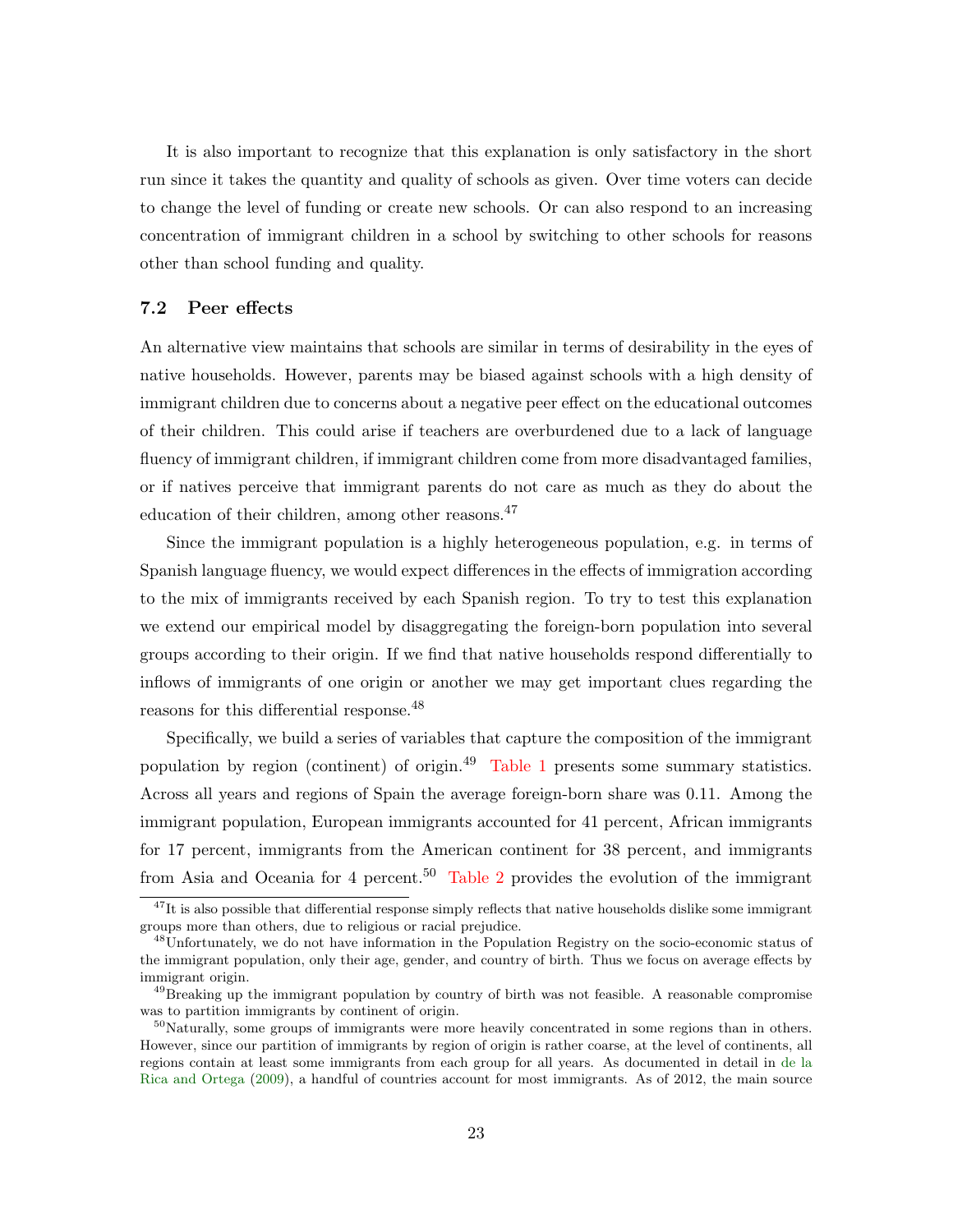population, in size and composition, over the period 2000-2012. The immigrant composition has remained fairly stable over these years, with European and American immigrants topping the ranking. However, the table does show a clear reduction in the weight of European and African immigrants, from 68 percent of all immigrants in year 2000 to 58 percent in 2012. Practically all of this gain has gone to American immigrants, with the Asian share remaining almost unchanged over the period.

We now turn to our estimates, collected in Table  $6<sup>51</sup>$  The first column reproduces our baseline finding, with a significant coefficient of 4.58 accompanying the FBSH. Next, we split the foreign-born share into 4 components: the shares of European, African, American and Asian immigrants over the whole population.<sup>52</sup> In column 2 only the coefficient for the share of American immigrants in the population is significantly different from zero. However, this is driven by the fact that this group accounts for the lion's share of Spain's immigration wave. For this reason we turn to a specification that includes the overall FBSH in addition to three variables that measure the composition of the immigrant population in each region, namely, the number of immigrants from each continent as a share of the overall immigrant population.<sup>53</sup> Columns 3-5 present the results. In column 3 the dependent variable is the log of tuition expenditures. As before, the overall foreign-born share remains highly significant, with practically the same coefficient as in the baseline regression model. However, the variables summarizing the composition of the immigrant population are not statistically significant. The following two columns present our extensive-intensive margin decomposition. The dependent variable in column 4 is the indicator for the use of private schools. As expected, the overall foreign-born share is highly significant, with a coefficient in line with our previous results. We also obtain marginally significant results (at a 10 percent significance level) for some of the composition variables. Specifically, it seems that in regions with a predominance of (Central and South) American immigrants (holding constant the overall foreign-born share in the region), Spanish households are more likely to turn to private schools.<sup>54</sup> On the contrary, a predominance of Asians in the immigrant population appears associated with a lower probability of turning to private schools. While weak in terms of statistical significance, these results are in line with the analysis in [Tanaka et al.](#page-41-12)

countries are Morocco (Africa), Romania (for Europe), Ecuador and Colombia (for America), and China and Pakistan (for Asia and Oceania).

<sup>&</sup>lt;sup>51</sup>The estimation sample is 2000-2007, which excludes the Great Recession. As discussed earlier, during these years the administrative data used to measured the immigrant population is very noisy.

 $52$ Naturally, these four components add up to the foreign-born share for each region and year.

 $^{53}\mathrm{The}$  omitted category is the share of European immigrants in the foreign-born population.

<sup>54</sup>The point estimate for the share of Africans in the foreign-born population is also positive but not statistically different from zero.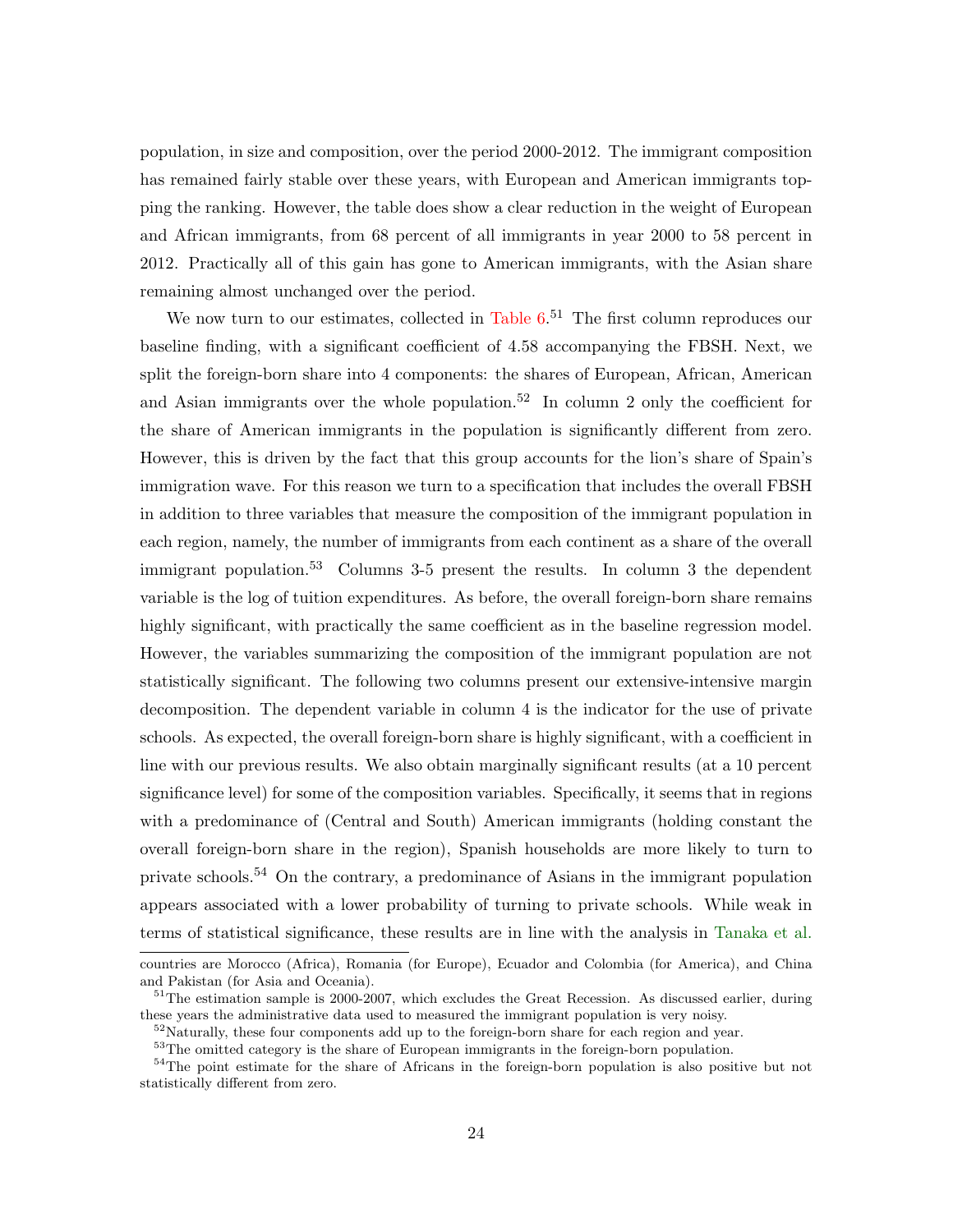[\(2014\)](#page-41-12). In that study we calibrated a political-economy school-choice model to Spanish data and found that Asian immigrants are the group that produces the smaller degree of displacement of natives toward private schools. In the context of that model this finding is driven by the higher revealed preference for education of Asian immigrants in Spain. In conclusion we find some evidence, though far from conclusive, suggesting that the native flight that we have documented may be partly driven by cultural aspects.<sup>55</sup>

#### 7.3 Political economy

The mechanisms above take as given the quality of public schools. However, one would expect that a large immigration shock may alter the political economy of public education, potentially affecting funding and quality. Crucially, voters' views will depend fundamentally on whether they choose to send their children to public or private schools.

In order to examine these issues it is helpful to build on the political-economy theory of education developed by [Epple and Romano](#page-40-5) [\(1996\)](#page-40-5) and extended by [Coen-Pirani](#page-40-14) [\(2011\)](#page-40-14) to analyze the effects of immigration.<sup>56</sup> In this framework households are heterogeneous in (lifetime) income and on their taste for private education, and choose between public school (at zero tuition) and a menu of private schools that vary in tuition and quality. Each household has one school-age child and cares about the school quality (proxied by educational expenditure per student) and consumption of a numeraire good. Public education is financed by a proportional income tax, which is determined by majority vote.

For a given education policy, utility maximization implies that richer households opt out of public school and send their children to private schools. Conditional on income this is also the case for households with fewer children. Under reasonable assumptions on the utility function, the majority-vote equilibrium policy has the property of "ends against the middle": it balances the votes of middle income households against those of poor and wealthy households, the coalition supporting the lowest tax rate. More specifically, the richest households prefer a zero tax rate, which would imply the lowest level of quality for public education, because their children attend private schools. At the other end of the income distribution, low-income households prefer a low tax rate, even though they are public school users, because they cannot afford to pay higher taxes, which reduces their disposable income. Within this group, the individually preferred tax rate is increasing in

<sup>&</sup>lt;sup>55</sup>One important caveat is that peer effects are likely to manifest themselves more clearly at the school level. Since our identifying variation is at the level of Spanish regions our test has only limited power.

<sup>&</sup>lt;sup>56</sup>Another important contribution is citetFernandezRogerson:98 who focus on the public finance implications.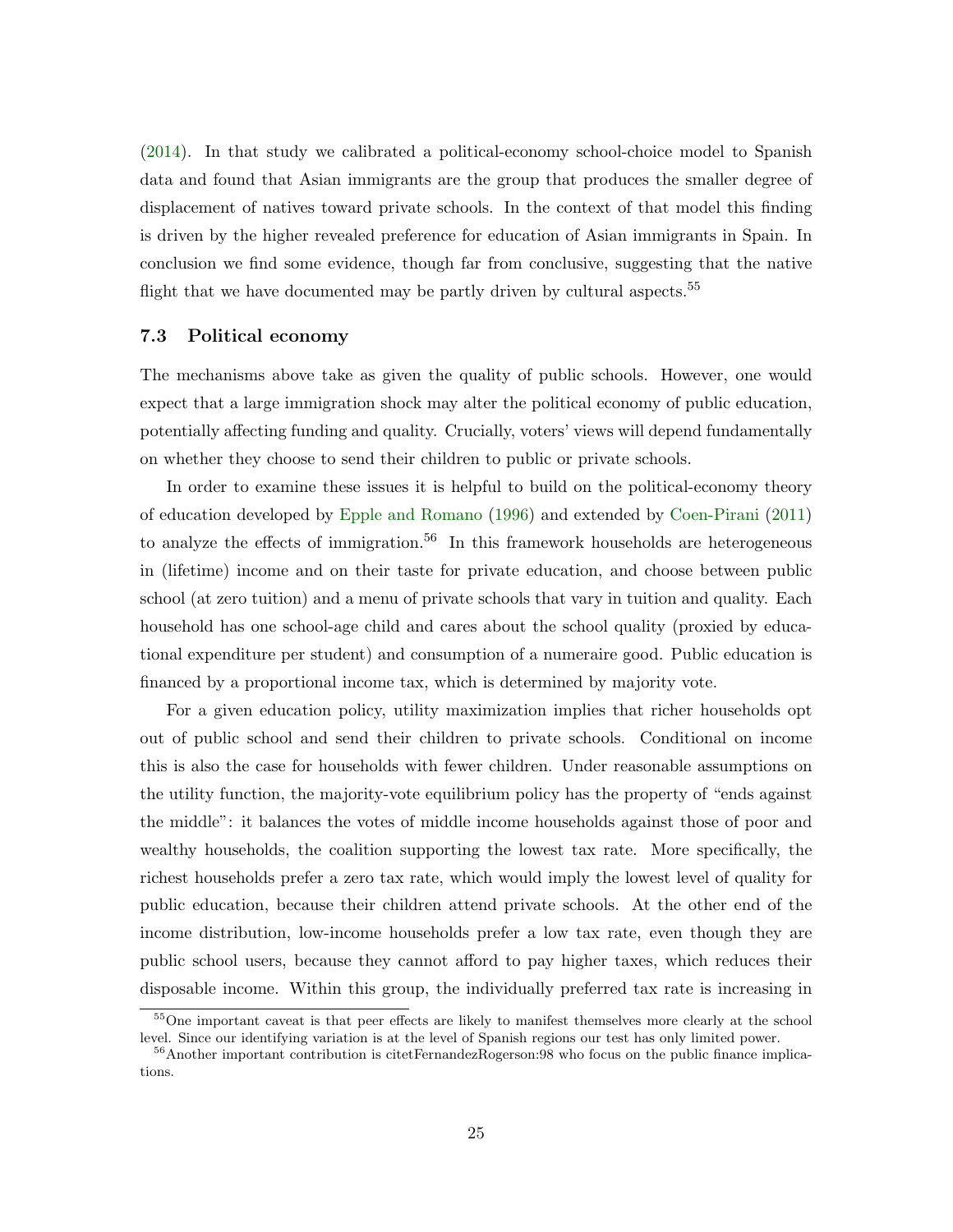household income.<sup>57</sup>

Next we describe the predictions of the model regarding our shock of interest: an immigration wave. We will then contrast these predictions with our empirical findings. Naturally, the effects of immigration depend crucially on the relative income of immigrants vis-a-vis natives. On average the income of immigrant households in Spain is only about 83 percent of the income of households with a Spanish household head.<sup>58</sup> Hence, in terms of the model, we are interested in an inflow of households that reduces the average household income in the economy.<sup>59</sup>

Given the income tax rate, an immigrant inflow that lowers average household income will lead to lower tax revenue per household (and per student). As a result, educational expenditure per student in public schools is likely to fall, inducing some native households to opt out to private schools. Theoretically, public education expenditure per student could increase. However, this would only be the case if the number of incoming immigrant students into public school were smaller than the number of native students transferring out of public schools. This is unlikely since it requires an unrealistically large displacement effect. In their study for California [Betts and Fairlie](#page-39-2) [\(2003\)](#page-39-2) found that one native student switched to private school for every four new immigrant children in public schools.<sup>60</sup> [Cascio](#page-39-1) [and Lewis](#page-39-1) [\(2012\)](#page-39-1) report a similar magnitude for the effect of an increase in a district's (low-English) Hispanic share in public school enrollment on the private school enrollment of non-Hispanics. Our earlier finding of an increase in tuition expenditures (along the extensive margin) is consistent with the findings of these authors.

This native flight toward private schools reduces the political support for devoting resources to public education. As this happens, the public expenditure per student falls, triggering further native flight.<sup>61</sup> Therefore, the model predicts that a low-income immi-

<sup>&</sup>lt;sup>57</sup>For more details on the existence of such a majority-voting equilibrium and its properties, see [Epple](#page-40-5) [and Romano](#page-40-5) [\(1996\)](#page-40-5) and [Coen-Pirani](#page-40-14) [\(2011\)](#page-40-14).

<sup>&</sup>lt;sup>58</sup>These calculations are based on the Family Expenditures Survey for years 2006-2012 because for these years we have information on the nationality of the household head. We estimate that the average annual household income for native households is about 24,174 euros, compared to 20,065 euros for households with an immigrant household head, that is, 83 percent of the income of a native household. We also note that the native-immigrant income gaps vary by year, ranging from 0.95 at the peak of the boom (year 2007) to a low of 0.75 in years 2011 and 2012, and that the average wealth and home ownership rates are substantially lower among immigrant-headed households.

 $59W$ e also assume that immigrants do not have the right to vote, which is the relevant case in our application. As argued in [Tanaka et al.](#page-41-12) [\(2014\)](#page-41-12) the displacement effects are larger when immigrants gain the right to vote. However, assimilation has the potential to mitigate these results.

 $60$ This displacement effect refers to high-school students. They did not find any displacement at the elementary school level.

 $61$ The intuition is similar to the one provided in [Razin et al.](#page-41-13) [\(2002\)](#page-41-13), who study the effects of immigration on income redistribution. They show that low-income immigration leads to less redistribution since the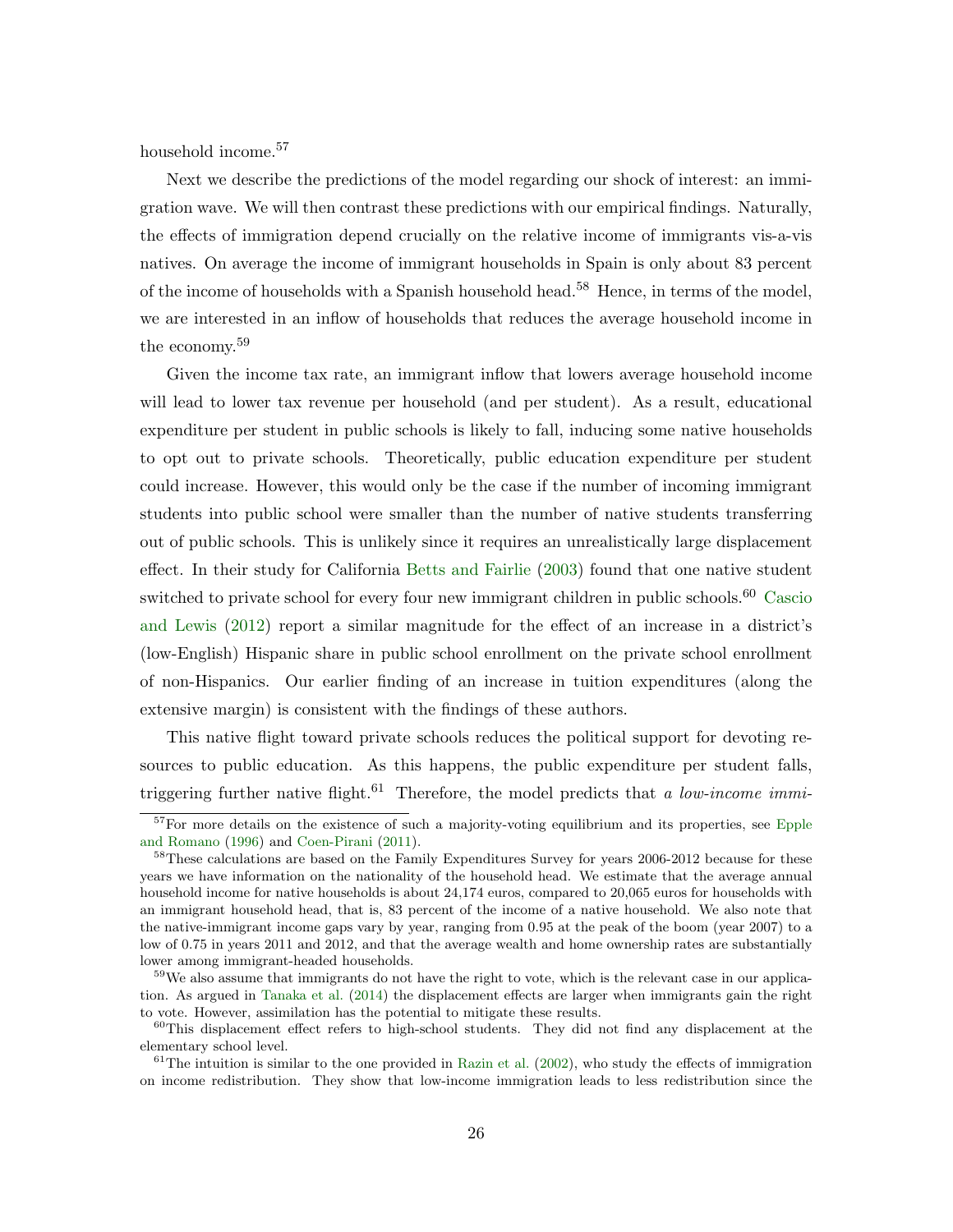gration wave will entail  $(i)$  a reduction in the quality (expenditure per student) in public schools, and (ii) a displacement of native households toward private schools.

An additional prediction of the theoretical framework in [Epple and Romano](#page-40-5) [\(1996\)](#page-40-5) is that the natives that are displaced from public to private school by immigration are the wealthiest households among the public school users. Namely, immigration should have heterogeneous effects on native households. In our empirical model we control for *current* household income. But, unfortunately, we do not have information on households' assets in our dataset. We can, however, interpret the education level of household heads as a proxy for wealth or, perhaps more appropriately, expected *lifetime* income. From this viewpoint households with higher education will also tend to have higher wealth. Thus we expect *iii*) a larger response by households with higher socio-economic status (as measured by educational attainment), or cream-skimming in the language of [Altonji et al.](#page-39-0) [\(2010\)](#page-39-0).

In the previous sections we have already documented an increase in tuition expenditures in response to immigration. This increase was fully driven by an extensive-margin response, that is, a native flight toward private schools. We next conduct tests of two additional predictions of the political-economy model: a larger response by households with high socio-economic status, and a deterioration in school quality.

#### 7.3.1 Cream-skimming

Heterogeneous responses in terms of school choices have also been documented in the empirical literature. For instance, [Altonji et al.](#page-39-0) [\(2010\)](#page-39-0) document the cream-skimming effects of school choice. Their findings suggest that better students (in terms of ability or parental background) may be more responsive to change schools in response to changes in the environment such as the introduction of vouchers, or an important increase in the immigrant share in their region of residence.

We begin by examining the trends in the tuition expenditures data for each of the three education groups considered: low (high-school dropouts), medium (high-school graduates), and high (college graduates). As we saw in the earlier figures real tuition expenditure and the share of students in private in the aggregate have been increasing over the last decade. However, [Figure 5](#page-55-0) and [Figure 6](#page-55-1) reveal some important differences across education groups. We observe a clear increase in tuition paid and in the probability of attending private school among households with high socio-economic status (proxied by education), particularly

marginal cost of redistribution perceived by the median voter is now higher. They refer to this as the *fiscal* leakage effect.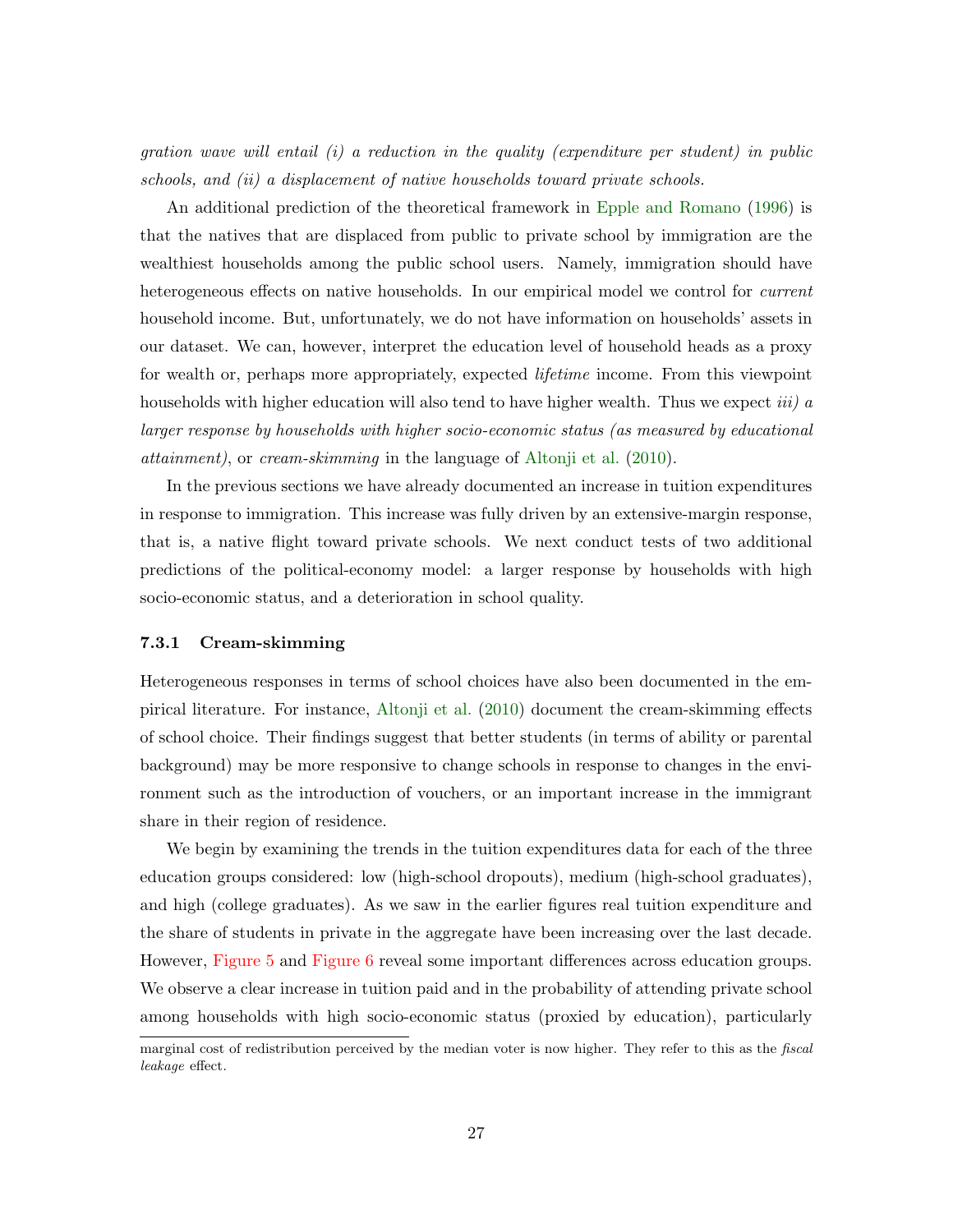from 2004 onward. In contrast medium and low educated households have displayed fairly constant average tuition expenses. Overall these trends point to an increase in inequality in terms of households' educational investments. In order to test for heterogeneous effects of immigration on Spanish households we extend our empirical model in two ways. First, we include education-year dummy variables so that the model is able to account for the different national trends for each of the education groups. Second, we include interactions between education group dummies and the foreign-born share.

[Table 7](#page-49-0) presents the estimates of this augmented model. Columns 1-3 estimate the same model for tuition expenditures on 3 subsamples: 2000-2012, 2000-2010, and 2000-2007. The most remarkable observation is that now the coefficients on FBSH and its interactions with high-school graduate and college graduate indicators are fairly stable across the three columns. This provides evidence in support of the interpretation of a compositional effect in [Table 5.](#page-47-0) Over these years the shares of medium and high educated households in the population were increasing, and these groups have higher responses to immigration. In fact, the estimates suggest that immigration had no effect on the schooling decisions of low-education households but did have a significant effect on the choices of households with higher socioeconomic status. In addition, in the extended model the standard errors associated to the coefficients for medium and high education are now decreasing in the number of observations, as one would expect. We note that the point estimate for the interaction term for college graduate households has relatively large standard errors reflecting the fact that this is a relatively small group. We also note that household income remains highly significant, with a tuition-income elasticity ranging between 0.50 and 0.66. As discussed earlier, our preferred subsample covers the pre-recession years, 2000-2007. In this period most regions were experiencing net immigration, which is accurately reflected in the population registry at an annual frequency.

In columns 4 and 5 we consider a more conservative specification where we restrict to two education levels: high-school dropouts versus high-school graduates and college graduates pooled together.<sup>62</sup> As before, we find no evidence of a response by low-education households but a positive and significant effect for higher educated households. The two columns differ in the years used in the estimation. Column 4 uses all years available while column 5 uses only the pre-recession years. Naturally, we now obtain a more precise estimate for the effect of immigration on the highly skilled households than in the models with 3 education

 $62$ This partition splits the sample in half. In our data the shares of households with low, medium and high education are 51%, 28%, and 21%, respectively.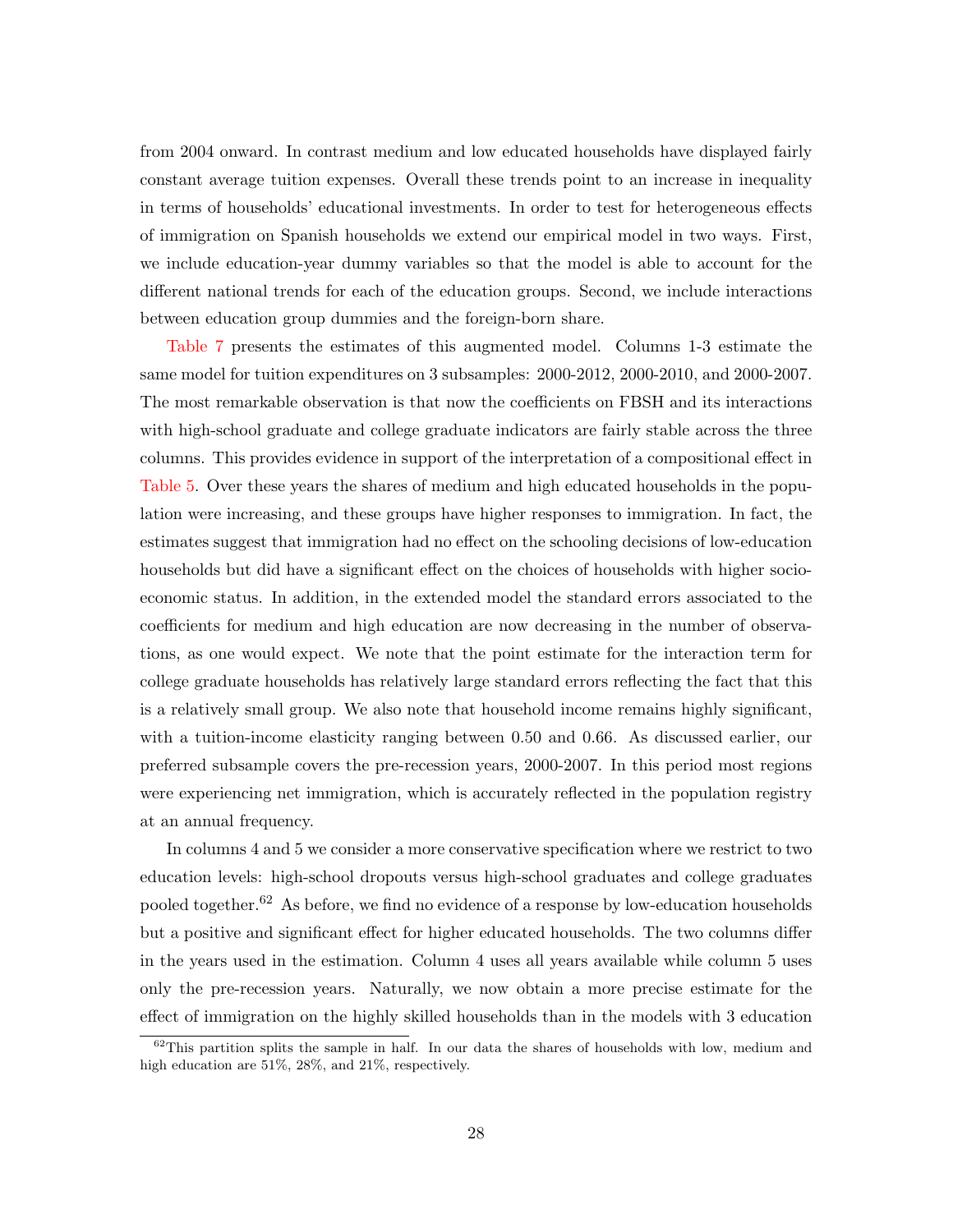classes. Our preferred specification is column 5 (pre-recession sample). In this specification the coefficient on the FBSH interacted with the indicator for high-school graduate (or higher attainment) is highly significant with a coefficient of 11.27. For this group the overall effect of a 10-percentage point increase in the share of foreign born on the log of tuition expenditures is  $0.13$  so approximately a 13 percent increase.<sup>63</sup>

Columns 6 and 7 present a decomposition of the effect in the previous column into extensive and intensive margins. In column 6 the sample contains only the households that use private school (intensive margin). Along the lines of our earlier results, we find no effect of immigration on low-education households. We find a marginally significant differential effect on households with higher education with a point estimate of 3.75 (and a p-value between 0.05 and 0.10). However, the overall effect for these households is not significantly different from zero.<sup>64</sup> In other words we do not find evidence of an intensive-margin effect either for all households or for those with higher education.<sup>65</sup> Turning now to the extensive margin (column 7) we find no response among low-educated households but a positive and significant effect on more educated households (with a coefficient equal to  $0.59+1.46=2.05$ ). Column 8 provides a robustness check on the estimates of the previous column by employing a more stringent tuition cutoff to determine the use of private schools (100 instead of 30 euros). Reassuringly, the point estimates for the main coefficients are very similar in the two models.

Finally, columns 9 and 10 provide OLS estimates of the models in columns 5 and 7, respectively. Putting endogeneity concerns aside, these estimates are useful to evaluate if the partial correlations follow a similar pattern as the instrumental-variables estimates. This is indeed the case. In columns 9 and 10 the foreign-born share does not seem to have any effect on the schooling choices of low-educated households. However, we find a positive partial association between the regional foreign-born share and tuition spending and private school choice for households with at least a high-school degree. The OLS point estimates and the associated p-values are almost the same as for the 2SLS counterparts.

We also note that these findings are also consistent with [Calsamiglia and Guell](#page-39-14) [\(2014\)](#page-39-14).

<sup>&</sup>lt;sup>63</sup>Namely,  $(2.30 + 11.27)/10$ . For our preferred specification (column 5) we also conduct the test of endogeneity. Again we are not able to reject the null of exogenous regressors for the FBSH and its interaction with the indicator for having graduated from high school or college.

<sup>&</sup>lt;sup>64</sup>The point estimate for households with at least a high school degree is  $-4.09 + 3.75 = -0.34$ .

 $65$ It is possible that this finding may be due to the fact that we are controlling for household income. However, this is not the case. Even if we do not control for household income and the log of GDP we fail to find a response along the intensive margin. A possible interpretation is that private schools adjust their tuition rates to retain a fixed enrollment. If so they may react to an increase in demand due to a native flight out of public schools by increasing tuition up to the point that there is no net effect in enrollment.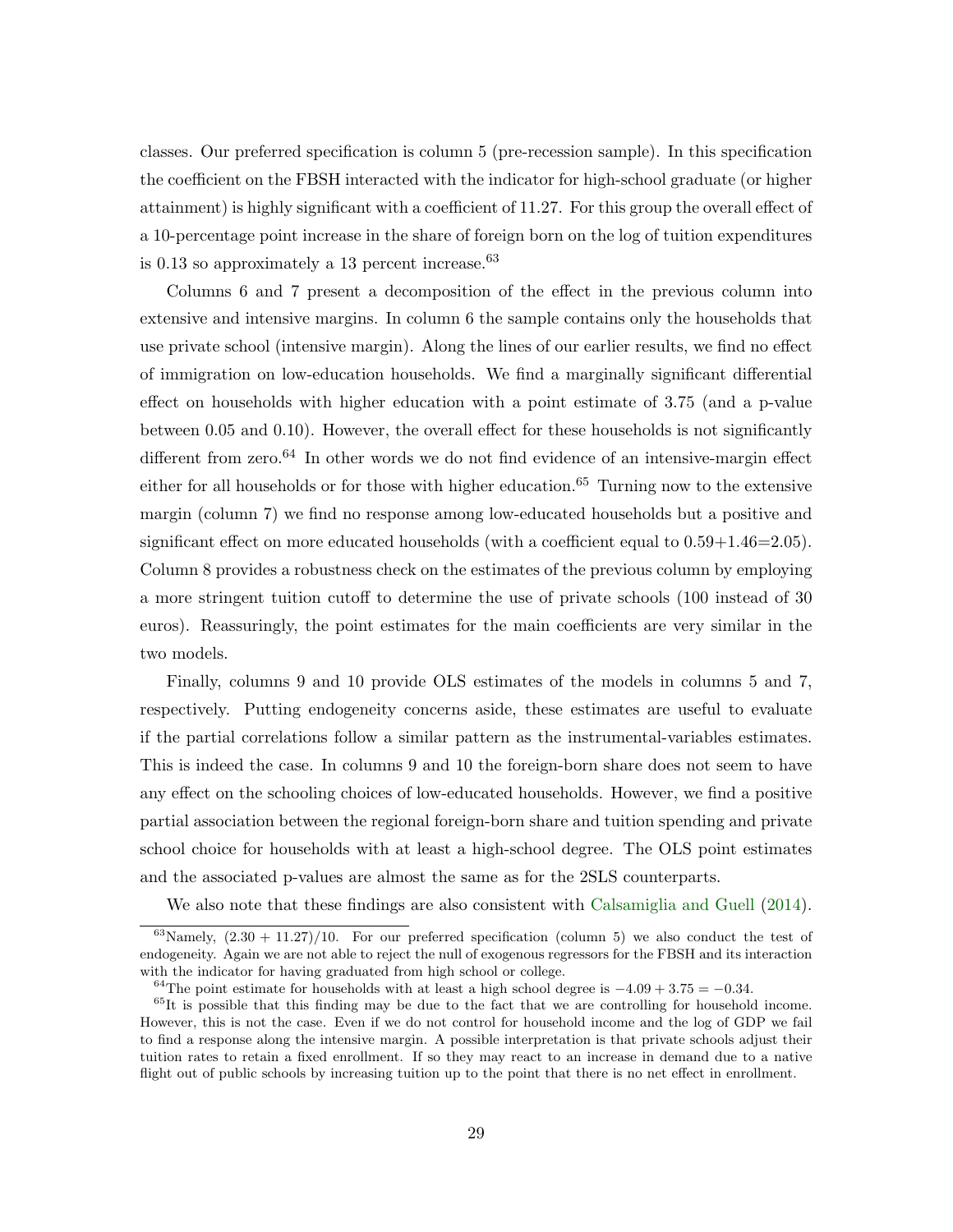These authors provide evidence of strategic behavior in reporting school preferences to local governments. However, they also show that lower-education households tend to behave more naively. As a result, we may observe more switching among higher education households, which is what we have labelled cream skimming. In their view this heterogeneous response is not driven by differences in lifetime income, but rather in the ability to grasp the implications of the assignment mechanism.

Regardless of the specific mechanism behind the phenomenon of cream-skimming, the overall picture that emerges is one of increased inequality in educational investments as a result of immigration, with children of new immigrants and of low-education native households increasingly concentrated in public schools.

#### 7.3.2 Who are the switchers?

We think it is interesting to try to learn more about the characteristics of the switchers, namely, the households that in the absence of immigration would have taken their children to public schools but in the new high-immigration scenario become private-school users.<sup>66</sup>

In order to do this let us introduce some simple notation. Consider two time periods:  $t = 0, 1$ , respectively, *before* and *after* immigration.<sup>67</sup> Let  $E[X|private, t]$  be the average characteristics X of private users in period t. Let also  $p_t$  denote the share of private users in period t. According to our data,  $p_0 = 0.26$  and  $p_0 = 0.31$ , that is, the share of private users was 5 percentage points higher after the immigration wave.

Let us now focus on  $E[X]$ *private*, 1, the average characteristics of private users in the high-immigration regime. These users are composed of two groups: those that would have used private schools even prior to immigration, and the switchers. The latter would have stayed in public schools in the absence of immigration but with immigration they switch to private schools. More formally, we have

$$
E[X|private,1] = E[X|private,0]\frac{p_0}{p_1} + E[X|private,switch]\frac{p_1 - p_0}{p_1},
$$
\n(3)

where the last term refers to the average characteristics of the private users that switched because of immigration.<sup>68</sup>

<sup>66</sup>We thank Chris Taber for this suggestion.

 $67$ In practice we will take years 2001 and 2008. We do not use later years to avoid getting into the period of the Great Recession.

<sup>68</sup>This expression requires the identification assumption that immigration only led to switching from public toward private schools. Or, equivalently, that switchers in one direction had the same characteristics as switchers in the other direction.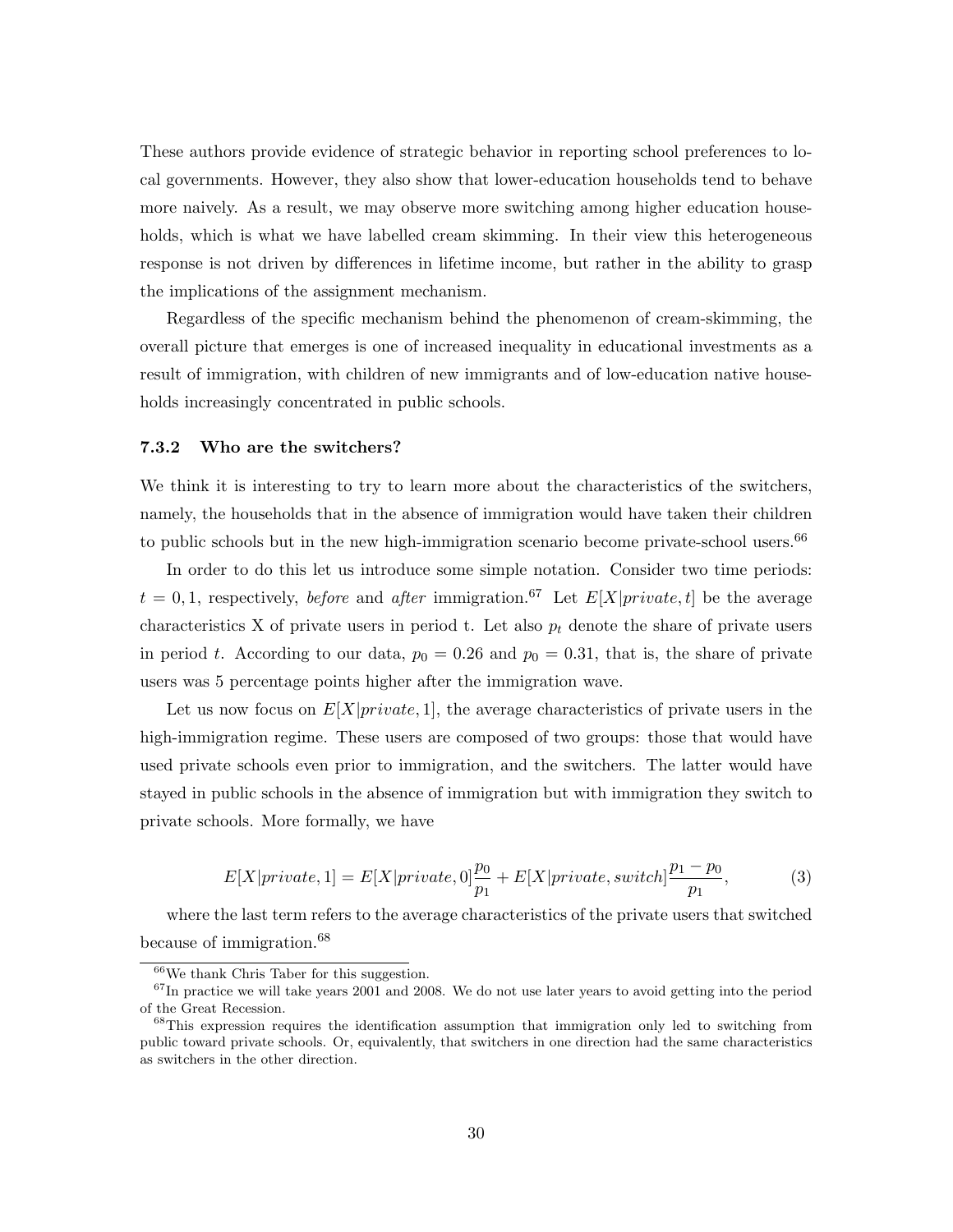It is important to note that the data allow for direct measurement of  $p_0, p_1, E[X]$ *private*, 0] and  $E[X|private, 1]$ . Thus we can solve for  $E[X|private, switch]$ , the characteristics of the switchers. Simple manipulation delivers

<span id="page-33-0"></span>
$$
E[X|private, switch] = E[X|private, 1]\frac{p_1}{p_1 - p_0} - E[X|private, 0]\frac{p_0}{p_1 - p_0}.\tag{4}
$$

[Table 8](#page-50-0) reports our findings. Columns 1 and 2 report the characteristics of private users for years 2000 (the beginning of the immigration wave) and 2008 (the end of the immigration wave). $69$  We focus on four characteristics: education of the household head, household income, occupation of the household head, and household size. Not surprisingly, given our analysis so far, the data show that, relative to public-school users, private users in both years had higher education, higher income, were in better occupations and had smaller household size. Notice further that these gaps were larger in year 2000 than in 2008.<sup>70</sup>

We now apply equation  $(4)$  to these data. The results are presented in column 4. We find that, compared to private users at the beginning of the immigration wave  $(t = 0)$ , switchers are less educated, have higher income, and a larger household size, although have slightly better occupations. In short, the switchers are households with weaker socioeconomic background than those households that use private schools regardless of the level of immigration.<sup>71</sup> In other words, immigration has led to cream-skimming that has mostly affected marginal household in the middle/upper part of the distribution by socio-economic status.

#### 7.3.3 Effects on quality: student-teacher ratios

Thus far our findings are largely consistent with the predictions of the political-economy school choice model, although we cannot always rule out alternative explanations. We note that, in the model, the native flight is not driven by xenophobia but a response to a deterioration in the quality of public education.<sup>72</sup> Consistent with this, [Speciale](#page-41-14)  $(2012)$ exploits cross-country variation to show that immigration is associated to reductions in

 $69$ The coefficients reported in the table are the mean gap of each characteristic among private users in each period relative to to public users. These coefficients were obtained from an OLS regression where the outcome variable was the characteristic (e.g. income) and the regressor was an indicator for private user (and an intercept). All regressions used survey weights.

 $70^{\circ}$ Column 3 is analogous to column 2 but restricting only to households with a native household head. The results are very similar.

<sup>&</sup>lt;sup>71</sup>Naturally, this is just a rephrasing of our earlier observation that the gaps between private and public users have become narrower over our period of interest.

 $^{72}$ Importantly, this deterioration is a conscious choice of the decisive voter.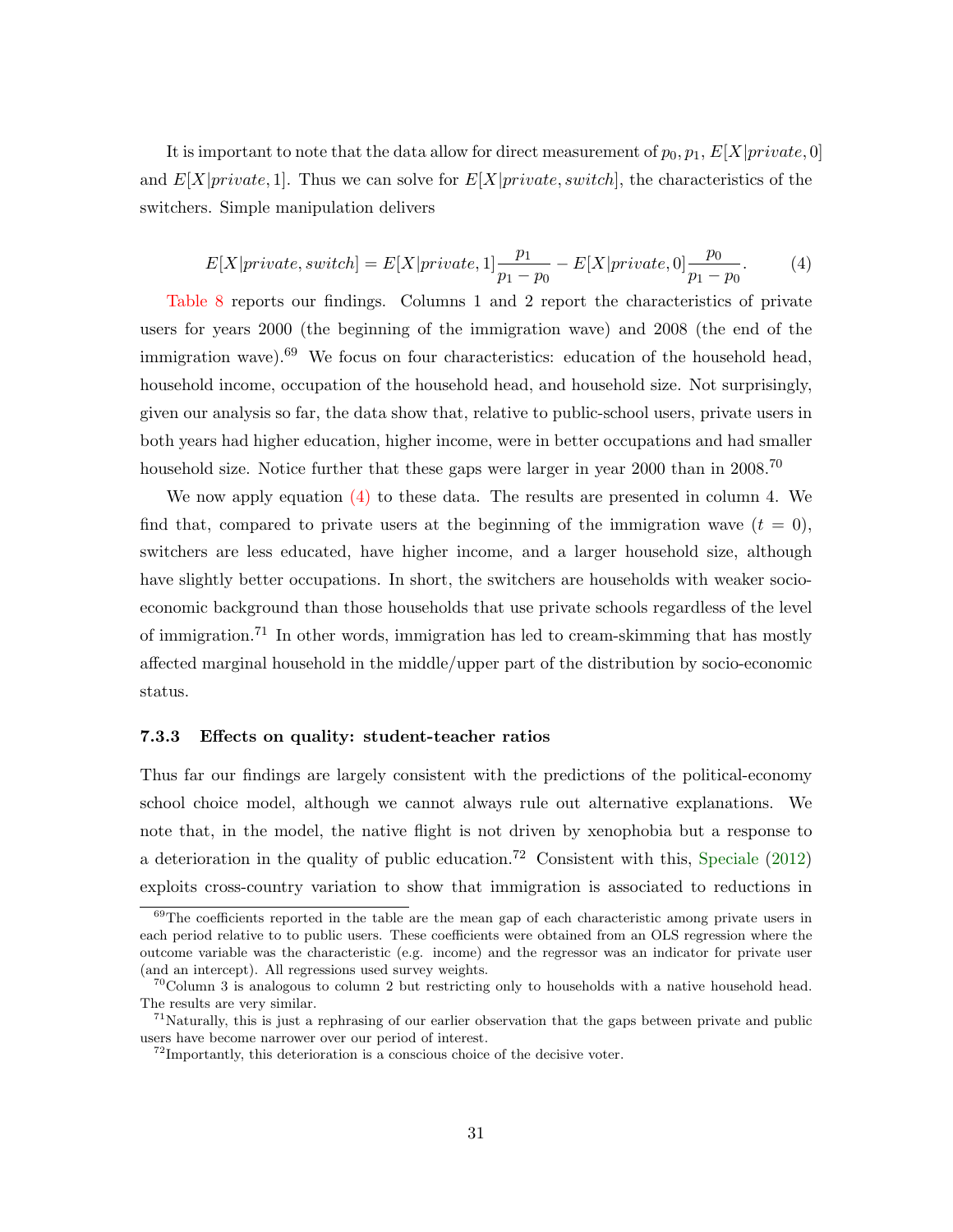public education expenditures.<sup>73</sup>

The goal of this section is to attempt to evaluate this mechanism on the basis of regional variation. The first issue to address is how to best measure education quality. A convenient, often-used measure is the number of students per teacher.<sup>74</sup> Unfortunately, we do not have data on student-teacher ratios at the school level but we do know the aggregate student enrollment and the number of teachers at the regional level, separately for private and public schools. Hence, our results on this question are more vulnerable to omitted-variable bias and should be taken as less definitive.<sup>75</sup>

Let us begin by providing some descriptive evidence. Between years 2000 and 2010, student-teacher ratios have fallen importantly in all regions of Spain, both in private and public schools. On average public school student-teacher ratios have decreased by 16 percent over this period, compared to a 20 percent in private schools. There is a great deal of regional heterogeneity, with student-teacher ratios in public schools falling by between 7 and 30 percent between 2000 and 2010 across the 17 Spanish regions.<sup>76</sup> Let us now examine if this regional variation correlates with the size of the immigration inflows. [Figure 7](#page-56-0) presents a scatter plot of the 2000-2010 percentage change in the student-teacher ratio in public schools against the change in the region's foreign-born share in the same time period. This figure reveals a strong positive association, indicating that there is indeed a clear positive correlation between immigration and reductions in the measure of the quality of public education.<sup>77</sup>

The hypothesis we want to test is that regions that have experienced an increase in the foreign-born share have suffered an increase in the student-teacher ratios in public schools, suggesting a deterioration of their quality. To that end we propose the following regression model:

<sup>73</sup>His interpretation is that immigration increases ethnic diversity and reduces trust and solidarity.

<sup>74</sup>[Hanushek](#page-41-15) [\(2003\)](#page-41-15) reviews the literature on the effects of class size on student performance. While many studies have used this measure, there is an open debate regarding whether smaller class sizes are cost-effective policy to improve student performance. [Krueger](#page-41-16) [\(1999\)](#page-41-16) and [Angrist and Lavy](#page-39-15) [\(1999\)](#page-39-15), among others, find strong support for reducing class sizes. [Hoxby](#page-41-17) [\(2000\)](#page-41-17) and [Anghel and Cabrales](#page-39-5) [\(2010\)](#page-39-5) and others find the opposite result. Hence, the issue remains contentious.

<sup>&</sup>lt;sup>75</sup>For instance, there may be sorting across cities within the region that we are not able to observe. With these caveats in mind we use these regional aggregate data to build the student-teacher ratios.

<sup>76</sup>Ceuta and Melilla, the two Spanish cities in Africa, have been dropped from our sample.

<sup>77</sup>Incidentally, there is also a positive correlation between immigration and changes in student-teacher ratios in private schools. In some regions, such as Catalonia (9) or Murcia (14), student-teacher ratios fell by the same amount in public and private schools. In others, like Madrid (13) or the Canary Islands (5), the reductions were much more pronounced in private schools than in public schools.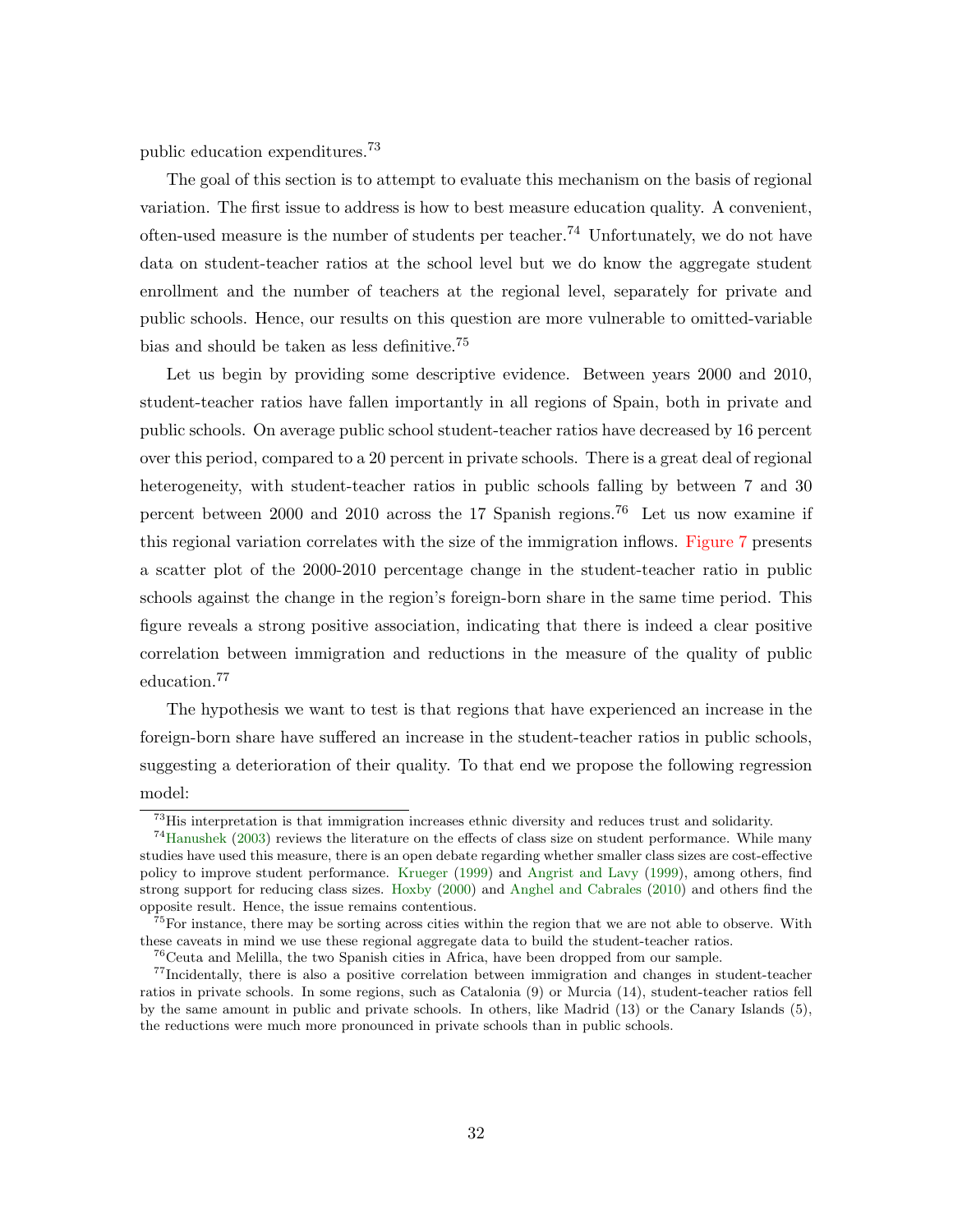<span id="page-35-0"></span>
$$
\left(\frac{Students_{r,t}}{Teaches_{r,t}}\right)^{Pub} = \alpha_r + \lambda_t + \beta FBSH_{r,t} + \gamma lnRGDP_{r,t} + u_{r,t},\tag{5}
$$

where the dependent variable is the student-teacher ratio in public schools in region  $r$  in year  $t$ , the main regressors of interest are the foreign-born share and the log of real GDP in the region. The latter is meant to proxy for tax revenue, which is an important determinant of the resources (including the number of teachers) that regional governments devote to the funding of public schools. The model also includes a non-parametric time trend in the form of year dummy variables, and region dummy variables. As a sort of placebo test we will also estimate the same model but using the student-teacher ratio in private schools as the dependent variable. In this case we expect to find no effect of immigration.

We now turn to our estimates of the regression model in equation  $(5)$ . We estimate this model by both OLS and IV since here we are also concerned about a potential endogeneity bias.<sup>78</sup> [Table 9](#page-51-0) presents the estimates. In columns 1-4 the dependent variable is the studentteacher ratio in public schools. Column 1 presents OLS estimates based on annual data. The point estimate associated to the foreign-born share is positive and highly significant. We also find a negative association between student-teacher ratios and real GDP, as expected. The latter suggests that when the regional economy is in better shape governments invest more in public schools and hire more teachers. Column 2 presents IV estimates that confirm the OLS results. The IV estimate is higher than OLS, which was to be expected, but standard errors are also higher. Columns 3 and 4 report analogous long-difference estimates that rely only on data for years 2000 and 2010. As a result, the sample size is now 34 (compared to 204 earlier). The point estimates are remarkably similar and we maintain a high level of significance. In conclusion these regression estimates strongly suggest that increases in the regional foreign-born share led to increases in student-teacher ratios in public schools, suggesting a deterioration of quality.

Columns 5-6 conduct a similar analysis but this time the dependent variable is the student-teacher ratio in private schools. Columns 5 and 6 present OLS and IV estimates based on annual data, respectively. Columns 7 and 8 report long-difference estimates. The foreign-born share is now not significantly different from zero, which provides a useful placebo test. Throughout columns 5-8 we find a negative effect of real GDP on studentteacher ratios in private schools and the magnitude appears to be larger than in the case

<sup>78</sup>Namely, regions that have experienced a positive economic shock were probably able to invest in their public schools (reducing student-teacher ratios), and simultaneously attracted more immigrants. As a result, OLS estimates might be biased downward. We note though that our specification controls for regional GDP, which should mitigate the size of the bias.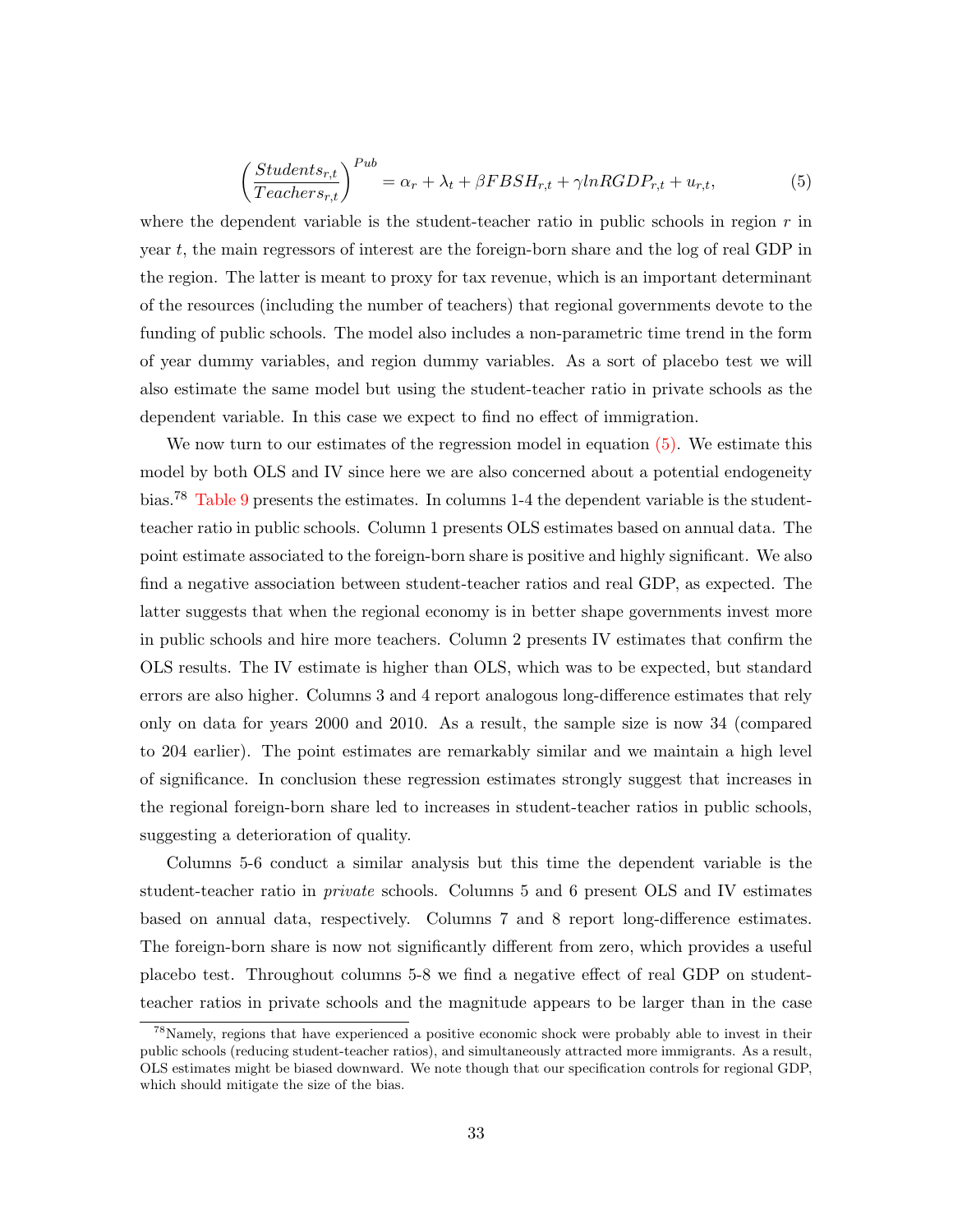of public schools. This is partly because private-concerted schools receive substantial government funding, and partly because we are not controlling for household income in these aggregate specifications. Hence, an increase in real GDP is proxying for higher household income, which is a strong predictor of households' demand for private schooling.

In conclusion our findings here are consistent with the political-economy mechanism in the school-choice model. The median voter might have decided to reduce the funding and quality of public education in response to immigration. Our findings can also be taken as evidence of congestion effects. Namely, regional governments decide on their total funding for public schools and then teacher-student ratios fluctuate purely as a function of immigration shocks. In this case though it remains to be explained why public school resources were not set in a per-capita basis so as to keep the quality of public education unaffected.

## 8 Robustness

[Table 10](#page-52-0) provides some sensitivity analysis on the previous results. We focus on three dimensions: long differences, set of instruments, and restricting to the subsample of households headed by a Spanish national.

First, we want to know if the results hold when we adopt a long-differences approach. In this estimation we do not use year-to-year variation but rather 5-year differences based on the observations of years 2001, 2006 and 2011. For these estimates the measurement error in the regional FBSH should be heavily mitigated, which is particularly concerning for periods of net outmigration like the Great Recession. Columns 1-4 report our findings. Column 1 presents OLS estimates of the baseline model. The point estimates for the FBSH and log of real household income are 6.70 and 0.54, respectively. These estimates are very similar to those obtained in [Table 4](#page-46-0) (4.71 and 0.49, respectively). Column 2 adds the vector of variables that capture the origin composition of the immigrant population in each region, as was the case earlier, none of these variables is significantly different from zero. Column 3 presents the 2SLS estimates of the baseline model using long-differences, comparable to the estimates in [Table 5.](#page-47-0) The estimates in that table for tuition expenses ranged between 8.32 and 13.11. The corresponding estimate here is 10.94, well within the range of estimates obtained using the annual variation. Column 4 allows for heterogeneous responses by educational attainment, which should be compared to the estimates in [Table 7](#page-49-0) (column 4). There we found no significant effect of immigration on low-education households and a significant point estimate of 11.27 for households headed by someone with at least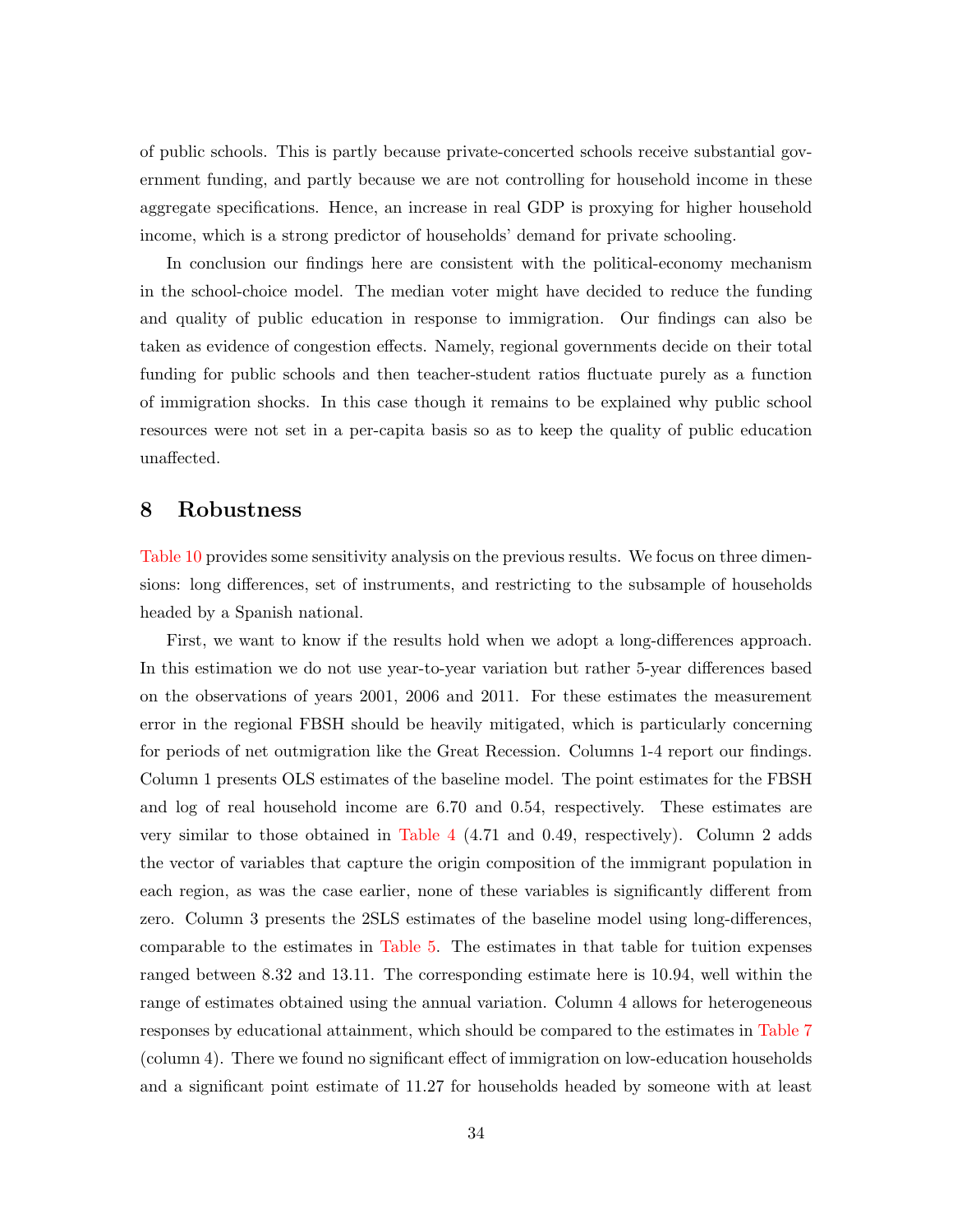a high-school diploma. Again we now find the same pattern with a point estimate of 8.23 associated to the effects of the FBSH for more educated households. Column 5 reports longdifference estimates for the extensive-margin adjustment, that is, the probability to attend private school. The estimates again confirm the earlier findings: there is only a significant displacement effect for households headed by someone with at least a high-school degree, with similar magnitudes to those reported in [Table 7](#page-49-0) (column 7).

The second concern is about how would our results be affected if we employed the more commonly used instrumental-variables strategy based on ethnic networks alone. In this vein column 6 reports instrumental-variables estimates when we use only the networks instrument. This column should be compared to column 4 in this same table. We see very similar results, but slightly higher standard errors for the FBSH point estimates. Thus the addition of the gateways instrument appears to increase precision, although by a small amount in this case.

The third concern, addressed in columns 7-10, is that our sample contains both natives and immigrants. Up until 2006 we were not able to distinguish between the two groups in the data so both types of households were included in the sample. Columns 7-8 report estimates for tuition expenditures for the whole sample and for Spanish nationals only for the prerecession years for which we can identify native households, namely, the period 2006-2008. The sample sizes are small (below twenty thousand) compared to the full sample (almost sixty thousand), even though we are not exploiting year-to-year variation, which leads to less precise estimates. However, the point estimates that we find are very similar when we use the full sample or only native households. In both cases the coefficient for the un-interacted FBSH are not significant. The coefficient that interacts the FBSH with the Graduate dummy is positive and of similar magnitude in both columns, but only significant for the subsample of national households. This subsample, despite being smaller (17,755 versus 19,125 households) delivers a more precise estimate of the effect of the FBSH, suggesting that there is a larger response among the national households. In columns 9 and 10 we extend the sample to all years for which we can identify native households (2006-2012). Again the point estimates are similar for all households and for natives only. However, the point estimates for the FBSH terms are less precisely estimated than in the pre-recession subsample, reflecting the increased measurement error in the FBSH during periods of net outmigration. In sum, these estimates suggest that by pooling households headed by Spanish and foreign nationals our estimates suffer of a slight downward bias, making our estimates more conservative.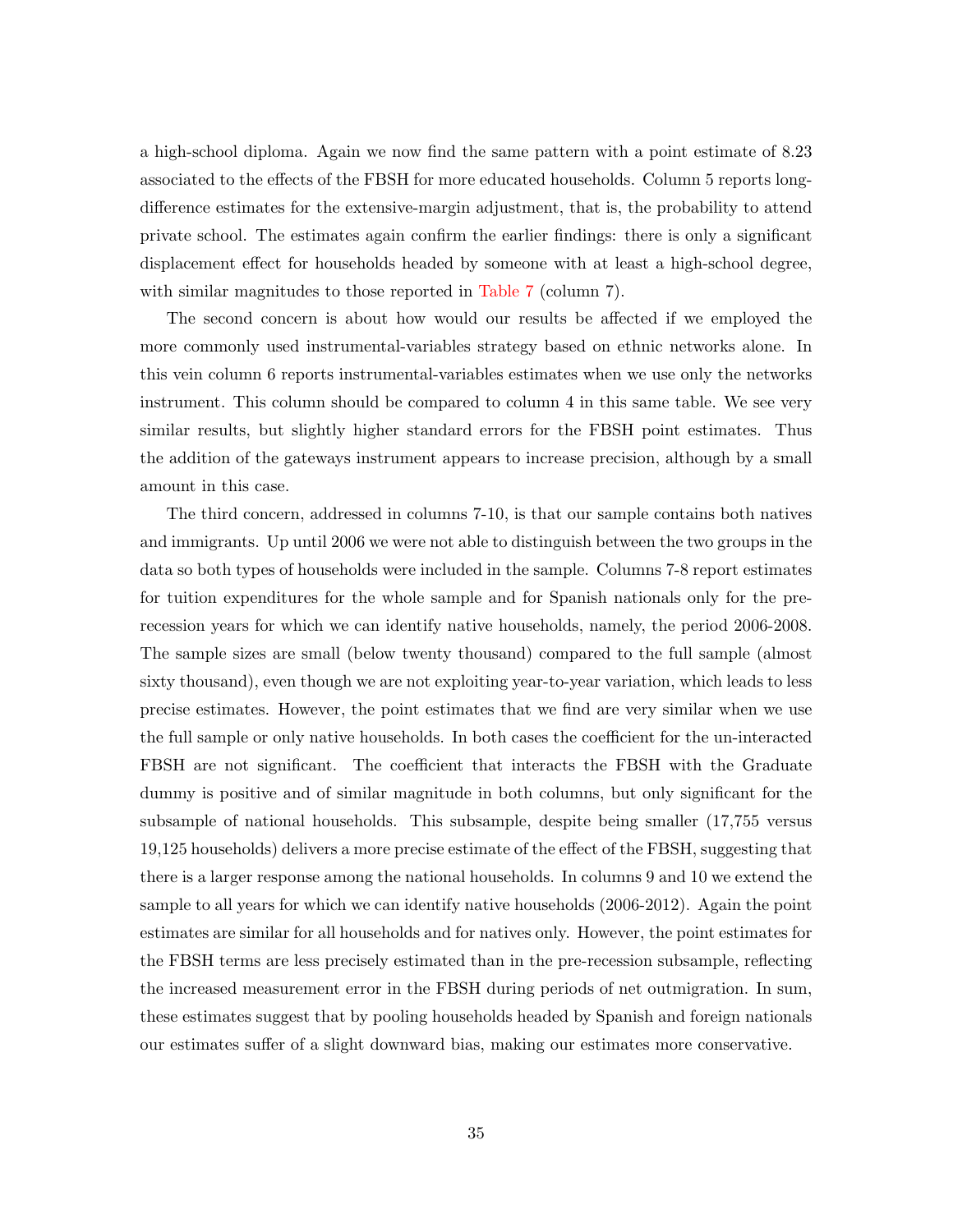## <span id="page-38-0"></span>9 Conclusions

This paper has provided an empirical analysis of school choices in Spain during a period characterized by a large immigration wave and a very severe recession. As expected on the basis of existing literature, we have found that the reductions in household income caused by the recession led to an important reduction in tuition expenditures and thus to a shift from private schools toward tuition-free public schools. In contrast, immigration had the opposite effect. It displaced native households from public toward private schools. Our simulations suggest that the effects of the immigration wave on the school choices of Spanish households were even larger than those of the Great Recession.

More specifically, we have found that immigration led to an increase in educational expenditures, mainly driven by a native flight from tuition-free public schools toward private ones. On the basis of aggregate data on teacher-student ratios we have also found evidence suggesting that immigration lead to a deterioration in the quality of public education. Furthermore we have found evidence of a strong *cream-skimming* effect, using the language of [Altonji et al.](#page-39-0) [\(2010\)](#page-39-0). Namely, we have also learned that immigration has had heterogeneous effects on the schooling choices of Spanish households, depending on the socio-economic status of each household. While low-education households have not significantly altered their schooling choices in response to immigration, more educated households have responded vigorously by switching from public schools to private ones. To the extent that tuition may be related to school quality, these findings suggest that immigration has contributed to widening the gap between the educational investments of rich and poorer households. This finding of cream-skimming also points toward greater segregation at the school level, with an increased concentration of low-income native children and immigrant children in public schools, in line with the findings of [Cascio and Lewis](#page-39-1) [\(2012\)](#page-39-1) for California. This can have important long-term consequences for the educational attainment [\(Gould et al.](#page-41-1) [\(2004,](#page-41-1) [2009\)](#page-41-0)) and poses an important policy challenge for Spain over the coming decades. Besides threatening social cohesion, immigrant segregation at the school level may hinder economic upward mobility and social integration. Policymakers should develop initiatives aimed at maintaining the quality of public schools in order to mitigate the flight toward private schools of the children with stronger socio-economic background.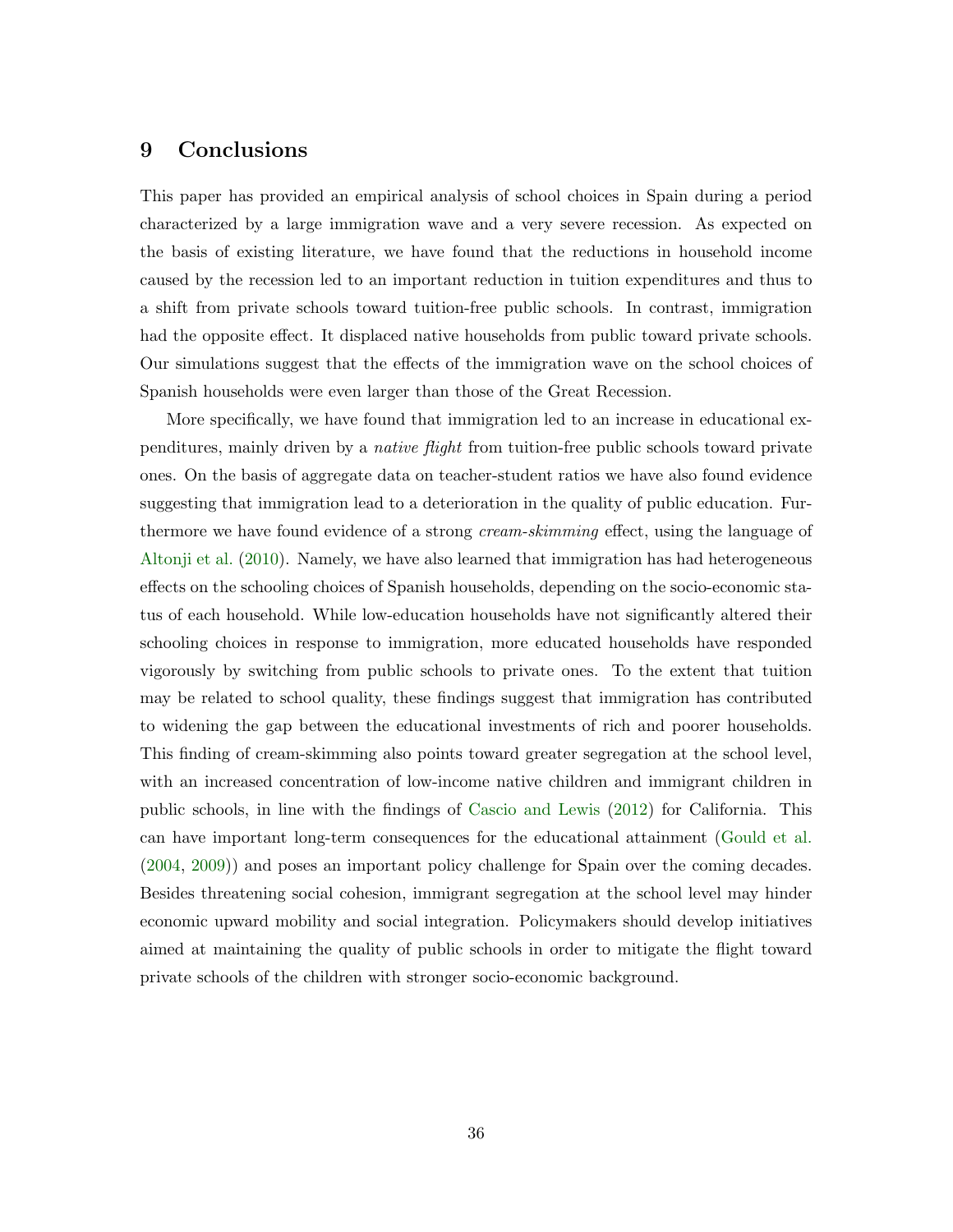## References

- <span id="page-39-11"></span>Altonji, Joseph G. and David Card, "The Effects of Immigration on the Labor Market Outcomes of Less-skilled Natives," in "Immigration, Trade and the Labor Market" NBER Chapters, National Bureau of Economic Research, Inc, December 1991, pp. 201–234.
- <span id="page-39-0"></span>, Ching-I Huang, and Christopher R. Taber, "Estimating the Cream Skimming Effect of School Choice," NBER Working Papers 16579, National Bureau of Economic Research, Inc December 2010.
- <span id="page-39-13"></span>, Todd E. Elder, and Christopher R. Taber, "An Evaluation of Instrumental Variable Strategies for Estimating the Effects of Catholic Schooling," Journal of Human Resources, 2005, 40 (4), 791–821.
- <span id="page-39-7"></span>Amuedo-Dorantes, Catalina and Sara de la Rica, "Labour Market Assimilation of Recent Immigrants in Spain," British Journal of Industrial Relations, 06 2007, 45 (2), 257–284.
- <span id="page-39-8"></span> $\Box$  and  $\Box$ , "Complements or substitutes? Task specialization by gender and nativity in Spain," Labour Economics, October 2011, 18 (5), 697–707.
- <span id="page-39-5"></span>Anghel, Brindusa and Antonio Cabrales, "The Determinants of Success in Primary Education in Spain," Working Papers 2010-20, FEDEA July 2010.
- <span id="page-39-15"></span>Angrist, Joshua D. and Victor Lavy, "Using Maimonides' Rule To Estimate The Effect Of Class Size On Scholastic Achievement," The Quarterly Journal of Economics, May 1999, 114 (2), 533–575.
- <span id="page-39-4"></span>Arellano, Manuel and Gema Zamarro, "The choice between public and private schools with or without subsidies in Spain," Technical Report, CEMFI 2007.
- <span id="page-39-2"></span>Betts, Julian R. and Robert W. Fairlie, "Does immigration induce 'native flight' from public schools into private schools?," Journal of Public Economics, May 2003, 87 (5-6), 987– 1012.
- <span id="page-39-10"></span>Calero, Jorge and Josep-Oriol Escardibul, "Evaluacion de servicios educativos: el rendimiento en los centros publicos y privados medido en PISA-2003," Hacienda Publica Espanola, 2007, 4, 33–66.
- <span id="page-39-14"></span>Calsamiglia, Caterina and Maia Guell, "The Illusion of School Choice: Empirical Evidence from Barcelona," Working Papers 712, Federal Reserve Bank of Minneapolis May 2014.
- <span id="page-39-6"></span>, Chao Fu, and Maia Guell, "Structural Estimation of a Model of School Choices: the  $\overline{\phantom{0}}$ Boston Mechanism vs. Its Alternatives," Working Papers, Mimeo University of Edinburgh 2014.
- <span id="page-39-12"></span>Card, David, "Immigrant Inflows, Native Outflows, and the Local Labor Market Impacts of Higher Immigration," Journal of Labor Economics, January 2001, 19 (1), 22–64.
- <span id="page-39-9"></span>Carrasco, Raquel, Juan Jimeno, and A. Ortega, "The effect of immigration on the labor market performance of native-born workers: some evidence for Spain," Journal of Population Economics, July 2008, 21 (3), 627–648.
- <span id="page-39-1"></span>Cascio, Elizabeth U. and Ethan G. Lewis, "Cracks in the Melting Pot: Immigration, School Choice, and Segregation," American Economic Journal: Economic Policy, August 2012,  $\downarrow$  (3), 91–117.
- <span id="page-39-3"></span>Chakraborty, Tanika, Olga Nottmeyer, Simone Schller, and Klaus F. Zimmermann, "Beyond the Average: Peer Heterogeneity and Intergenerational Transmission of Education," IZA Discussion Papers 8695, Institute for the Study of Labor (IZA) December 2014.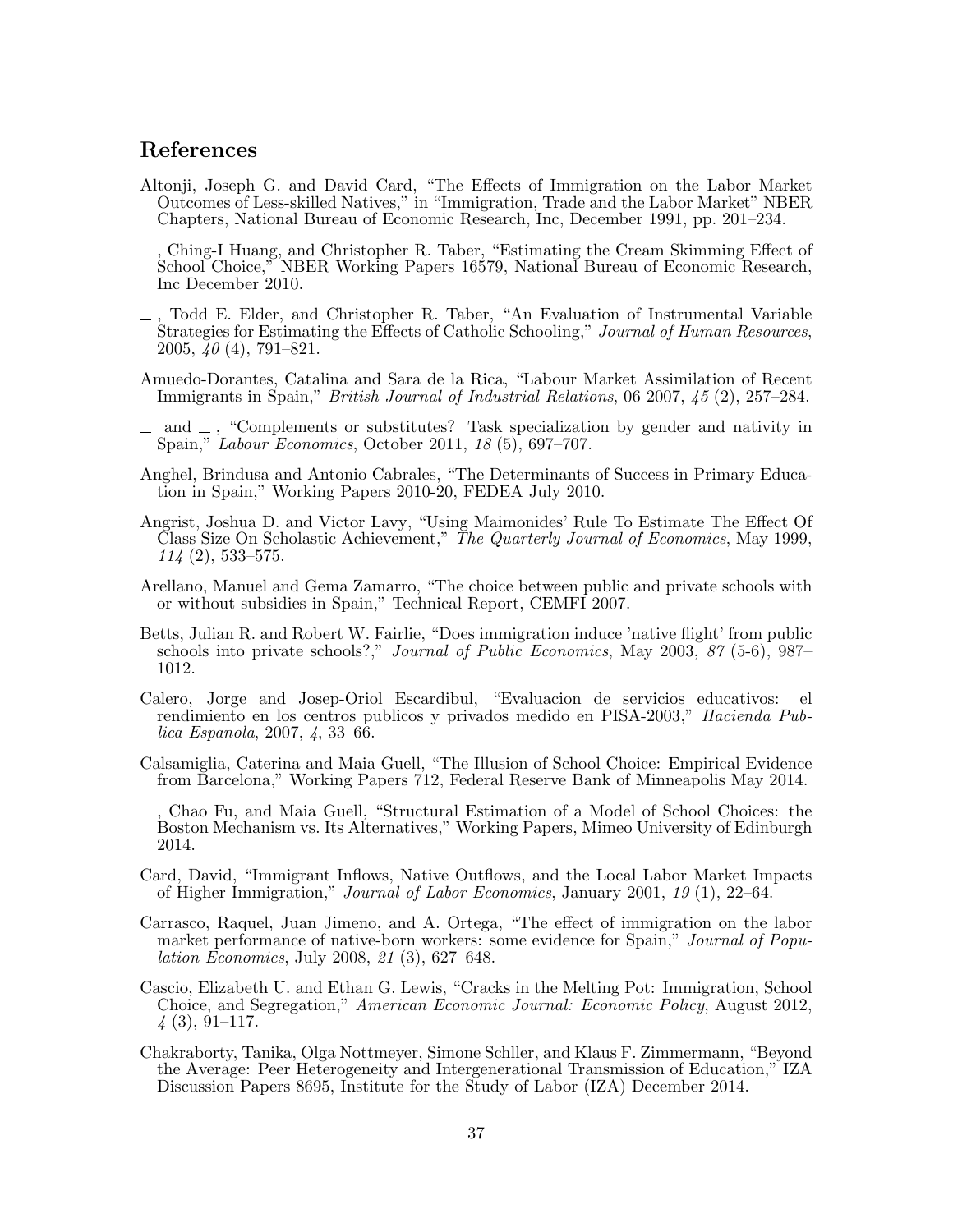- <span id="page-40-9"></span>Ciccone, Antonio and Walter Garcia-Fontes, "Gender Peer Effects in School, a Birth Cohort Approach," Working paper, Pompeu Fabra and Barcelona GSE May 2014.
- <span id="page-40-14"></span>Coen-Pirani, Daniele, "Immigration and Spending on Public Education: California, 1970- 2000," Journal of Public Economics, 2011, 95 (11).
- <span id="page-40-7"></span>de la Rica, Sara, Albrecht Glitz, and Francesc Ortega, "Immigration in Europe: Trends, Policies and Empirical Evidence," Technical Report 7778, IZA Discussion Paper November 2013.
- <span id="page-40-13"></span>and Francesc Ortega, "Economic and Cultural Gaps among Foreign-born Minorities in Spain," IZA Discussion Papers 4115, Institute for the Study of Labor (IZA) April 2009.
- <span id="page-40-12"></span>del Pozo, D. Trillo, M. Perez Garrido, and J.M. Crespo, "Analisis economico del rendimiento en la prueba de conocimientos y destrezas imprescindibles de la comunidad de Madrid," Technical Report 13, Instituto de Estudios Fiscales 2006.
- <span id="page-40-6"></span>Dustmann, Christian and Tommaso Frattini, "Immigration: The European Experience," CReAM Discussion Paper Series 1122, Centre for Research and Analysis of Migration (CReAM), Department of Economics, University College London December 2011.
- <span id="page-40-4"></span>, Francesco Fasani, and Biagio Speciale, "Illegal migration and consumption behavior of immigrant households," Mimeo UCL 2015.
- <span id="page-40-0"></span>, Tommaso Frattini, and Gianandrea Lanzara, "Educational achievement of second?generation immigrants: an international comparison," Economic Policy, 01 2012, 27 (69), 143–185.
- <span id="page-40-5"></span>Epple, Dennis and Richard E. Romano, "Ends against the middle: Determining public service provision when there are private alternatives," Journal of Public Economics, November 1996, 62 (3), 297–325.
- Facchini, Giovanni and Anna Maria Mayda, "Does the Welfare State Affect Individual Attitudes toward Immigrants? Evidence across Countries," The Review of Economics and Statistics, May 2009, 91 (2), 295–314.
- <span id="page-40-10"></span>Farre, Lidia, Libertad Gonzalez, and Francesc Ortega, "Immigration, Family Responsibilities and the Labor Supply of Skilled Native Women," The B.E. Journal of Economic Analysis & Policy, June 2011, 11 (1), 1–48.
- <span id="page-40-11"></span>Fernandez-Huertas, J., A. Ferrer, and A. Saiz, "Immigrant Locations and Native Residential Preferences in Spain: New Ghettos?," Mimeo, MIT Urban Economics Lab 2013.
- <span id="page-40-3"></span>Fernandez, Raquel and Richard Rogerson, "Income Distribution, Communities, and the Quality of Public Education," The Quarterly Journal of Economics, February 1996, 111  $(1), 135-64.$
- <span id="page-40-2"></span>Galor, Oded and Joseph Zeira, "Income Distribution and Macroeconomics," Review of Economic Studies, January 1993, 60 (1), 35–52.
- <span id="page-40-8"></span>Gerdes, Christer, "Does Immigration Induce 'Native Flight' from Public Schools? Evidence from a Large Scale Voucher Program," IZA Discussion Papers 4788, Institute for the Study of Labor (IZA) February 2010.
- <span id="page-40-1"></span>Glomm, Gerhard and B Ravikumar, "Public versus Private Investment in Human Capital Endogenous Growth and Income Inequality," Journal of Political Economy, August 1992, 100 (4), 818–34.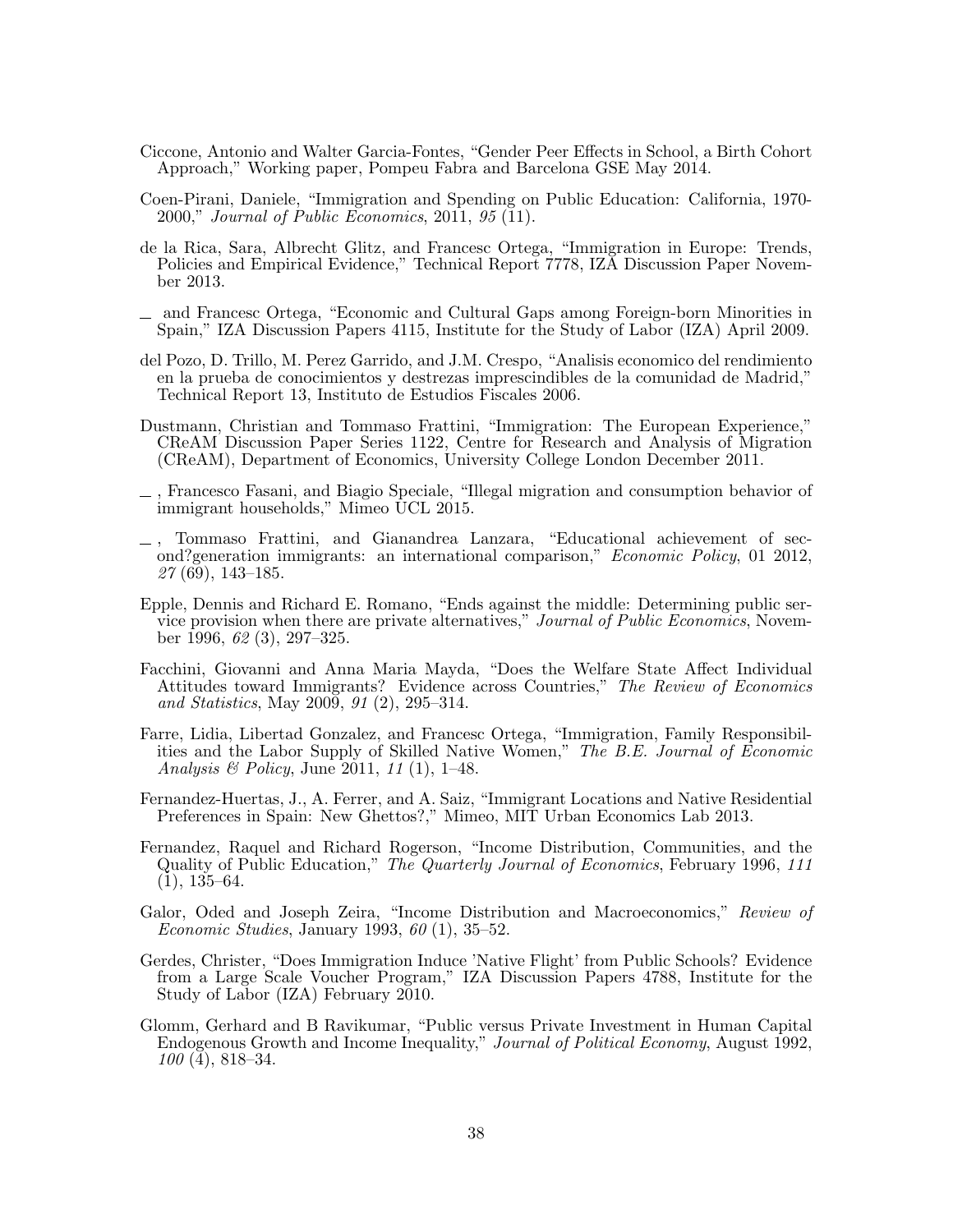- <span id="page-41-11"></span>Gonzalez, Libertad, "The Effects of a Universal Child Benefit on Conceptions, Abortions, and Early Maternal Labor Supply," American Economic Journal: Economic Policy, 2013, 5 (3).
- <span id="page-41-7"></span>and Francesc Ortega, "How Do Very Open Economies Absorb Large Immigration Flows? Evidence from Spanish Regions," Labour Economics, 2011, 18, 57–70.
- <span id="page-41-10"></span> $\Box$  and  $\Box$ , "Immigration And Housing Booms: Evidence From Spain," Journal of Regional Science, February 2013, 53 (1), 37–59.
- <span id="page-41-0"></span>Gould, Eric D., Victor Lavy, and M. Daniele Paserman, "Does Immigration Affect the Long-Term Educational Outcomes of Natives? Quasi-Experimental Evidence," Economic Journal, October 2009, 119 (540), 1243–1269.
- <span id="page-41-1"></span>Gould, Eric, Victor Lavy, and Daniele M. Paserman, "Immigrating to Opportunity: Estimating The Effect of School Quality Using a Natural Experiment On Ethiopians in Israel," The Quarterly Journal of Economics, May 2004, 119 (2), 489–526.
- <span id="page-41-15"></span>Hanushek, Eric A., "The Failure of Input-Based Schooling Policies," Economic Journal, February 2003, 113 (485), F64–F98.
- <span id="page-41-17"></span>Hoxby, Caroline M., "The Effects Of Class Size On Student Achievement: New Evidence From Population Variation," The Quarterly Journal of Economics, November 2000, 115 (4), 1239–1285.
- <span id="page-41-5"></span>Hunt, Jennifer, "The Impact of Immigration on the Educational Attainment of Natives," NBER Working Papers 18047, National Bureau of Economic Research, Inc May 2012.
- <span id="page-41-2"></span>Kristen, Cornelia, "Primary School Choice and Ethnic School Segregation in German Elementary Schools," European Sociological Review, 2008, 24 (4), 495–510.
- <span id="page-41-16"></span>Krueger, Alan B., "Experimental Estimates Of Education Production Functions," The Quarterly Journal of Economics, May 1999, 114 (2), 497–532.
- <span id="page-41-9"></span>Llera, Roberto Fernandez and Manuel Muniz Perez, "Colegios concertados y selecin de escuela en Espaa: un crculo vicioso," Presupuesto y Gasto Pblico, 2012, 18, 97–118.
- <span id="page-41-6"></span>Llull, Joan, "Immigration, Wages and Education: A Labor Market Equilibrium Structural Model," Barcelona GSE Working paper, 2013.
- <span id="page-41-8"></span>OCU, "The growing school expenses (in Spanish)," Technical Report 373, Organizacion de Consumidores y Usuarios September 2012.
- <span id="page-41-13"></span>Razin, Assaf, Efraim Sadka, and Phillip Swagel, "Tax burden and migration: a political economy theory and evidence," *Journal of Public Economics*, August 2002, 85 (2), 167– 190.
- <span id="page-41-4"></span>Saiz, Albert and Susan Wachter, "Immigration and the Neighborhood," American Economic Journal: Economic Policy, May 2011, 3 (2), 169–88.
- <span id="page-41-3"></span>Schneeweis, Nicole, "Immigrant Concentration in Schools: Consequences for Native and Migrant Students," IZA Discussion Papers 7230, Institute for the Study of Labor (IZA) February 2013.
- <span id="page-41-14"></span>Speciale, Biagio, "Does immigration affect public education expenditures? Quasiexperimental evidence," Journal of Public Economics, 2012, 96 (910), 773 – 783.
- <span id="page-41-12"></span>Tanaka, Ryuichi, Lidia Farre, and Francesc Ortega, "Immigration, Naturalization, and the Future of Public Education," IZA Discussion Papers 8342, Institute for the Study of Labor (IZA) July 2014.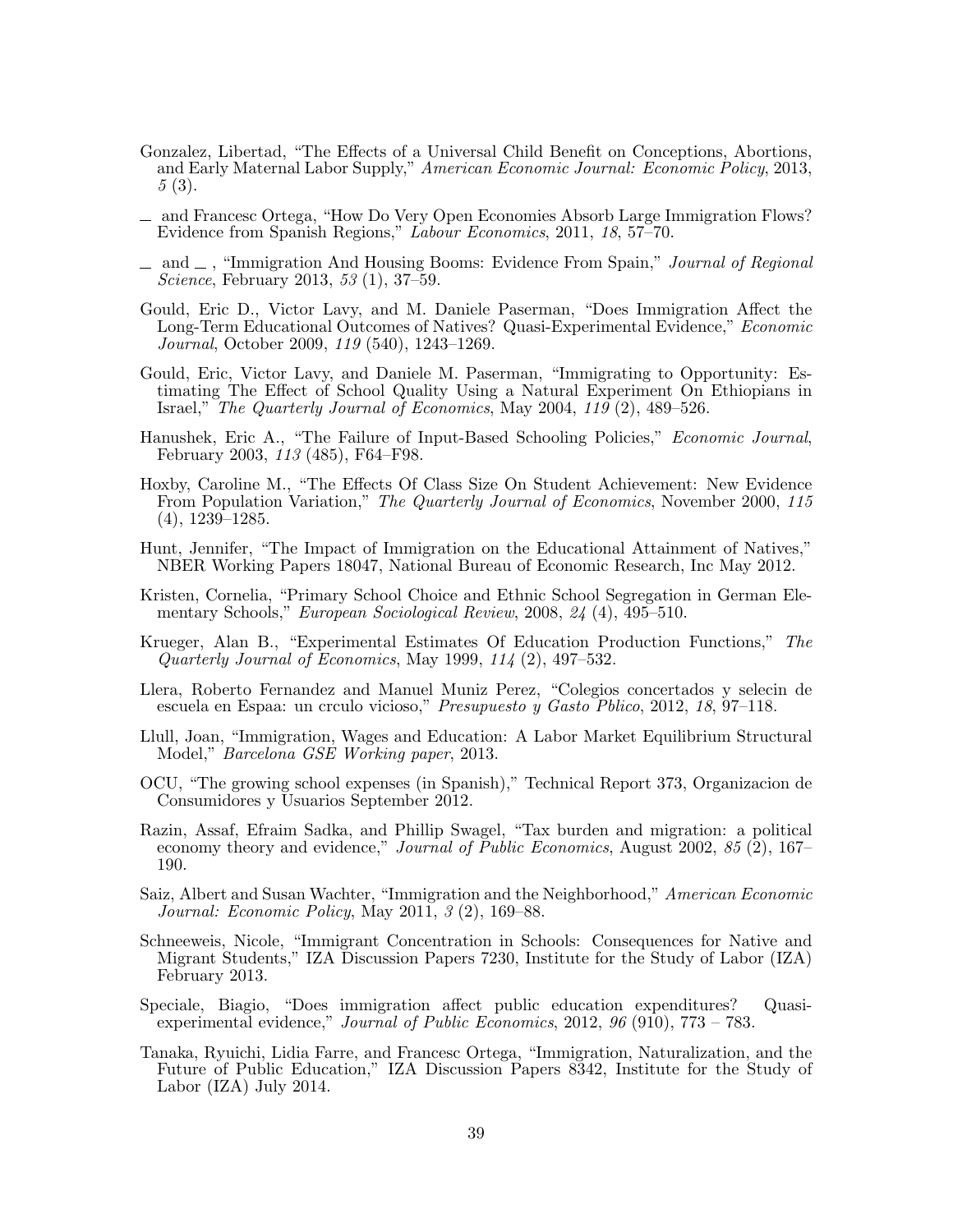<span id="page-42-1"></span>Zimmermann, Klaus F., ed., *European Migration: What Do We Know?* number 9780199257355. In 'OUP Catalogue.', Oxford University Press, March 2005.

<span id="page-42-0"></span>Zimmermann, Laura, Liliya Gataullina, Amelie Constant, and Klaus F. Zimmermann, "Human capital and ethnic self-identification of immigrants," *Economics Letters*, March 2008, 98 (3), 235–239.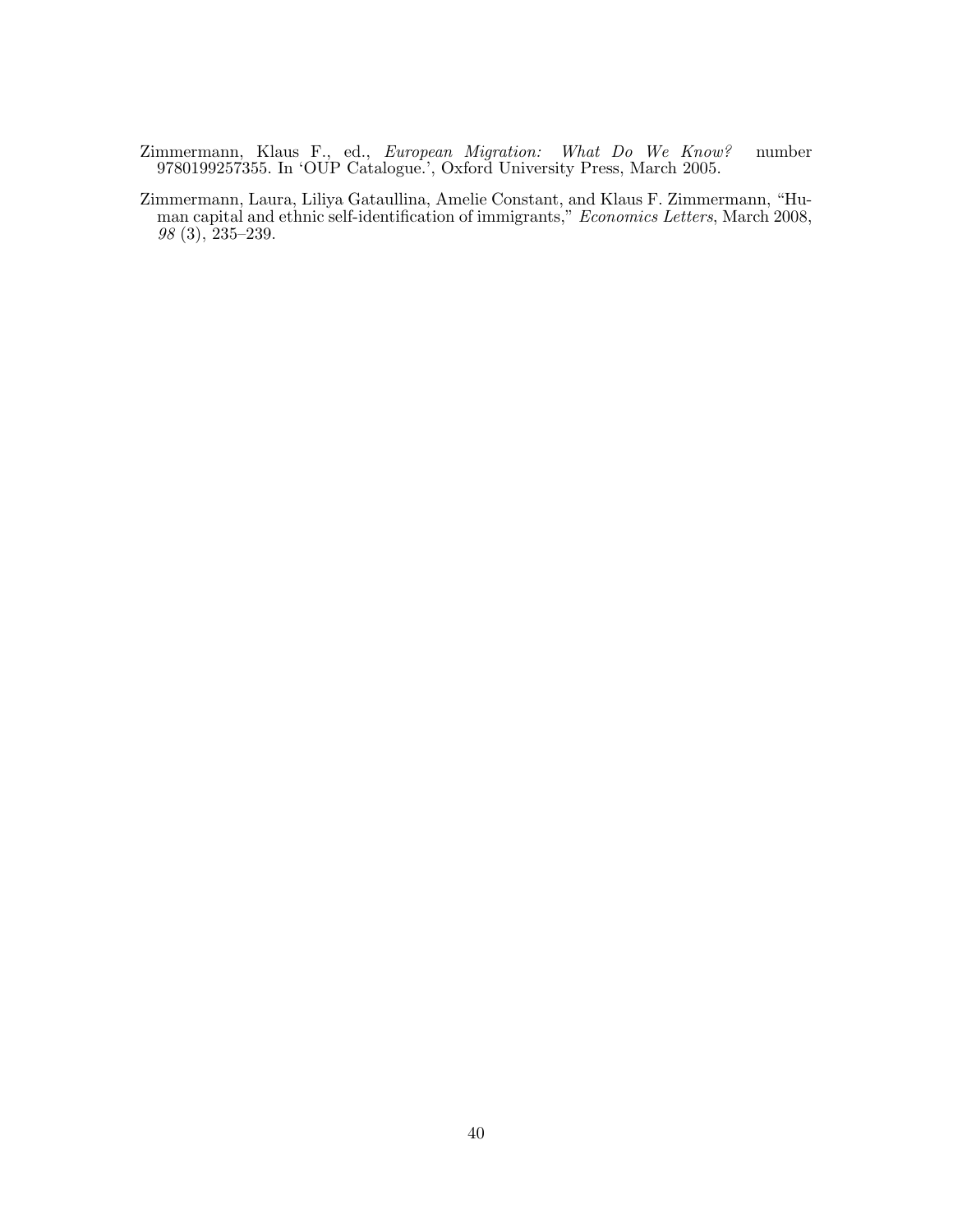| Variable                            | Mean    | Std. Dev. | Min.             | Max.     | $\mathbf N$ |
|-------------------------------------|---------|-----------|------------------|----------|-------------|
| Year                                | 2007.3  | 3.5       | 2000             | 2012     | 59,809      |
| Region (CCAA)                       | 8.8     | 4.9       | $\mathbf{1}$     | 17       | 59,809      |
| N. children 3-17                    | 1.48    | 0.64      | 1                | 7        | 59,809      |
| HS grad.                            | 0.28    | 0.45      | $\theta$         | 1        | 59,809      |
| College grad.                       | 0.21    | 0.41      | $\boldsymbol{0}$ | 1        | 59,809      |
| FBSH                                | 0.11    | 0.06      | 0.01             | 0.24     | 59,809      |
| FB Europe / FB                      | 0.41    | 0.10      | 0.23             | 0.68     | 59,809      |
| FB Africa / FB                      | 0.17    | 0.07      | 0.03             | 0.40     | 59,809      |
| FB America / FB                     | 0.38    | 0.11      | 0.12             | 0.58     | 59,809      |
| $FB$ Asia / $FB$                    | 0.04    | 0.022     | 0.01             | 0.11     | 59,809      |
| Hh. income                          | 25115.4 | 14863.7   | $\overline{0}$   | 386364   | 59,809      |
| Real hh. income                     | 27263.8 | 15613     | 0.98             | 404071.4 | 59,809      |
| Ln RGDP                             | 13.28   | 0.89      | 11.10            | 14.58    | 59,809      |
| Tuition per child                   | 245.3   | 751.7     | $\mathbf{1}$     | 24006.6  | 59,809      |
| Real tuition per child              | 264.5   | 802.7     | 0.9              | 26113.4  | 59,809      |
| Real tuition conditional on private | 865.1   | 1264.9    | 30               | 26113.4  | 18,193      |
| Share private (30 euros)            | 0.33    | 0.47      | $\overline{0}$   | 1        | 59,809      |
| Share private (100 euros)           | 0.24    | 0.43      | $\boldsymbol{0}$ | 1        | 59,809      |

<span id="page-43-0"></span>Table 1: Summary statistics 2000-2012 (all years pooled, unweighted)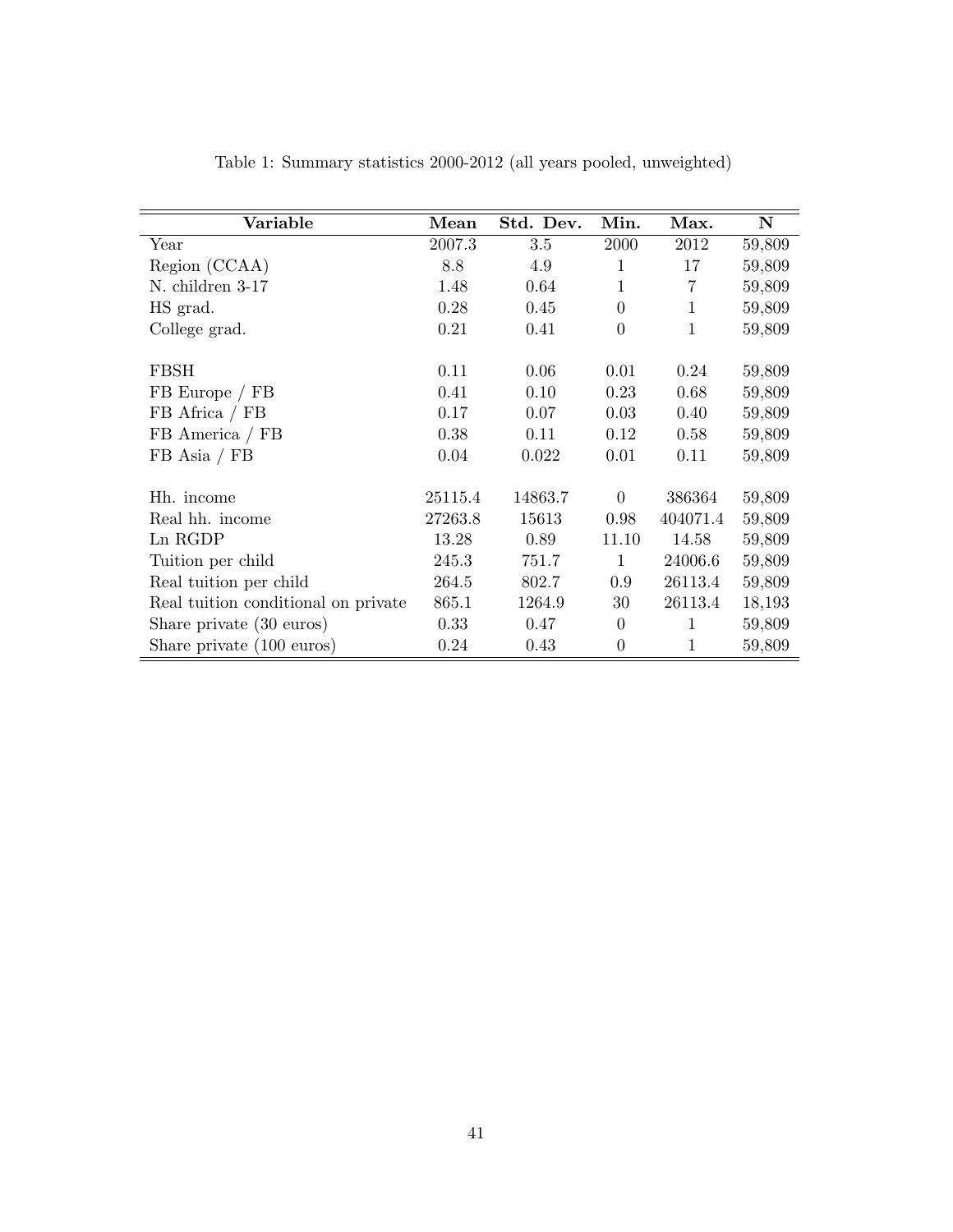Table 2: Population-weighted means (selected years)

<span id="page-44-0"></span>

| Variable                   | 2000   | 2004   | 2008   | 2012   |
|----------------------------|--------|--------|--------|--------|
| N. children 3-17           | 1.51   | 1.49   | 1.44   | 1.45   |
| Share HS grad.             | 0.18   | 0.20   | 0.30   | 0.32   |
| Share College grad.        | 0.18   | 0.23   | 0.20   | 0.22   |
|                            |        |        |        |        |
| FBSH                       | 0.04   | 0.09   | 0.13   | 0.14   |
| FB Europe / FB             | 0.47   | 0.37   | 0.42   | 0.42   |
| FB Africa / FB             | 0.21   | 0.18   | 0.16   | 0.16   |
| FB America / FB            | 0.27   | 0.41   | 0.38   | 0.36   |
| $FB$ Asia / $FB$           | 0.04   | 0.04   | 0.04   | 0.05   |
|                            |        |        |        |        |
| Real hh. income            | 23,621 | 25,777 | 28,590 | 24,437 |
| Real tuition per child     | 229    | 269    | 331    | 333    |
| Private (30 euros)         | 0.28   | 0.28   | 0.31   | 0.32   |
| Private (100 euros)        | 0.24   | 0.24   | 0.25   | 0.26   |
| Real tuition cond. private | 866    | 958    | 1,049  | 1,037  |
| Ln RGDP                    | 13.44  | 13.64  | 13.75  | 13.65  |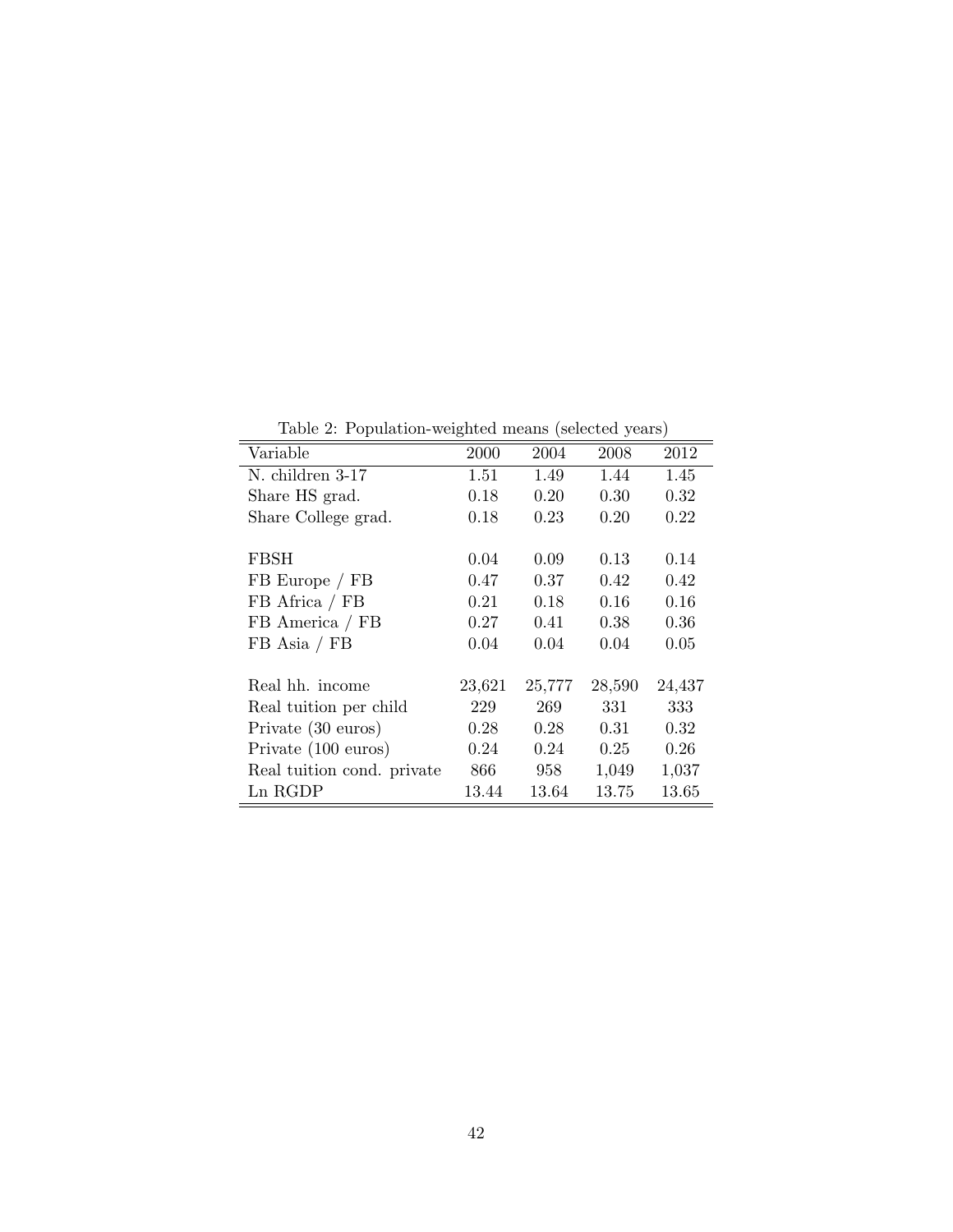<span id="page-45-0"></span>

|                                                                                  | 2010 | Priv./Pub.  | 0.56         | 0.53      | 1.01          |             | 020.70            | 1.35        | 0.99 | 174         | $-45$       | 9.<br>0       | 0.02              | $-05$            | $\frac{13}{2}$<br>0.15 |                                                                                                                                                                     |
|----------------------------------------------------------------------------------|------|-------------|--------------|-----------|---------------|-------------|-------------------|-------------|------|-------------|-------------|---------------|-------------------|------------------|------------------------|---------------------------------------------------------------------------------------------------------------------------------------------------------------------|
|                                                                                  | 2010 | Priv. users | 2034         | 1333927   | 1.45          | 1.00        | 978.64            | 33,578      | 0.78 | 0.37        | 0.22        | 0.36          | 0.34              | 0.90             |                        |                                                                                                                                                                     |
|                                                                                  | 2010 | Pub. users  | 3625         | 2501734   | 1.44          | $0.00$      | 0.96              | 24,810      | 0.79 | 0.21        | 0.15        | 0.19          | 0.33              | 0.85             |                        |                                                                                                                                                                     |
|                                                                                  | 2000 | Priv./Pub.  | 0.37         | 0.40      | 1.02          |             | 185.26            | 1.34        | 0.00 | 1.59        | 1.82        | 2.21          | 1.80              |                  | 0.05                   |                                                                                                                                                                     |
|                                                                                  | 2000 | Priv. users | 742          | 1051502   | 1.55          | $1.00$      | 643.69            | 21,832      | 0.92 | 0.29        | 0.23        | 0.33          | 0.29              |                  | 0.04                   |                                                                                                                                                                     |
| Table 3: Comparison private users versus public users. Population-weighted means | 2000 | Pub. users  | 1985         | 2641174   | $1.52\,$      | $0.00\,$    | 0.54              | 16,339      | 0.92 | 0.18        | 0.13        | 0.15          | 0.16              |                  | 0.04                   |                                                                                                                                                                     |
|                                                                                  | Year | Sample      | Observations | Pop. size | Children 3-17 | Use private | Tuition per child | Income h.h. | Male | Occup. High | Occup. Med. | College grad. | High school grad. | Spanish national | <b>FBSH</b>            | Notes: Population-weighted means computed using the Family Expenditure Survey. FBSH refers to the<br>share of foreign-born in the individual's region of residence. |

| $\frac{1}{2}$<br>j                                                                                                                                                                                                                            |                          |
|-----------------------------------------------------------------------------------------------------------------------------------------------------------------------------------------------------------------------------------------------|--------------------------|
| I                                                                                                                                                                                                                                             |                          |
| in the contract of the contract of the contract of the contract of the contract of the contract of the contract of the contract of the contract of the contract of the contract of the contract of the contract of the contrac<br>I<br>j<br>: |                          |
| į                                                                                                                                                                                                                                             | ١<br>ׇ֚֘֡<br>:<br>:<br>: |
| I                                                                                                                                                                                                                                             | í<br>1                   |
| ؟<br>∔<br>)<br>ś                                                                                                                                                                                                                              |                          |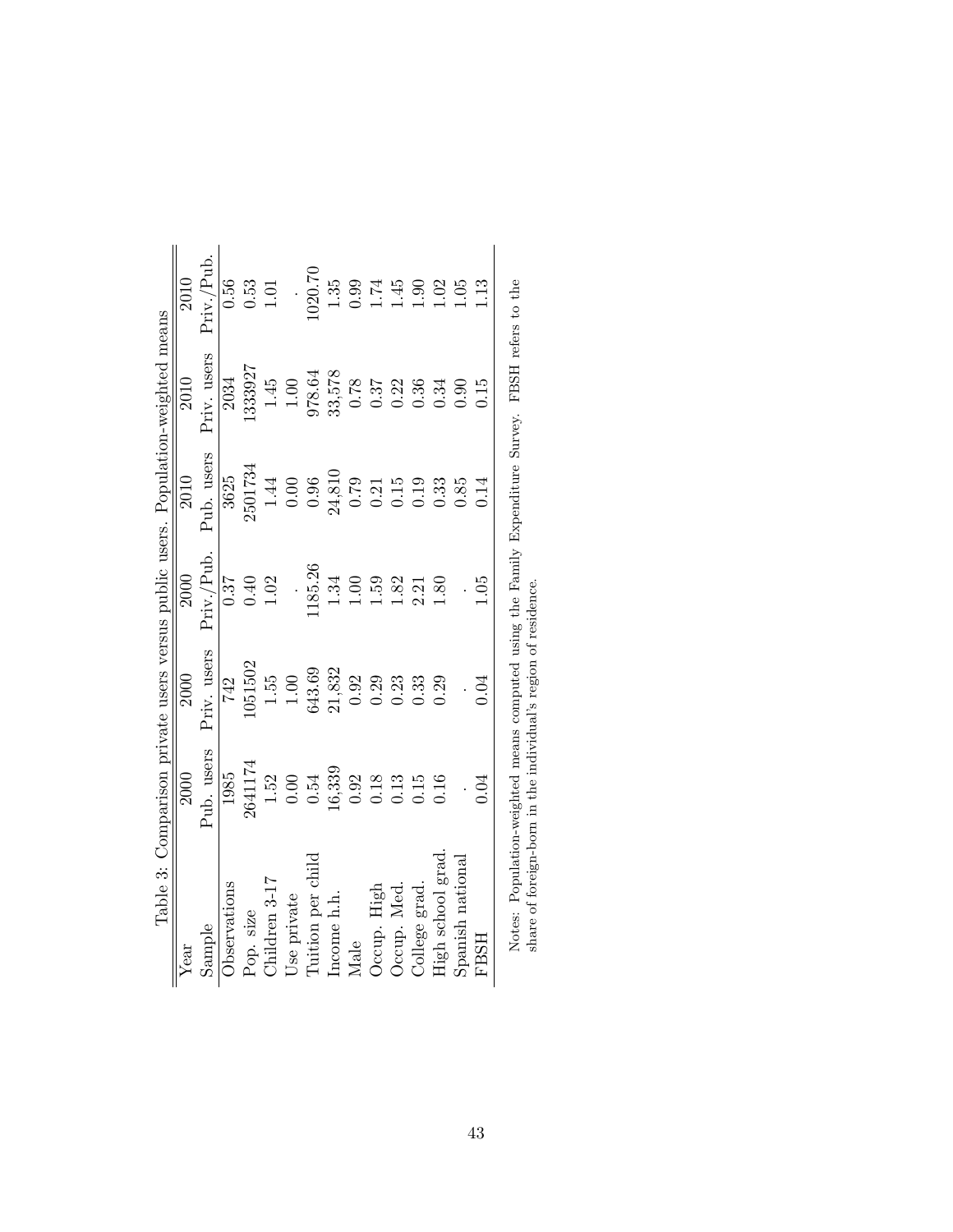| Dep. var.<br><b>FBSH</b> |                                                                                                                | $\odot$                                                                                                                         | $\odot$                                                                                                                                                                                                                                                                                                                                       | $\bigoplus$                                                                                                                                                                                                                                                                                           | $\widetilde{G}$                                                                                                                                                                                                                                                                                                |                                                                                                                                                                                                                                                                                                                   | $(\zeta)$                                                                                                                                                                                    |                                                                                                                                                                                                                                                                                                                                |
|--------------------------|----------------------------------------------------------------------------------------------------------------|---------------------------------------------------------------------------------------------------------------------------------|-----------------------------------------------------------------------------------------------------------------------------------------------------------------------------------------------------------------------------------------------------------------------------------------------------------------------------------------------|-------------------------------------------------------------------------------------------------------------------------------------------------------------------------------------------------------------------------------------------------------------------------------------------------------|----------------------------------------------------------------------------------------------------------------------------------------------------------------------------------------------------------------------------------------------------------------------------------------------------------------|-------------------------------------------------------------------------------------------------------------------------------------------------------------------------------------------------------------------------------------------------------------------------------------------------------------------|----------------------------------------------------------------------------------------------------------------------------------------------------------------------------------------------|--------------------------------------------------------------------------------------------------------------------------------------------------------------------------------------------------------------------------------------------------------------------------------------------------------------------------------|
|                          |                                                                                                                |                                                                                                                                 |                                                                                                                                                                                                                                                                                                                                               |                                                                                                                                                                                                                                                                                                       |                                                                                                                                                                                                                                                                                                                | $\left( \widehat{\mathcal{O}}\right)$                                                                                                                                                                                                                                                                             |                                                                                                                                                                                              | $\circledast$                                                                                                                                                                                                                                                                                                                  |
|                          | hredux                                                                                                         | hredux                                                                                                                          | nredux                                                                                                                                                                                                                                                                                                                                        | Inredux                                                                                                                                                                                                                                                                                               | Inredux                                                                                                                                                                                                                                                                                                        | private                                                                                                                                                                                                                                                                                                           | private probit                                                                                                                                                                               | private100                                                                                                                                                                                                                                                                                                                     |
|                          |                                                                                                                |                                                                                                                                 | $4.58***$                                                                                                                                                                                                                                                                                                                                     |                                                                                                                                                                                                                                                                                                       |                                                                                                                                                                                                                                                                                                                |                                                                                                                                                                                                                                                                                                                   |                                                                                                                                                                                              | $0.50***$                                                                                                                                                                                                                                                                                                                      |
|                          |                                                                                                                |                                                                                                                                 |                                                                                                                                                                                                                                                                                                                                               |                                                                                                                                                                                                                                                                                                       |                                                                                                                                                                                                                                                                                                                |                                                                                                                                                                                                                                                                                                                   |                                                                                                                                                                                              |                                                                                                                                                                                                                                                                                                                                |
| me<br>Ln real hh. inco   |                                                                                                                |                                                                                                                                 |                                                                                                                                                                                                                                                                                                                                               |                                                                                                                                                                                                                                                                                                       |                                                                                                                                                                                                                                                                                                                |                                                                                                                                                                                                                                                                                                                   |                                                                                                                                                                                              |                                                                                                                                                                                                                                                                                                                                |
|                          |                                                                                                                |                                                                                                                                 |                                                                                                                                                                                                                                                                                                                                               |                                                                                                                                                                                                                                                                                                       |                                                                                                                                                                                                                                                                                                                |                                                                                                                                                                                                                                                                                                                   |                                                                                                                                                                                              |                                                                                                                                                                                                                                                                                                                                |
| $Ln$ $RGDP$              |                                                                                                                |                                                                                                                                 |                                                                                                                                                                                                                                                                                                                                               |                                                                                                                                                                                                                                                                                                       |                                                                                                                                                                                                                                                                                                                |                                                                                                                                                                                                                                                                                                                   |                                                                                                                                                                                              |                                                                                                                                                                                                                                                                                                                                |
|                          |                                                                                                                |                                                                                                                                 |                                                                                                                                                                                                                                                                                                                                               |                                                                                                                                                                                                                                                                                                       |                                                                                                                                                                                                                                                                                                                |                                                                                                                                                                                                                                                                                                                   |                                                                                                                                                                                              |                                                                                                                                                                                                                                                                                                                                |
| HS grad.                 |                                                                                                                |                                                                                                                                 |                                                                                                                                                                                                                                                                                                                                               |                                                                                                                                                                                                                                                                                                       |                                                                                                                                                                                                                                                                                                                |                                                                                                                                                                                                                                                                                                                   |                                                                                                                                                                                              |                                                                                                                                                                                                                                                                                                                                |
|                          |                                                                                                                |                                                                                                                                 |                                                                                                                                                                                                                                                                                                                                               |                                                                                                                                                                                                                                                                                                       |                                                                                                                                                                                                                                                                                                                |                                                                                                                                                                                                                                                                                                                   |                                                                                                                                                                                              |                                                                                                                                                                                                                                                                                                                                |
| College grad.            |                                                                                                                |                                                                                                                                 |                                                                                                                                                                                                                                                                                                                                               |                                                                                                                                                                                                                                                                                                       |                                                                                                                                                                                                                                                                                                                |                                                                                                                                                                                                                                                                                                                   |                                                                                                                                                                                              |                                                                                                                                                                                                                                                                                                                                |
|                          |                                                                                                                |                                                                                                                                 |                                                                                                                                                                                                                                                                                                                                               |                                                                                                                                                                                                                                                                                                       |                                                                                                                                                                                                                                                                                                                |                                                                                                                                                                                                                                                                                                                   |                                                                                                                                                                                              |                                                                                                                                                                                                                                                                                                                                |
| Hh. size                 |                                                                                                                |                                                                                                                                 |                                                                                                                                                                                                                                                                                                                                               |                                                                                                                                                                                                                                                                                                       |                                                                                                                                                                                                                                                                                                                |                                                                                                                                                                                                                                                                                                                   |                                                                                                                                                                                              |                                                                                                                                                                                                                                                                                                                                |
|                          | $(1,49***)$<br>$[0.10]$<br>$(0.30)$<br>$(2.30)$<br>$(0.63***)$<br>$[0.07]$<br>$[0.20]$<br>$[0.20]$<br>$[0.20]$ | $4.71**$<br>$[1.78]$<br>$[1.78]$<br>$[0.10]$<br>$[0.88$<br>$[0.10]$<br>$[0.34]$<br>$[0.07]$<br>$[0.05*$<br>$[0.05]$<br>$[0.05]$ | $\begin{array}{l} [1.26] \\[-2.2cm] 0.66^{***} \\[-2.2cm] [0.10] \\[-2.5cm] -2.51 \\[-2.5cm] [-1.46] \\[-2.5cm] [-1.46] \\[-2.5cm] [-2.5] \\[-2.5cm] [-2.5] \\[-2.5cm] [-2.5] \\[-2.5cm] [-2.5] \\[-2.5cm] [-2.5] \\[-2.5cm] [-2.5] \\[-2.5cm] [-2.5] \\[-2.5cm] [-2.5] \\[-2.5cm] [-2.5] \\[-2.5cm] [-2.5] \\[-2.5cm] [-2.5] \\[-2.5cm] [-2$ | $\begin{bmatrix} 1.7.30 \\ 10.81 \\ 0.09 \\ 0.67 \\ 0.78 \\ 0.07 \\ 0.07 \\ 0.07 \\ 0.07 \\ 0.07 \\ 0.07 \\ 0.07 \\ 0.05^* \\ 0.05^* \\ 0.05^* \\ 0.05^* \\ 0.02 \\ 0.02 \\ 0.02 \\ 0.02 \\ 0.02 \\ 0.03 \\ 0.04 \\ 0.05^* \\ 0.05^* \\ 0.05^* \\ 0.05^* \\ 0.05^* \\ 0.05^* \\ 0.05^* \\ 0.05^* \\ $ | $\begin{array}{c} 2.54 \\[-2.5mm] 2.44] \\[-2.5mm] 0.45^{***} \\[-2.5mm] 0.07 \\[-2.5mm] 0.07 \\[-2.5mm] 0.07 \\[-2.5mm] 0.07 \\[-2.5mm] 0.05 \\[-2.5mm] 0.05 \\[-2.5mm] 0.07 \\[-2.5mm] 0.07 \\[-2.5mm] 0.07 \\[-2.5mm] 0.07 \\[-2.5mm] 0.05 \\[-2.5mm] 0.05 \\[-2.5mm] 0.05 \\[-2.5mm] 0.05 \\[-2.5mm] 0.07$ | $\begin{array}{l} 0.67^{***} \\[-2.0ex] 0.16] \\[-2.0ex] 0.09^{***} \\[-2.0ex] 0.01] \\[-2.0ex] 0.03] \\[-2.0ex] 0.01 \\[-2.0ex] 0.01 \\[-2.0ex] 0.01 \\[-2.0ex] 0.01 \\[-2.0ex] 0.01 \\[-2.0ex] 0.01 \\[-2.0ex] 0.01 \\[-2.0ex] 0.01 \\[-2.0ex] 0.01 \\[-2.0ex] 0.01 \\[-2.0ex] 0.01 \\[-2.0ex] 0.01 \\[-2.0ex]$ | $\begin{array}{l} 0.68^{***} \\ [0.17] \\ [0.23] \\ [0.02] \\ [0.03] \\ [0.02] \\ [0.02] \\ [0.02] \\ [0.03] \\ [0.03] \\ [0.03] \\ [0.03] \\ [0.01^{**} \\ [0.01] \\ [0.01] \\ \end{array}$ | $\begin{bmatrix} 0.19 \\ 0.13 \\ 0.02 \\ -0.24 \\ 0.24 \\ 0.13*** \\ 0.02 \\ 0.03** \\ 0.04 \\ 0.04 \\ 0.04 \\ 0.04 \\ 0.01** \\ 0.04 \\ 0.01** \\ 0.01** \\ 0.01** \\ 0.01** \\ 0.01** \\ 0.01** \\ 0.01** \\ 0.01** \\ 0.01** \\ 0.01** \\ 0.01** \\ 0.01** \\ 0.01** \\ 0.01** \\ 0.01** \\ 0.01** \\ 0.01** \\ 0.01** \\ $ |
| Observations             |                                                                                                                |                                                                                                                                 |                                                                                                                                                                                                                                                                                                                                               |                                                                                                                                                                                                                                                                                                       |                                                                                                                                                                                                                                                                                                                |                                                                                                                                                                                                                                                                                                                   | 26,404                                                                                                                                                                                       | 26,404                                                                                                                                                                                                                                                                                                                         |
| R-squared                | 59,809<br>0.18                                                                                                 | $\frac{59,809}{0.18}$                                                                                                           | $26,404$<br>0.19                                                                                                                                                                                                                                                                                                                              | $33,405$<br>0.17                                                                                                                                                                                                                                                                                      | $7,354$<br>0.19                                                                                                                                                                                                                                                                                                | 26,404<br>0.17                                                                                                                                                                                                                                                                                                    |                                                                                                                                                                                              |                                                                                                                                                                                                                                                                                                                                |
| Households               | $\overline{a}$                                                                                                 |                                                                                                                                 | $\overline{AB}$                                                                                                                                                                                                                                                                                                                               | $\overline{\Xi}$                                                                                                                                                                                                                                                                                      | $\overline{\mathsf{Private}}$                                                                                                                                                                                                                                                                                  | $\overline{AB}$                                                                                                                                                                                                                                                                                                   | $\Xi$                                                                                                                                                                                        |                                                                                                                                                                                                                                                                                                                                |
| Years                    | $2000 - 12$                                                                                                    | 2000-12                                                                                                                         | 200005                                                                                                                                                                                                                                                                                                                                        | 2008-12                                                                                                                                                                                                                                                                                               | 2000-07                                                                                                                                                                                                                                                                                                        | 2000017                                                                                                                                                                                                                                                                                                           | 2000-07                                                                                                                                                                                      | All<br>2000-07                                                                                                                                                                                                                                                                                                                 |

| ŀ                |
|------------------|
| てーく              |
|                  |
|                  |
| ı<br>J<br>ļ<br>l |
| į                |
|                  |
| ٦<br>֚           |
| j<br>I           |
| İ                |
| ֠                |
|                  |

<span id="page-46-0"></span> $\begin{array}{l} \text{Standard errors in brackets} \\ \ast \ast \ast \, p < 0.01, \, \ast \ast \, p < 0.05, \, \ast \, p < 0.1 \end{array}$  $** * p < 0.01, * p < 0.05, * p < 0.1$ Standard errors in brackets

Notes: Year dummies and region dummies included in all specifications. Standard errors are clustered at the region (CCAA) level. Regressions are population-weighted. Private use is defined as tuition expenditure higher th Notes:Year dummies and region dummies included in all specifications. Standard errors are clustered at the region (CCAA) level. Regressions are population-weighted. Private use is defined as tuition expenditure higher than 30 euros (in 2011 prices). Private100 is defined similarly but with a threshold of 100 euros (in 2011 prices).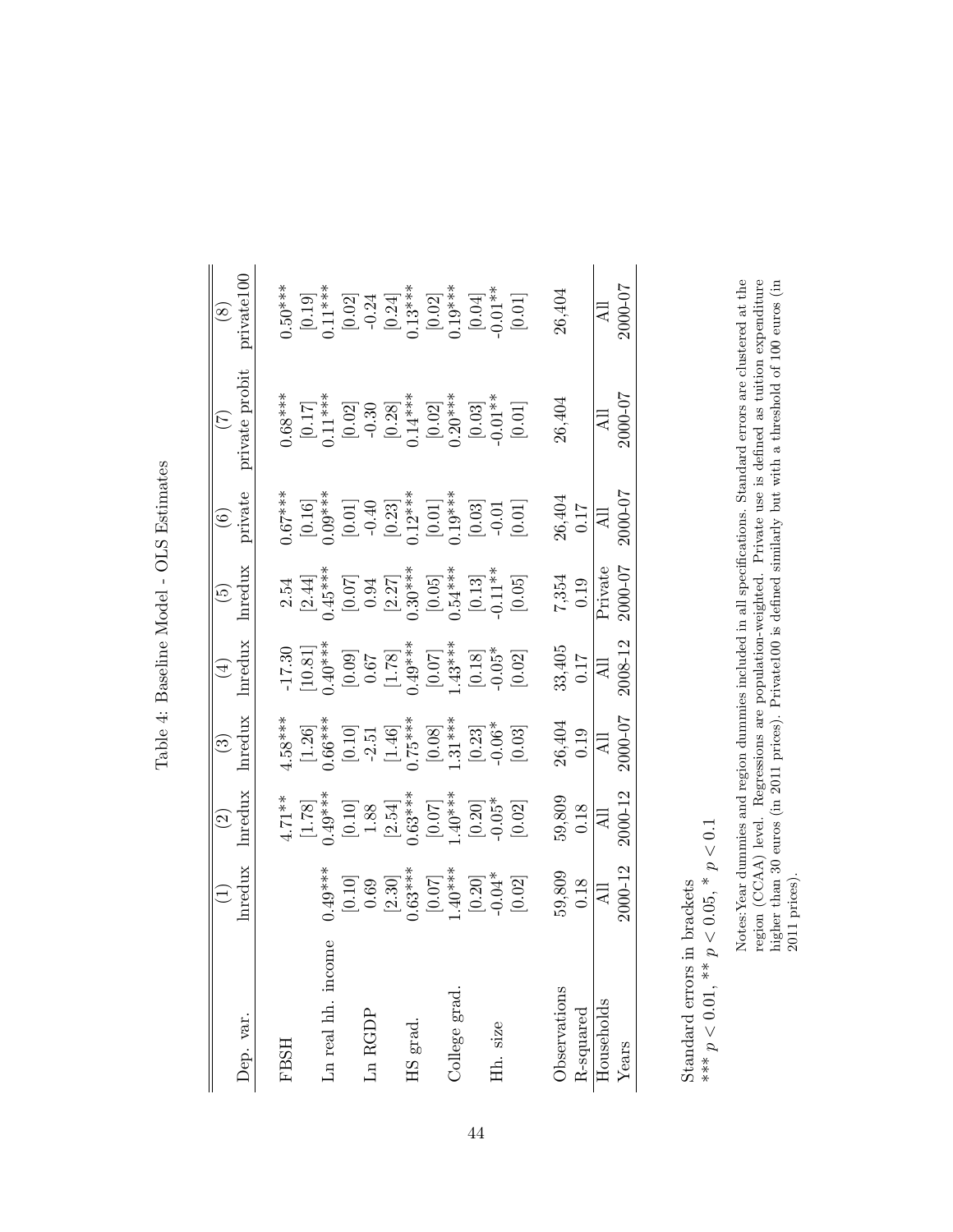<span id="page-47-0"></span>

|                            | $\left(\begin{matrix} 1 \\ 1 \end{matrix}\right)$                                                                                          | $\odot$                                                                                                                                                                                                                                                                                                           |                                                                                                                                                                                  |                                                                                                                                                                                                                                                                                                                                                    |                                                                                                                                                                                                        |                                                                                                                                                                                  |                                                                                                                                                                                                                                                                                                                    |                                                                                                                                                                                                                           |                                                                                                                                                                                             |
|----------------------------|--------------------------------------------------------------------------------------------------------------------------------------------|-------------------------------------------------------------------------------------------------------------------------------------------------------------------------------------------------------------------------------------------------------------------------------------------------------------------|----------------------------------------------------------------------------------------------------------------------------------------------------------------------------------|----------------------------------------------------------------------------------------------------------------------------------------------------------------------------------------------------------------------------------------------------------------------------------------------------------------------------------------------------|--------------------------------------------------------------------------------------------------------------------------------------------------------------------------------------------------------|----------------------------------------------------------------------------------------------------------------------------------------------------------------------------------|--------------------------------------------------------------------------------------------------------------------------------------------------------------------------------------------------------------------------------------------------------------------------------------------------------------------|---------------------------------------------------------------------------------------------------------------------------------------------------------------------------------------------------------------------------|---------------------------------------------------------------------------------------------------------------------------------------------------------------------------------------------|
| Dep. var.                  | Inredux                                                                                                                                    | lnredux                                                                                                                                                                                                                                                                                                           | $\begin{array}{c} \text{(3)} \\ \text{Inredux} \end{array}$                                                                                                                      | $\begin{array}{c} (4) \\ \text{Inredux} \end{array}$                                                                                                                                                                                                                                                                                               | $\begin{array}{c} \text{(5)} \\ \text{Inredux} \end{array}$                                                                                                                                            | $\frac{(6)}{\text{hredux}}$                                                                                                                                                      | $\frac{7}{2}$                                                                                                                                                                                                                                                                                                      | $\frac{8}{2}$                                                                                                                                                                                                             | $(9)$<br>private                                                                                                                                                                            |
| <b>FBSH</b>                |                                                                                                                                            |                                                                                                                                                                                                                                                                                                                   |                                                                                                                                                                                  |                                                                                                                                                                                                                                                                                                                                                    |                                                                                                                                                                                                        |                                                                                                                                                                                  |                                                                                                                                                                                                                                                                                                                    |                                                                                                                                                                                                                           |                                                                                                                                                                                             |
|                            |                                                                                                                                            |                                                                                                                                                                                                                                                                                                                   |                                                                                                                                                                                  |                                                                                                                                                                                                                                                                                                                                                    |                                                                                                                                                                                                        |                                                                                                                                                                                  |                                                                                                                                                                                                                                                                                                                    |                                                                                                                                                                                                                           |                                                                                                                                                                                             |
| Ln real hh. income         | $[4.97]$<br>$[4.97]$<br>$[0.10]$<br>$[0.10]$<br>$[3.72]$<br>$[0.07$<br>$[0.07]$<br>$[0.07]$<br>$[0.05$<br>$[0.05]$<br>$[0.05]$<br>$[0.02]$ |                                                                                                                                                                                                                                                                                                                   | $\begin{array}{l} 8.32^{**} \\ 8.34] \\ 0.66^{***} \\ 0.10] \\ 0.140 \\ -1.40 \\ 0.75^{***} \\ 0.81^{***} \\ 0.08] \\ 0.08 \\ 0.03^{***} \\ 0.03 \\ 0.03 \\ 0.03 \\ \end{array}$ | $\begin{array}{c} -0.81 \\[-4pt] 0.93 \\[-4pt] 0.40^{***} \\[-4pt] 0.040^{***} \\[-4pt] 0.27^{***} \\[-4pt] 0.27^{***} \\[-4pt] 0.27^{***} \\[-4pt] 0.27^{***} \\[-4pt] 0.040^{***} \\[-4pt] 0.040^{***} \\[-4pt] 0.040^{***} \\[-4pt] 0.040^{***} \\[-4pt] 0.040^{***} \\[-4pt] 0.040^{***} \\[-4pt] 0.040^{***} \\[-4pt] 0.040^{***} \\[-4pt] 0$ |                                                                                                                                                                                                        |                                                                                                                                                                                  |                                                                                                                                                                                                                                                                                                                    |                                                                                                                                                                                                                           |                                                                                                                                                                                             |
|                            |                                                                                                                                            |                                                                                                                                                                                                                                                                                                                   |                                                                                                                                                                                  |                                                                                                                                                                                                                                                                                                                                                    |                                                                                                                                                                                                        |                                                                                                                                                                                  |                                                                                                                                                                                                                                                                                                                    |                                                                                                                                                                                                                           |                                                                                                                                                                                             |
| Ln RGDP                    |                                                                                                                                            |                                                                                                                                                                                                                                                                                                                   |                                                                                                                                                                                  |                                                                                                                                                                                                                                                                                                                                                    |                                                                                                                                                                                                        |                                                                                                                                                                                  |                                                                                                                                                                                                                                                                                                                    |                                                                                                                                                                                                                           |                                                                                                                                                                                             |
|                            |                                                                                                                                            |                                                                                                                                                                                                                                                                                                                   |                                                                                                                                                                                  |                                                                                                                                                                                                                                                                                                                                                    |                                                                                                                                                                                                        |                                                                                                                                                                                  |                                                                                                                                                                                                                                                                                                                    |                                                                                                                                                                                                                           |                                                                                                                                                                                             |
| HS grad.                   |                                                                                                                                            |                                                                                                                                                                                                                                                                                                                   |                                                                                                                                                                                  |                                                                                                                                                                                                                                                                                                                                                    |                                                                                                                                                                                                        |                                                                                                                                                                                  |                                                                                                                                                                                                                                                                                                                    |                                                                                                                                                                                                                           |                                                                                                                                                                                             |
|                            |                                                                                                                                            |                                                                                                                                                                                                                                                                                                                   |                                                                                                                                                                                  |                                                                                                                                                                                                                                                                                                                                                    |                                                                                                                                                                                                        |                                                                                                                                                                                  |                                                                                                                                                                                                                                                                                                                    |                                                                                                                                                                                                                           |                                                                                                                                                                                             |
| College grad.              |                                                                                                                                            |                                                                                                                                                                                                                                                                                                                   |                                                                                                                                                                                  |                                                                                                                                                                                                                                                                                                                                                    |                                                                                                                                                                                                        |                                                                                                                                                                                  |                                                                                                                                                                                                                                                                                                                    |                                                                                                                                                                                                                           |                                                                                                                                                                                             |
|                            |                                                                                                                                            |                                                                                                                                                                                                                                                                                                                   |                                                                                                                                                                                  |                                                                                                                                                                                                                                                                                                                                                    |                                                                                                                                                                                                        |                                                                                                                                                                                  |                                                                                                                                                                                                                                                                                                                    |                                                                                                                                                                                                                           |                                                                                                                                                                                             |
| Hh. size                   |                                                                                                                                            |                                                                                                                                                                                                                                                                                                                   |                                                                                                                                                                                  |                                                                                                                                                                                                                                                                                                                                                    |                                                                                                                                                                                                        |                                                                                                                                                                                  |                                                                                                                                                                                                                                                                                                                    |                                                                                                                                                                                                                           |                                                                                                                                                                                             |
|                            |                                                                                                                                            | 11.40**<br>$\begin{bmatrix} 5.20 \\ 5.20 \\ 0.57^{***} \\ 0.99 \\ 0.67^{***} \\ 0.09 \\ 0.09 \\ 0.00 \\ 0.00 \\ 0.00 \\ 0.00 \\ 0.00 \\ 0.00 \\ 0.00 \\ 0.00 \\ 0.01 \\ 0.00 \\ 0.01 \\ 0.00 \\ 0.01 \\ 0.01 \\ 0.02 \\ 0.02 \\ 0.02 \\ 0.03 \\ 0.04 \\ 0.00 \\ 0.00 \\ 0.00 \\ 0.00 \\ 0.00 \\ 0.00 \\ 0.00 \\ $ |                                                                                                                                                                                  |                                                                                                                                                                                                                                                                                                                                                    | $\begin{array}{c} 1.03 \\ [4.27] \\ [4.24] \\ [0.06] \\ [0.02] \\ [0.27] \\ [0.27] \\ [0.04] \\ [0.04] \\ [0.04] \\ [0.04] \\ [0.04] \\ [0.04] \\ [0.04] \\ [0.04] \\ [0.04] \\ [0.04] \\ \end{array}$ | $\begin{array}{c} -1.23 \\ [4.17] \\ [0.07] \\ [0.07] \\ [0.07] \\ [2.17] \\ [2.17] \\ [0.30^{***} \\ [0.05] \\ [0.013] \\ [0.11] \\ [0.05] \\ [0.013] \\ [0.05] \\ \end{array}$ | $\begin{array}{c} 1.95^{**} \\[-2.0ex] 0.93 \\[-2.0ex] 0.07^{**} \\[-2.0ex] 0.07^{**} \\[-2.0ex] 0.51 \\[-2.0ex] 0.04 \\[-2.0ex] 0.04 \\[-2.0ex] 0.02^{**} \\[-2.0ex] 0.02 \\[-2.0ex] 0.01 \\[-2.0ex] 0.02 \\[-2.0ex] 0.01 \\[-2.0ex] 0.00 \\[-2.0ex] 0.00 \\[-2.0ex] 0.00 \\[-2.0ex] 0.00 \\[-2.0ex] 0.00 \\[-2.$ | $\begin{array}{c} 1.69^{*} \\ [1.01] \\ [1.01] \\ [0.08^{***} \\ [0.01] \\ [0.76] \\ [0.76] \\ [0.01] \\ [0.01] \\ [0.03] \\ [0.03] \\ [0.03] \\ [0.01] \\ [0.01] \\ [0.01] \\ [0.01] \\ [0.01] \\ [0.01] \\ \end{array}$ | $\begin{array}{c} 1.31^{*} \\ [0.72] \\ [0.09^{***} \\ [0.01] \\ [0.21] \\ [0.33] \\ [0.33] \\ [0.01] \\ [0.01] \\ [0.03] \\ [0.03] \\ [0.03] \\ [0.03] \\ [0.01] \\ [0.01] \\ \end{array}$ |
| Observations               |                                                                                                                                            |                                                                                                                                                                                                                                                                                                                   |                                                                                                                                                                                  |                                                                                                                                                                                                                                                                                                                                                    |                                                                                                                                                                                                        |                                                                                                                                                                                  |                                                                                                                                                                                                                                                                                                                    |                                                                                                                                                                                                                           |                                                                                                                                                                                             |
| R-squared                  | $\frac{59,809}{0.18}$                                                                                                                      | $\begin{array}{r} 46{,}738 \\ 0.18 \\ \hline \text{AII} \\ 2000\text{-}10 \end{array}$                                                                                                                                                                                                                            | $\begin{array}{r} 26,404 \\ 0.19 \\ \hline \text{All} \\ 2000\text{-}07 \end{array}$                                                                                             | $\frac{18,193}{0.18}$<br>Private<br>Private                                                                                                                                                                                                                                                                                                        | $\frac{13,995}{0.18}$ $\frac{0.18}{\text{Private}}$                                                                                                                                                    | $7,354$<br>0.19<br>Private<br>Private                                                                                                                                            | $\frac{59,809}{0.16}$<br>0.16<br>2000-12                                                                                                                                                                                                                                                                           | $\begin{array}{r} 46{,}738 \\ 0.16 \\ \hline \text{Al} \\ 2000\text{-}10 \end{array}$                                                                                                                                     | $\frac{26,404}{0.17}$                                                                                                                                                                       |
| Households                 |                                                                                                                                            |                                                                                                                                                                                                                                                                                                                   |                                                                                                                                                                                  |                                                                                                                                                                                                                                                                                                                                                    |                                                                                                                                                                                                        |                                                                                                                                                                                  |                                                                                                                                                                                                                                                                                                                    |                                                                                                                                                                                                                           |                                                                                                                                                                                             |
| Years                      | $2000 - 12$                                                                                                                                |                                                                                                                                                                                                                                                                                                                   |                                                                                                                                                                                  |                                                                                                                                                                                                                                                                                                                                                    |                                                                                                                                                                                                        |                                                                                                                                                                                  |                                                                                                                                                                                                                                                                                                                    |                                                                                                                                                                                                                           | 2000-07                                                                                                                                                                                     |
| Test endogeneity (p-value) | 0.03                                                                                                                                       | 0.06                                                                                                                                                                                                                                                                                                              | 0.23                                                                                                                                                                             |                                                                                                                                                                                                                                                                                                                                                    |                                                                                                                                                                                                        |                                                                                                                                                                                  |                                                                                                                                                                                                                                                                                                                    |                                                                                                                                                                                                                           |                                                                                                                                                                                             |
|                            |                                                                                                                                            |                                                                                                                                                                                                                                                                                                                   |                                                                                                                                                                                  |                                                                                                                                                                                                                                                                                                                                                    |                                                                                                                                                                                                        |                                                                                                                                                                                  |                                                                                                                                                                                                                                                                                                                    |                                                                                                                                                                                                                           |                                                                                                                                                                                             |

Table 5: Baseline Model - 2SLS Table 5: Baseline Model - 2SLS

> Standard errors in brackets Standard errors in brackets

\*\*\* p<0.01, \*\* p<0.05, \* p<0.1 \*\*\* p<0.01, \*\* p<0.05, \* p<0.1

population-weighted. Private use is defined as tuition expenditure higher than 30 euros (in 2011 prices). Instruments are predictors of the foreign-born share using existing ethnic networks (initialized in 1990) and gateways of entry into each region. The endogeneity test is the Durbin-Wu-Hausman test (robust to clusters and heteroskedasticity). The null hypothesis is that regressor FBSH is exogenous. The last row of the Table reports the p-value of the corresponding F-test. Values larger than 0.0 Notes: Year dummies and region dummies included in all specifications. Standard errors are clustered by region (CCAA). Regressions are Durbin-Wu-Hausman test (robust to clusters and heteroskedasticity). The null hypothesis is that regressor FBSH is exogenous. The last row of Notes: Year dummies and region dummies included in all specifications. Standard errors are clustered by region (CCAA). Regressions are population-weighted. Private use is defined as tuition expenditure higher than 30 euros (in 2011 prices). Instruments are predictors of the foreign-born share using existing ethnic networks (initialized in 1990) and gateways of entry into each region. The endogeneity test is the the Table reports the p-value of the corresponding F-test. Values larger than 0.05 allow us to reject the null hypothesis.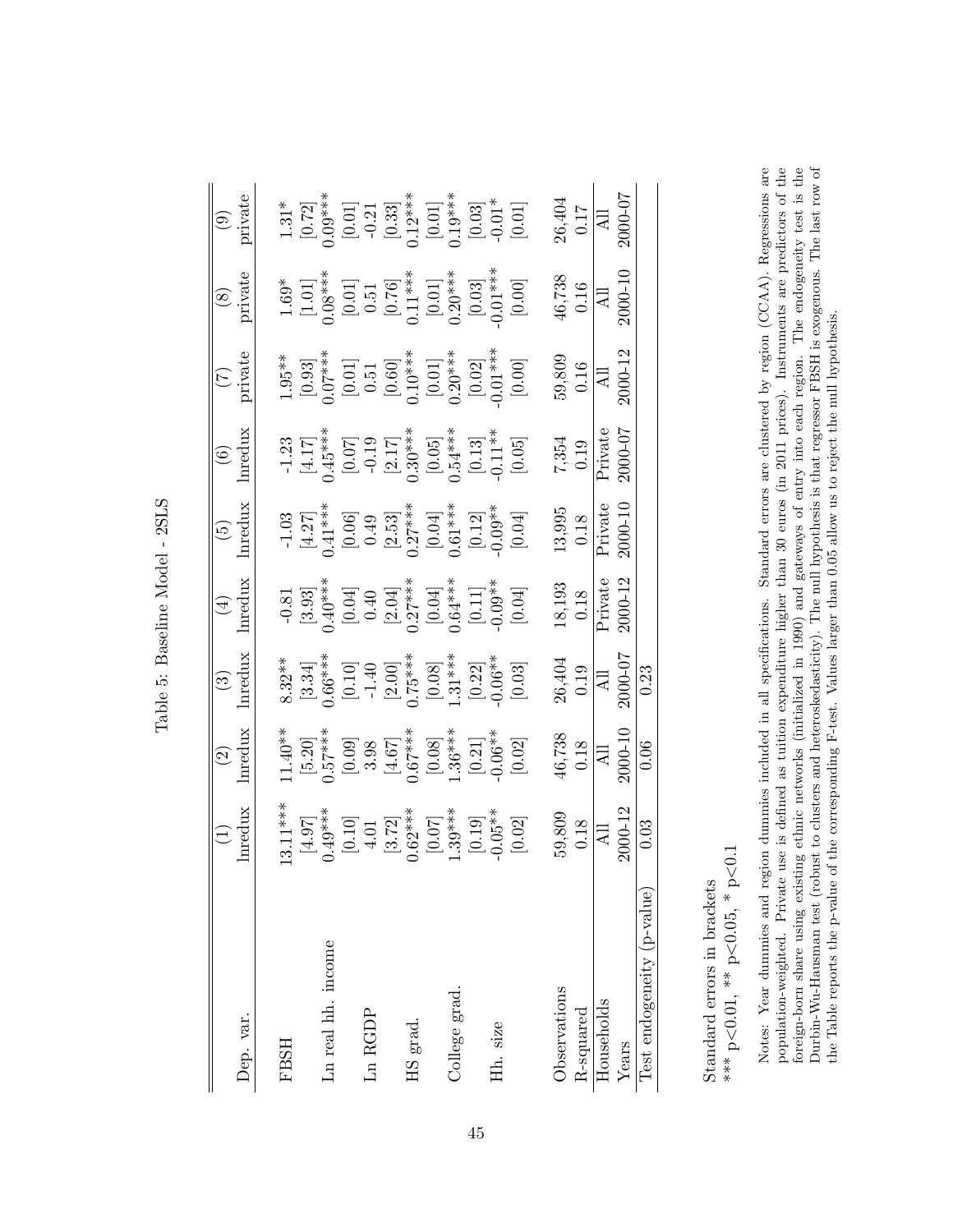<span id="page-48-0"></span>

| <b>Inredux</b><br><i>Inredux</i><br><i>Inredux</i><br><i>Inredux</i><br>private<br>$4.58***$<br>$4.93***$<br>$0.73**$<br><b>FBSH</b><br>2.98<br>$[1.26]$<br>[2.25]<br>[1.65]<br>[0.27]<br>2.17<br>FB Europe / Pop.<br>[2.07]<br>FB Africa / Pop.<br>5.77<br>[7.69]<br>$9.44***$<br>FB America / Pop.<br>[2.73]<br>FB Asia / Pop.<br>$-24.10$<br>[20.90]<br>0.79<br>$0.62\,$<br>FB Africa / FB<br>0.14<br>$[1.20]$<br>[0.20]<br>[1.47]<br>0.80<br>$0.23*$<br>FB America / FB<br>$-0.63$<br>[0.66]<br>[0.13]<br>[0.54]<br>$-2.93$<br>$-0.66*$<br>$-0.21$<br>$FB$ Asia / $FB$<br>[2.44]<br>[0.38]<br>[3.47]<br>$-0.60**$<br>Ln Real GDP<br>$-3.32*$<br>0.83<br>$-3.30$<br>$-2.51$<br>[1.46]<br>[2.00]<br>$[1.63]$<br>[0.28]<br>[2.84]<br>$0.66***$<br>$0.66***$<br>$0.66***$<br>$0.09***$<br>$0.45***$<br>Ln real hh. income<br>[0.10]<br>[0.10]<br>$[0.10]$<br>[0.01]<br>[0.07]<br>$0.75***$<br>$0.75***$<br>$0.12***$<br>$0.75***$<br>$0.30***$<br>HS grad.<br>[0.08]<br>[0.01]<br>[0.08]<br>[0.08]<br>[0.05]<br>$0.54***$<br>$1.31***$<br>$1.31***$<br>$1.31***$<br>$0.19***$<br>College grad.<br>[0.23]<br>[0.23]<br>[0.23]<br>[0.03]<br>[0.13]<br>$-0.06*$<br>$-0.06*$<br>$-0.06*$<br>$-0.11**$<br>$-0.01$<br>Hh. size<br>[0.03]<br>[0.03]<br>[0.03]<br>[0.01]<br>[0.05]<br>26,404<br>26,404<br>26,404<br>26,404<br>Observations<br>7,354 | (1) | $\overline{(2)}$ | $\overline{(3)}$ | (4) | (5) |
|---------------------------------------------------------------------------------------------------------------------------------------------------------------------------------------------------------------------------------------------------------------------------------------------------------------------------------------------------------------------------------------------------------------------------------------------------------------------------------------------------------------------------------------------------------------------------------------------------------------------------------------------------------------------------------------------------------------------------------------------------------------------------------------------------------------------------------------------------------------------------------------------------------------------------------------------------------------------------------------------------------------------------------------------------------------------------------------------------------------------------------------------------------------------------------------------------------------------------------------------------------------------------------------------------------------------------------------------|-----|------------------|------------------|-----|-----|
|                                                                                                                                                                                                                                                                                                                                                                                                                                                                                                                                                                                                                                                                                                                                                                                                                                                                                                                                                                                                                                                                                                                                                                                                                                                                                                                                             |     |                  |                  |     |     |
|                                                                                                                                                                                                                                                                                                                                                                                                                                                                                                                                                                                                                                                                                                                                                                                                                                                                                                                                                                                                                                                                                                                                                                                                                                                                                                                                             |     |                  |                  |     |     |
|                                                                                                                                                                                                                                                                                                                                                                                                                                                                                                                                                                                                                                                                                                                                                                                                                                                                                                                                                                                                                                                                                                                                                                                                                                                                                                                                             |     |                  |                  |     |     |
|                                                                                                                                                                                                                                                                                                                                                                                                                                                                                                                                                                                                                                                                                                                                                                                                                                                                                                                                                                                                                                                                                                                                                                                                                                                                                                                                             |     |                  |                  |     |     |
|                                                                                                                                                                                                                                                                                                                                                                                                                                                                                                                                                                                                                                                                                                                                                                                                                                                                                                                                                                                                                                                                                                                                                                                                                                                                                                                                             |     |                  |                  |     |     |
|                                                                                                                                                                                                                                                                                                                                                                                                                                                                                                                                                                                                                                                                                                                                                                                                                                                                                                                                                                                                                                                                                                                                                                                                                                                                                                                                             |     |                  |                  |     |     |
|                                                                                                                                                                                                                                                                                                                                                                                                                                                                                                                                                                                                                                                                                                                                                                                                                                                                                                                                                                                                                                                                                                                                                                                                                                                                                                                                             |     |                  |                  |     |     |
|                                                                                                                                                                                                                                                                                                                                                                                                                                                                                                                                                                                                                                                                                                                                                                                                                                                                                                                                                                                                                                                                                                                                                                                                                                                                                                                                             |     |                  |                  |     |     |
|                                                                                                                                                                                                                                                                                                                                                                                                                                                                                                                                                                                                                                                                                                                                                                                                                                                                                                                                                                                                                                                                                                                                                                                                                                                                                                                                             |     |                  |                  |     |     |
|                                                                                                                                                                                                                                                                                                                                                                                                                                                                                                                                                                                                                                                                                                                                                                                                                                                                                                                                                                                                                                                                                                                                                                                                                                                                                                                                             |     |                  |                  |     |     |
|                                                                                                                                                                                                                                                                                                                                                                                                                                                                                                                                                                                                                                                                                                                                                                                                                                                                                                                                                                                                                                                                                                                                                                                                                                                                                                                                             |     |                  |                  |     |     |
|                                                                                                                                                                                                                                                                                                                                                                                                                                                                                                                                                                                                                                                                                                                                                                                                                                                                                                                                                                                                                                                                                                                                                                                                                                                                                                                                             |     |                  |                  |     |     |
|                                                                                                                                                                                                                                                                                                                                                                                                                                                                                                                                                                                                                                                                                                                                                                                                                                                                                                                                                                                                                                                                                                                                                                                                                                                                                                                                             |     |                  |                  |     |     |
|                                                                                                                                                                                                                                                                                                                                                                                                                                                                                                                                                                                                                                                                                                                                                                                                                                                                                                                                                                                                                                                                                                                                                                                                                                                                                                                                             |     |                  |                  |     |     |
|                                                                                                                                                                                                                                                                                                                                                                                                                                                                                                                                                                                                                                                                                                                                                                                                                                                                                                                                                                                                                                                                                                                                                                                                                                                                                                                                             |     |                  |                  |     |     |
|                                                                                                                                                                                                                                                                                                                                                                                                                                                                                                                                                                                                                                                                                                                                                                                                                                                                                                                                                                                                                                                                                                                                                                                                                                                                                                                                             |     |                  |                  |     |     |
|                                                                                                                                                                                                                                                                                                                                                                                                                                                                                                                                                                                                                                                                                                                                                                                                                                                                                                                                                                                                                                                                                                                                                                                                                                                                                                                                             |     |                  |                  |     |     |
|                                                                                                                                                                                                                                                                                                                                                                                                                                                                                                                                                                                                                                                                                                                                                                                                                                                                                                                                                                                                                                                                                                                                                                                                                                                                                                                                             |     |                  |                  |     |     |
|                                                                                                                                                                                                                                                                                                                                                                                                                                                                                                                                                                                                                                                                                                                                                                                                                                                                                                                                                                                                                                                                                                                                                                                                                                                                                                                                             |     |                  |                  |     |     |
|                                                                                                                                                                                                                                                                                                                                                                                                                                                                                                                                                                                                                                                                                                                                                                                                                                                                                                                                                                                                                                                                                                                                                                                                                                                                                                                                             |     |                  |                  |     |     |
|                                                                                                                                                                                                                                                                                                                                                                                                                                                                                                                                                                                                                                                                                                                                                                                                                                                                                                                                                                                                                                                                                                                                                                                                                                                                                                                                             |     |                  |                  |     |     |
|                                                                                                                                                                                                                                                                                                                                                                                                                                                                                                                                                                                                                                                                                                                                                                                                                                                                                                                                                                                                                                                                                                                                                                                                                                                                                                                                             |     |                  |                  |     |     |
|                                                                                                                                                                                                                                                                                                                                                                                                                                                                                                                                                                                                                                                                                                                                                                                                                                                                                                                                                                                                                                                                                                                                                                                                                                                                                                                                             |     |                  |                  |     |     |
|                                                                                                                                                                                                                                                                                                                                                                                                                                                                                                                                                                                                                                                                                                                                                                                                                                                                                                                                                                                                                                                                                                                                                                                                                                                                                                                                             |     |                  |                  |     |     |
|                                                                                                                                                                                                                                                                                                                                                                                                                                                                                                                                                                                                                                                                                                                                                                                                                                                                                                                                                                                                                                                                                                                                                                                                                                                                                                                                             |     |                  |                  |     |     |
|                                                                                                                                                                                                                                                                                                                                                                                                                                                                                                                                                                                                                                                                                                                                                                                                                                                                                                                                                                                                                                                                                                                                                                                                                                                                                                                                             |     |                  |                  |     |     |
|                                                                                                                                                                                                                                                                                                                                                                                                                                                                                                                                                                                                                                                                                                                                                                                                                                                                                                                                                                                                                                                                                                                                                                                                                                                                                                                                             |     |                  |                  |     |     |
|                                                                                                                                                                                                                                                                                                                                                                                                                                                                                                                                                                                                                                                                                                                                                                                                                                                                                                                                                                                                                                                                                                                                                                                                                                                                                                                                             |     |                  |                  |     |     |
|                                                                                                                                                                                                                                                                                                                                                                                                                                                                                                                                                                                                                                                                                                                                                                                                                                                                                                                                                                                                                                                                                                                                                                                                                                                                                                                                             |     |                  |                  |     |     |
| 0.19<br>0.19<br>0.19<br>0.17<br>$0.19\,$<br>R-squared                                                                                                                                                                                                                                                                                                                                                                                                                                                                                                                                                                                                                                                                                                                                                                                                                                                                                                                                                                                                                                                                                                                                                                                                                                                                                       |     |                  |                  |     |     |
| 2000-2007<br>2000-2007<br>2000-2007<br>2000-2007<br>2000-2007<br>Years<br>(0.011)<br>$\overline{1}$ $\overline{1}$<br>TT J<br><b>Allen Artists</b><br>$\mathbf{1}$ $\mathbf{1}$                                                                                                                                                                                                                                                                                                                                                                                                                                                                                                                                                                                                                                                                                                                                                                                                                                                                                                                                                                                                                                                                                                                                                             |     |                  |                  |     |     |

Table 6: Heterogeneous Effects by Immigrant Origin

Heteroskedasticity-robust standard errors in brackets. Clustered at the region (CCAA) level. \*\*\* p<0.01, \*\* p<0.05, \* p<0.1

Notes:Year dummies and region dummies included in all specifications. Regressions are population-weighted. Private use is defined as tuition expenditure higher than 30 euros (in 2011 prices).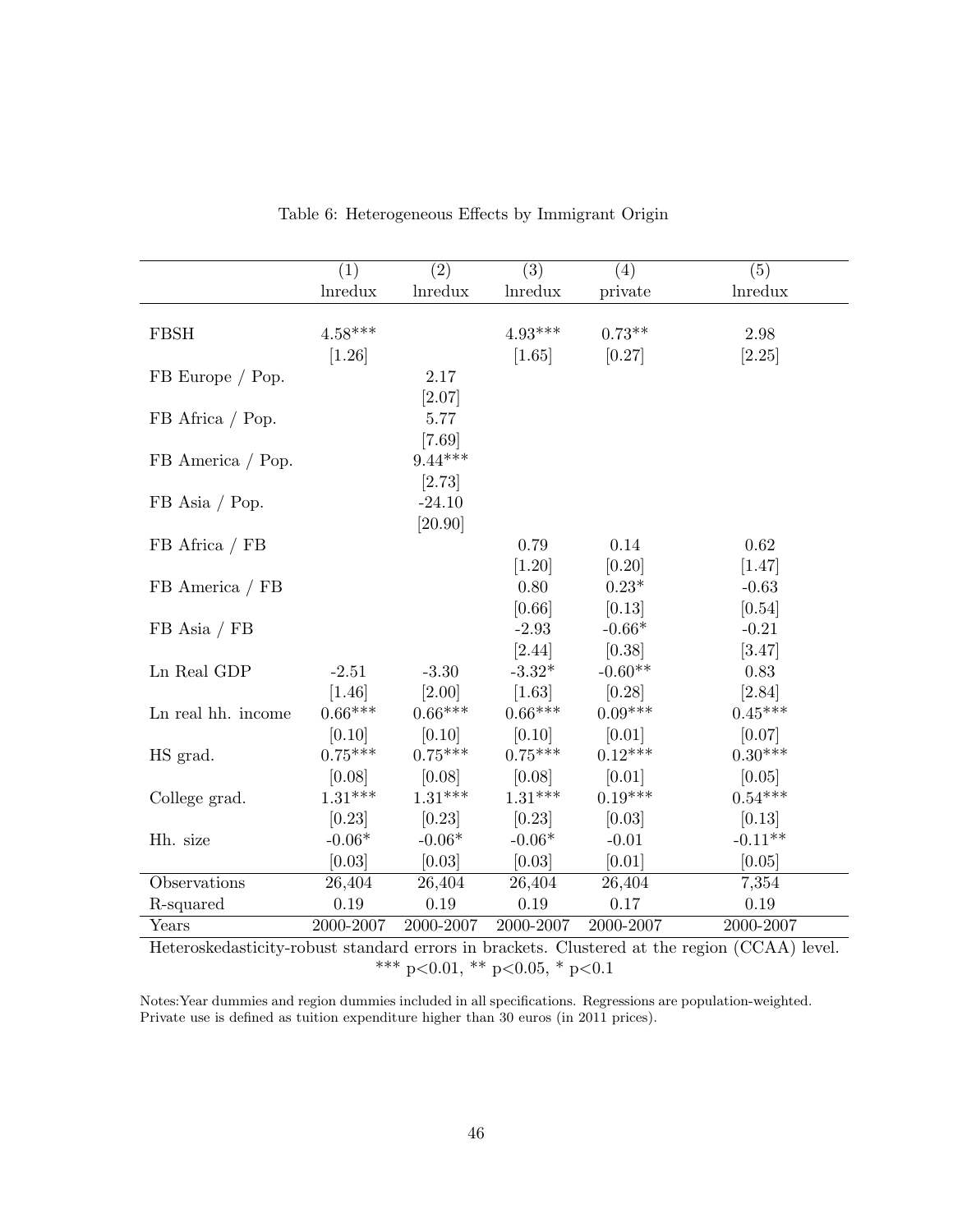| $0.50***$<br>$\operatorname{Inredu}$<br>$5.68**$<br>$\begin{bmatrix} 2.57 \\ 12.02^{**} \end{bmatrix}$<br>[0.10]<br>$1.03***$<br>$[0.14]$<br>$0.95***$<br>$[3.68]$<br>3.38<br>$[0.17]$<br>[5.65]<br>[6.31]<br>8.03<br>Ln real hh. income<br>FBSH*Coll. grad.<br>Grad. HS or Coll.<br>FBSH*Graduate<br>FBSH*HS grad.<br>Ln real RGDP<br>College grad.<br>Dep. var.<br>HS grad.<br><b>FBSH</b> | $\operatorname{Inredux}$<br>$\begin{array}{c} 6.23 \\ [7.43] \\ 6.27^{**} \\ [2.88] \\ 2.73^{**} \\ \hline \end{array}$<br>$\begin{bmatrix} 0.57^{***} \ 0.09 \ 0.11 \ 0.15 \end{bmatrix}$<br>$\begin{bmatrix} 0.09 \ 0.15 \ 0.14 \ 0.15 \end{bmatrix}$<br>$\begin{bmatrix} 0.15 \ 0.15 \ 0.03^{***} \end{bmatrix}$ | $\frac{(3)}{2\text{SLS}}$<br>Inredux<br>$\begin{array}{c} 2.62 \\ [6.03] \\ [6.79^{*4}] \\ [2.98] \\ [5.71^{*4}] \\ [6.69] \end{array}$<br>$[0.09]$<br>$[2.07]$<br>$[2.07]$<br>$[2.07]$<br>$[0.16]$<br>$[0.16]$<br>$[0.19]$<br>$[0.19]$ | $\frac{(4)}{2\text{SLS}}$<br>lnredux<br>$8.84**$<br>$[4.41]$<br>$[6***]$<br>$[0.11]$<br>$3.51$<br>$3.51$<br>$[3.71]$<br>$7.56$<br>[6.33] | $\frac{\text{(5)}}{\text{2SLS}}$ lmedux<br>$2.30$<br>$[6.29]$                                                          | $\begin{array}{c} (6) \ 2 \, \rm{SLS} \ \rm{Inredux} \end{array}$<br>$-4.09$<br>[3.45]                   | $\frac{(7)}{2\text{SLS}}$                                            | private100                                                          | lnredux                                                                                         | private                                                            |
|----------------------------------------------------------------------------------------------------------------------------------------------------------------------------------------------------------------------------------------------------------------------------------------------------------------------------------------------------------------------------------------------|---------------------------------------------------------------------------------------------------------------------------------------------------------------------------------------------------------------------------------------------------------------------------------------------------------------------|-----------------------------------------------------------------------------------------------------------------------------------------------------------------------------------------------------------------------------------------|------------------------------------------------------------------------------------------------------------------------------------------|------------------------------------------------------------------------------------------------------------------------|----------------------------------------------------------------------------------------------------------|----------------------------------------------------------------------|---------------------------------------------------------------------|-------------------------------------------------------------------------------------------------|--------------------------------------------------------------------|
|                                                                                                                                                                                                                                                                                                                                                                                              |                                                                                                                                                                                                                                                                                                                     |                                                                                                                                                                                                                                         |                                                                                                                                          |                                                                                                                        |                                                                                                          |                                                                      |                                                                     |                                                                                                 |                                                                    |
|                                                                                                                                                                                                                                                                                                                                                                                              |                                                                                                                                                                                                                                                                                                                     |                                                                                                                                                                                                                                         |                                                                                                                                          |                                                                                                                        |                                                                                                          |                                                                      |                                                                     |                                                                                                 |                                                                    |
|                                                                                                                                                                                                                                                                                                                                                                                              |                                                                                                                                                                                                                                                                                                                     |                                                                                                                                                                                                                                         |                                                                                                                                          |                                                                                                                        |                                                                                                          | $\begin{bmatrix} 0.59 \\ 1.13 \end{bmatrix}$                         | $-0.38$<br>[0.91]                                                   | $0.48 \newline \boxed{2.40}$                                                                    | $\begin{bmatrix} 0.16 \\ 0.35 \end{bmatrix}$                       |
|                                                                                                                                                                                                                                                                                                                                                                                              |                                                                                                                                                                                                                                                                                                                     |                                                                                                                                                                                                                                         |                                                                                                                                          |                                                                                                                        |                                                                                                          |                                                                      |                                                                     |                                                                                                 |                                                                    |
|                                                                                                                                                                                                                                                                                                                                                                                              |                                                                                                                                                                                                                                                                                                                     |                                                                                                                                                                                                                                         |                                                                                                                                          |                                                                                                                        |                                                                                                          |                                                                      |                                                                     |                                                                                                 |                                                                    |
|                                                                                                                                                                                                                                                                                                                                                                                              |                                                                                                                                                                                                                                                                                                                     |                                                                                                                                                                                                                                         |                                                                                                                                          |                                                                                                                        |                                                                                                          |                                                                      |                                                                     |                                                                                                 |                                                                    |
|                                                                                                                                                                                                                                                                                                                                                                                              |                                                                                                                                                                                                                                                                                                                     |                                                                                                                                                                                                                                         |                                                                                                                                          | $\begin{array}{r} 11.27^{**} \ 14.98 \ 14.98 \ 0.11 \end{array}$<br>$\begin{array}{r} 6,11 \ 12.18 \ 0.11 \end{array}$ | $\begin{array}{l} 3.75^* \\ [1.92] \\ [1.9] \\ [0.06] \\ [0.047] \\ -0.47 \end{array}$                   | $1.46**$<br>$[0.70]$<br>$[0.01]$<br>$[0.01]$<br>$-0.33$<br>$[0.34]$  | $1.68**$<br>$[0.67]$<br>$[0.67]$<br>$[0.01]$<br>$-0.37$<br>$[0.22]$ | $\begin{array}{l} 8.44^{*} \\ [4.02] \\ 7.73^{**} \\ [0.11] \\ -3.09^{*} \\ [1.58] \end{array}$ | $1.09*$<br>$[0.53]$<br>$[0.01]$<br>$[0.01]$<br>$-0.50*$            |
|                                                                                                                                                                                                                                                                                                                                                                                              |                                                                                                                                                                                                                                                                                                                     |                                                                                                                                                                                                                                         |                                                                                                                                          |                                                                                                                        |                                                                                                          |                                                                      |                                                                     |                                                                                                 |                                                                    |
|                                                                                                                                                                                                                                                                                                                                                                                              |                                                                                                                                                                                                                                                                                                                     |                                                                                                                                                                                                                                         |                                                                                                                                          |                                                                                                                        |                                                                                                          |                                                                      |                                                                     |                                                                                                 |                                                                    |
|                                                                                                                                                                                                                                                                                                                                                                                              |                                                                                                                                                                                                                                                                                                                     |                                                                                                                                                                                                                                         |                                                                                                                                          |                                                                                                                        |                                                                                                          |                                                                      |                                                                     |                                                                                                 |                                                                    |
|                                                                                                                                                                                                                                                                                                                                                                                              |                                                                                                                                                                                                                                                                                                                     |                                                                                                                                                                                                                                         |                                                                                                                                          |                                                                                                                        |                                                                                                          |                                                                      |                                                                     |                                                                                                 |                                                                    |
|                                                                                                                                                                                                                                                                                                                                                                                              |                                                                                                                                                                                                                                                                                                                     |                                                                                                                                                                                                                                         |                                                                                                                                          |                                                                                                                        |                                                                                                          |                                                                      |                                                                     |                                                                                                 |                                                                    |
|                                                                                                                                                                                                                                                                                                                                                                                              |                                                                                                                                                                                                                                                                                                                     |                                                                                                                                                                                                                                         |                                                                                                                                          |                                                                                                                        |                                                                                                          |                                                                      |                                                                     |                                                                                                 |                                                                    |
|                                                                                                                                                                                                                                                                                                                                                                                              |                                                                                                                                                                                                                                                                                                                     |                                                                                                                                                                                                                                         |                                                                                                                                          |                                                                                                                        |                                                                                                          |                                                                      |                                                                     |                                                                                                 |                                                                    |
|                                                                                                                                                                                                                                                                                                                                                                                              |                                                                                                                                                                                                                                                                                                                     |                                                                                                                                                                                                                                         |                                                                                                                                          |                                                                                                                        |                                                                                                          |                                                                      |                                                                     |                                                                                                 |                                                                    |
|                                                                                                                                                                                                                                                                                                                                                                                              |                                                                                                                                                                                                                                                                                                                     |                                                                                                                                                                                                                                         | $\begin{bmatrix} 0.96^{***} \ 0.14 \end{bmatrix}$<br>$\begin{bmatrix} 0.14 \ 0.05^{**} \end{bmatrix}$                                    | $\begin{array}{c} .80^{***} \ 0.15] \ 0.07^{**} \ 0.03] \end{array}$                                                   | $\begin{array}{c} 0.17^{**} \\[-4pt] 0.08] \\[-4pt] 0.11^{**} \\[-4pt] 0.05] \\[-4pt] 0.05] \end{array}$ | $\begin{bmatrix} 15^{**} \\ 0.02 \\ -0.01^{*} \\ 0.01 \end{bmatrix}$ |                                                                     | $\begin{array}{c} 0.90^{***} \ [0.13] \ 0.07^{**} \ 0.03] \end{array}$                          | $\begin{bmatrix} 16^{**} \\ 0.02 \\ -0.01^* \\ 0.01 \end{bmatrix}$ |
|                                                                                                                                                                                                                                                                                                                                                                                              |                                                                                                                                                                                                                                                                                                                     |                                                                                                                                                                                                                                         |                                                                                                                                          |                                                                                                                        |                                                                                                          |                                                                      |                                                                     |                                                                                                 |                                                                    |
| $-0.05**$<br>Hh. size                                                                                                                                                                                                                                                                                                                                                                        | $0.06***$                                                                                                                                                                                                                                                                                                           | $[0.06$ **<br>[0.03]                                                                                                                                                                                                                    |                                                                                                                                          |                                                                                                                        |                                                                                                          |                                                                      |                                                                     |                                                                                                 |                                                                    |
| $[0.02]$                                                                                                                                                                                                                                                                                                                                                                                     |                                                                                                                                                                                                                                                                                                                     |                                                                                                                                                                                                                                         |                                                                                                                                          |                                                                                                                        |                                                                                                          |                                                                      | $\begin{bmatrix} 11**\\ 0.02\\ 0.01**\\ 0.01** \end{bmatrix}$       |                                                                                                 |                                                                    |
| 59,809<br>Observations                                                                                                                                                                                                                                                                                                                                                                       |                                                                                                                                                                                                                                                                                                                     |                                                                                                                                                                                                                                         |                                                                                                                                          |                                                                                                                        |                                                                                                          |                                                                      |                                                                     |                                                                                                 |                                                                    |
| 0.18<br>$R$ -squared                                                                                                                                                                                                                                                                                                                                                                         | $\frac{46,738}{0.19}$                                                                                                                                                                                                                                                                                               | $\frac{26,404}{0.20}$                                                                                                                                                                                                                   | $\frac{59,809}{0.17}$<br>$\frac{0.17}{\text{Al}1}$<br>$2000-12$                                                                          | $\begin{array}{r} 26,404 \\ 0.19 \\ \hline \text{A1} \\ \hline 0 \\ 0.000-07 \\ \hline 0.07 \\ \hline \end{array}$     | $7,354$<br>0.19                                                                                          | $\frac{26,404}{0.17}$                                                | $\frac{26,404}{0.17}$<br>$\frac{0.17}{\text{All}}$                  | $\frac{26,404}{0.19}$<br>0.19<br>2000-07                                                        | $\frac{26,404}{0.17}$                                              |
| $\Xi$<br>Households                                                                                                                                                                                                                                                                                                                                                                          |                                                                                                                                                                                                                                                                                                                     |                                                                                                                                                                                                                                         |                                                                                                                                          |                                                                                                                        | Private<br>2000-07                                                                                       |                                                                      |                                                                     |                                                                                                 |                                                                    |
| 2000-12<br>Years                                                                                                                                                                                                                                                                                                                                                                             | 2000-10                                                                                                                                                                                                                                                                                                             | 20000-07                                                                                                                                                                                                                                |                                                                                                                                          |                                                                                                                        |                                                                                                          | 200001                                                               |                                                                     |                                                                                                 | 70-000                                                             |
| Test endogeneity (p-value)                                                                                                                                                                                                                                                                                                                                                                   |                                                                                                                                                                                                                                                                                                                     |                                                                                                                                                                                                                                         |                                                                                                                                          |                                                                                                                        |                                                                                                          |                                                                      |                                                                     |                                                                                                 |                                                                    |

<span id="page-49-0"></span>Table 7: Heterogeneous Effects by SES Table 7: Heterogeneous Effects by SES

Regressions are population-weighted. Private use is defined as tuition expenditure higher than 30 euros (in 2011 prices). Private100 is defined similarly but with a threshold of 100 euros (in 2011 prices). Instruments are predictors of the foreign-born share using existing ethnic networks (initialized in 1990) and gateways of entry into each region. The endogeneity test is the Durbin-Wu-Hausman test (robust to clusters and heteroskedasticity). The null hypothesis is that regressor Notes: Year dummies, region dummies and year-education dummies included in all specifications. Standard errors are clustered at the region (CCAA) level. Notes: Year dummies, region dummies and year-education dummies included in all specifications. Standard errors are clustered at the region (CCAA) level. Regressions are population-weighted. Private use is defined as tuition expenditure higher than 30 euros (in 2011 prices). Private100 is defined similarly but with a threshold of 100 euros (in 2011 prices). Instruments are predictors of the foreign-born share using existing ethnic networks (initialized in 1990) and gateways of entry into each region. The endogeneity test is the Durbin-Wu-Hausman test (robust to clusters and heteroskedasticity). The null hypothesis is that regressor FBSH is exogenous. The last row of the Table reports the p-value of the corresponding F-test. Values larger than 0.05 allow us to reject the null hypothesis. FBSH is exogenous. The last row of the Table reports the p-value of the corresponding F-test. Values larger than 0.05 allow us to reject the null hypothesis.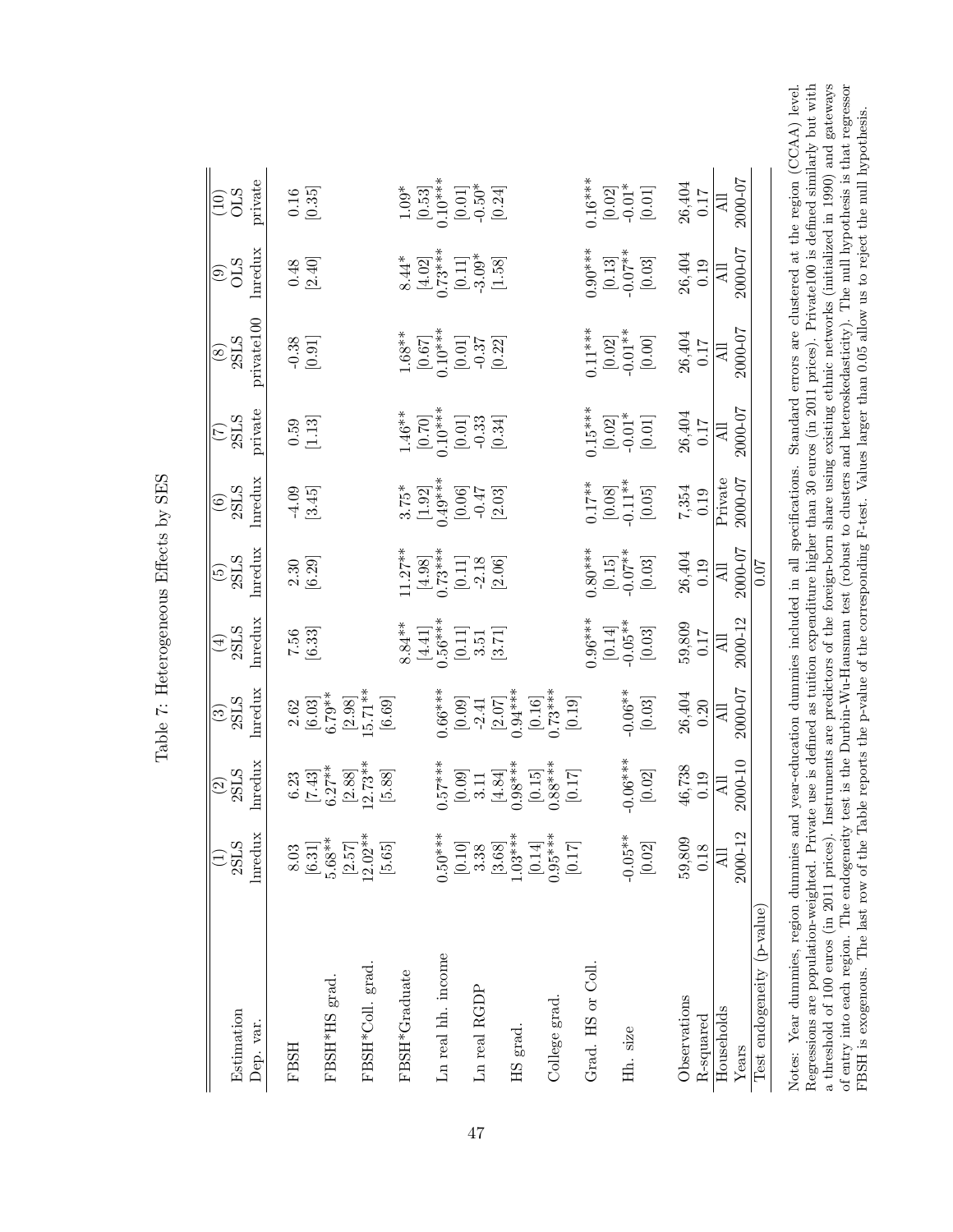<span id="page-50-0"></span>

|                 |             |             |         |                                                        | Ð    |
|-----------------|-------------|-------------|---------|--------------------------------------------------------|------|
| Year            | 2000        | 2008        | 2008    |                                                        |      |
| Sample          | All Private | All Private |         | Natives Private All Switchers Private Native Switchers |      |
| College grad.   | 0.2         | 0.18        | 0.18    | 0.08                                                   | 0.18 |
| Real hh. income | 5.74        | 5.42        | 4.82    | 3.76                                                   | 2.59 |
| Occup. High     | 0.16        | 0.17        | 0.16    | 0.22                                                   | 0.12 |
| Household size  | $-0.12$     | $-0.07$     | $-0.04$ | 0.19                                                   | 0.07 |
| Prob. Private   | 0.26        | 0.31        | 0.33    |                                                        |      |

Table 8: Characteristics of Switchers

Notes: The coefficients reported in this table are the mean gap of each characteristic among private users in each period relative to to public users. Household income is in thousands of constant-price euros. These coefficients were obtained from an OLS regression where the outcome variable was the characteristic (e.g. income) and the regressor was an indicator for private user (and an intercept). All regressions used survey weights. All coefficients reported were statistically significant at a 5% level.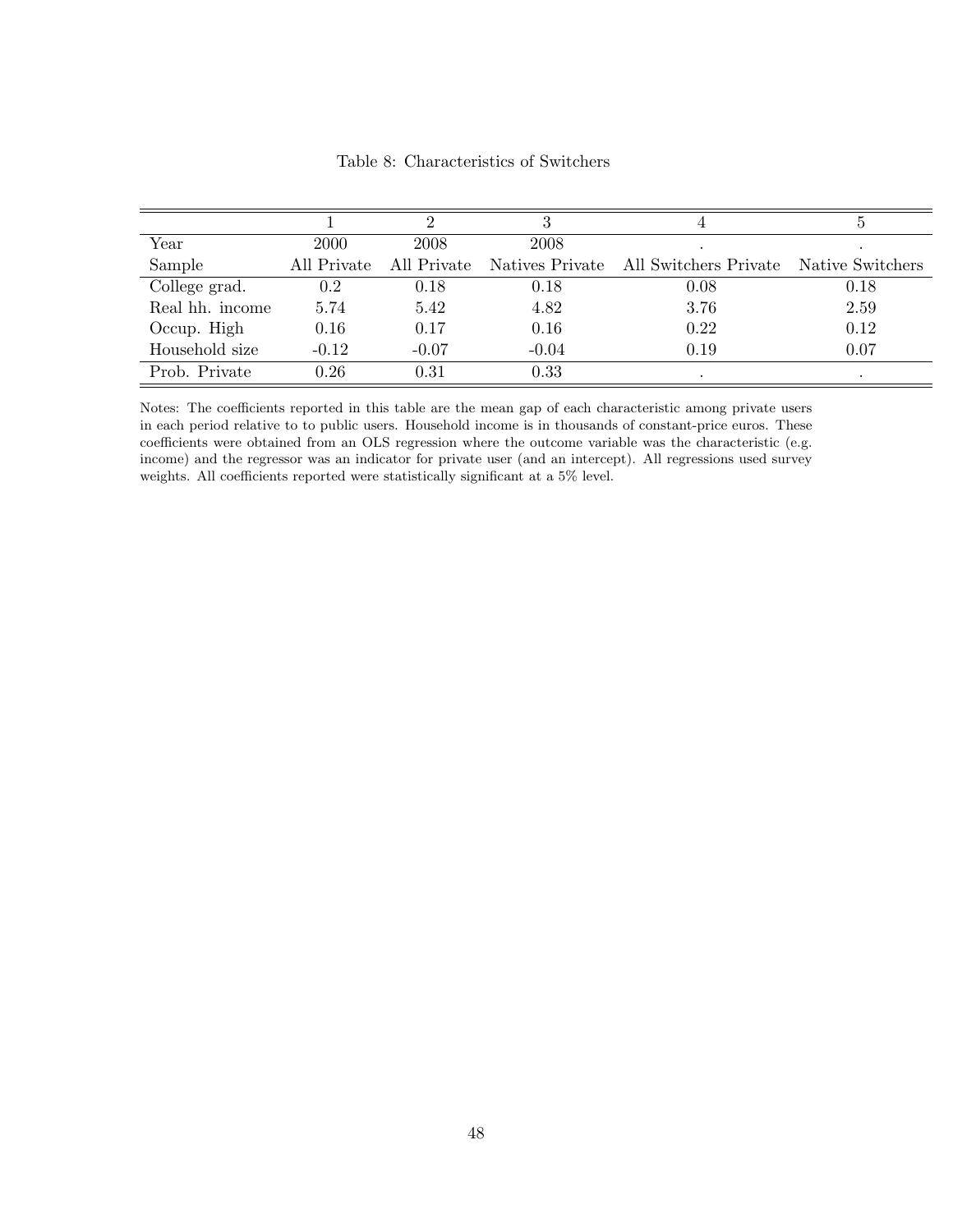| ۱.<br>آ<br>č                                         |  |
|------------------------------------------------------|--|
| room<br>$\overline{\mathbf{C}}$<br>Ì                 |  |
|                                                      |  |
| ֦֧֦֦֦֦֦֦֦֦֦֦֦֦֦֦֦֦֦֦֦֦֦֦֦֦֦֦֦֦֦֦֦֦֞֟֓֕֝֘֝<br>J.<br>Ó |  |

| Dep. var.                                 | $\frac{\text{(1)}}{\text{OLS}}$<br>Public      | $\frac{1}{2}$                                                                | $\frac{(3)}{OLS}$                                                                      | $\begin{array}{c} \text{(4)} \\ \text{IV} \\ \text{Public} \end{array}$            | $\frac{(5)}{OLS}$<br>Private                                                              | $\begin{array}{c} \text{(6)} \\ \text{IV} \\ \text{Private} \end{array}$   | $\frac{(7)}{0LS}$<br>Private                           | $\frac{(8)}{N}$ Private                                                           |
|-------------------------------------------|------------------------------------------------|------------------------------------------------------------------------------|----------------------------------------------------------------------------------------|------------------------------------------------------------------------------------|-------------------------------------------------------------------------------------------|----------------------------------------------------------------------------|--------------------------------------------------------|-----------------------------------------------------------------------------------|
| Estimation                                |                                                |                                                                              |                                                                                        |                                                                                    |                                                                                           |                                                                            |                                                        |                                                                                   |
| $\frac{3 \text{tudents}}{\text{Teacher}}$ |                                                | Public                                                                       |                                                                                        |                                                                                    |                                                                                           |                                                                            |                                                        |                                                                                   |
|                                           |                                                |                                                                              |                                                                                        |                                                                                    |                                                                                           |                                                                            |                                                        |                                                                                   |
| <b>FBSH</b>                               |                                                |                                                                              |                                                                                        |                                                                                    |                                                                                           |                                                                            |                                                        |                                                                                   |
|                                           |                                                |                                                                              |                                                                                        |                                                                                    |                                                                                           |                                                                            |                                                        |                                                                                   |
| Ln RGDP                                   |                                                |                                                                              |                                                                                        |                                                                                    |                                                                                           |                                                                            |                                                        |                                                                                   |
|                                           | $5.99***$<br>$[1.99]$<br>$-4.44**$<br>$[2.25]$ | $\begin{array}{c} 14.58^{***} \\ [5.21] \\ -1.88 \\ \end{array}$<br>$[2.54]$ | $\begin{array}{c} 6.95^* \\[1mm] 3.45] \\[-1mm] 15.82^{**} \\[-1mm] 5.39] \end{array}$ | $\begin{array}{c} 14.62^{**} \\ [5.82] \\ \cdot 12.12^{***} \\ [3.81] \end{array}$ | $\begin{array}{c} 4.75 \\ [2.93] \\[-2pt] -12.37*** \\[-2pt] \textbf{[3.81]} \end{array}$ | $\begin{bmatrix} 5.88 \\ 13.98 \\ -15.55^{***} \\ \end{bmatrix}$<br>[3.84] | 3.11<br>[3.99]<br>$[3.72***$<br>$[4.45]$               | $-4.99$<br>$[4.21]$<br>$-38.63***$<br>$[3.43]$                                    |
|                                           |                                                |                                                                              |                                                                                        |                                                                                    |                                                                                           |                                                                            |                                                        |                                                                                   |
| Observations                              |                                                |                                                                              |                                                                                        |                                                                                    |                                                                                           |                                                                            |                                                        |                                                                                   |
| R-squared                                 | $\frac{204}{0.95}$                             | 204<br>0.94                                                                  | $\begin{array}{c} 34 \\ 0.97 \\ \hline 2000,2010 \end{array}$                          | $\begin{array}{c} 34 \\ 0.96 \\ \hline 2000, 2010 \\ \hline Networks \end{array}$  | $204$<br>$0.94$                                                                           | $\begin{array}{c} 204 \\ 0.93 \end{array}$                                 | $\begin{array}{c} 34 \\ 0.98 \\ 2000,2010 \end{array}$ | $\begin{array}{c} 34 \\ 0.97 \\ \hline 2000, 2010 \\ \hline Networks \end{array}$ |
| Years                                     | All                                            | $\overline{AB}$<br>Networks                                                  |                                                                                        |                                                                                    |                                                                                           | $\begin{array}{c} \mathrm{All} \\ \mathrm{Networks} \end{array}$           |                                                        |                                                                                   |
| Instruments                               |                                                |                                                                              |                                                                                        |                                                                                    |                                                                                           |                                                                            |                                                        |                                                                                   |
|                                           |                                                | Gateways                                                                     |                                                                                        | Gateways                                                                           |                                                                                           | Fateways                                                                   |                                                        | Gateways                                                                          |
|                                           |                                                |                                                                              |                                                                                        |                                                                                    |                                                                                           |                                                                            |                                                        |                                                                                   |

<span id="page-51-0"></span>\*\*\* p<0.01, \*\* p<0.05, \* p<0.1 \*\*\* p<0.01, \*\* p<0.05, \* p<0.1 Standard errors in brackets Standard errors in brackets

Notes: Year dummies and region dummies included in all specifications. Standard errors are heteroskedasticity-robust. Observations are weighted by the year-2000 population. Instruments are predictors of the foreign-born sh Notes: Year dummies and region dummies included in all specifications. Standard errors are heteroskedasticity-robust. Observations are weighted by the year-2000 population. Instruments are predictors of the foreign-born share using existing ethnic networks (initialized in 1990) and gateways of entry into each region.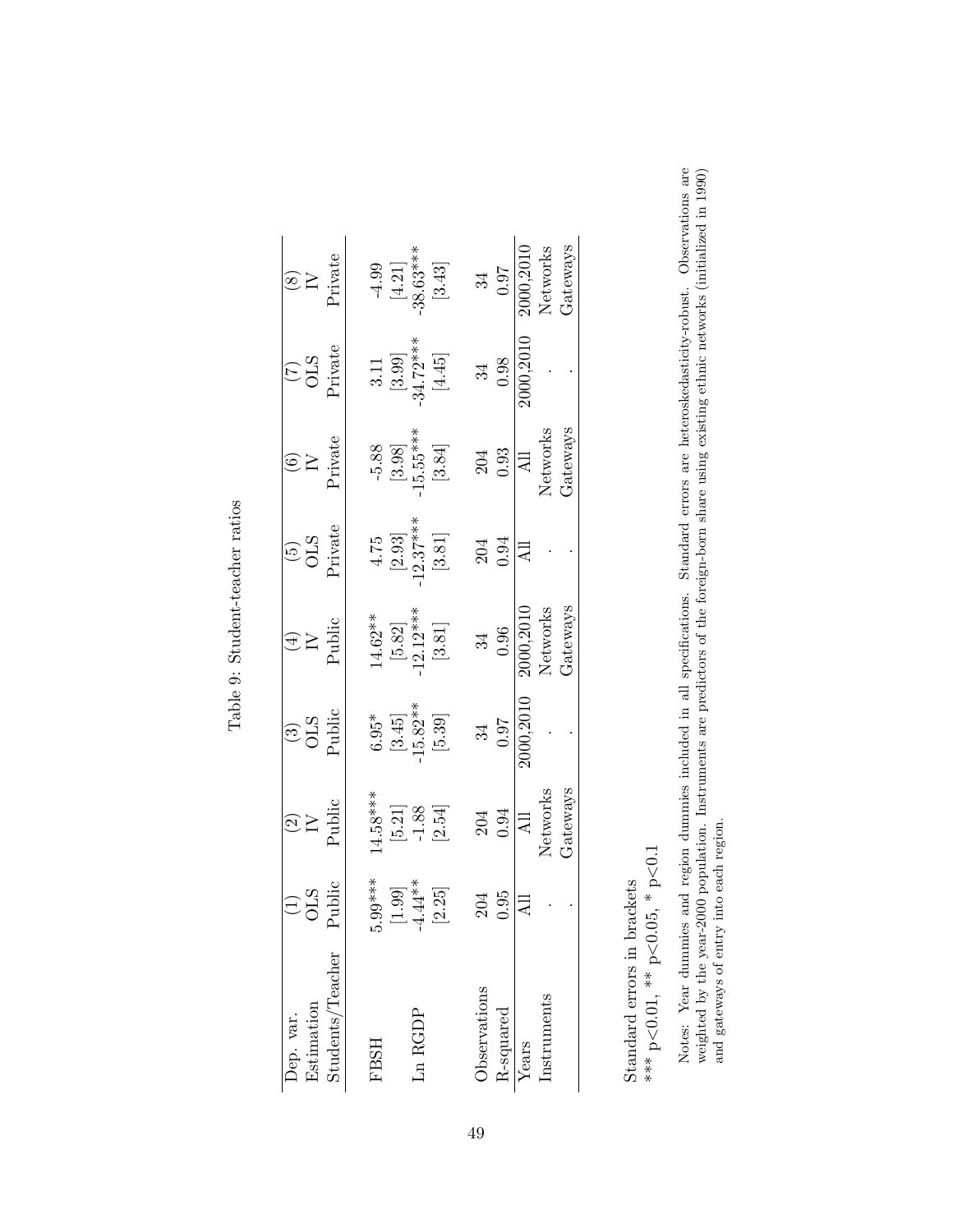| ž                  |  |
|--------------------|--|
| Ć                  |  |
| $\frac{3}{1}$<br>Į |  |

<span id="page-52-0"></span>

| Estimation<br>Dep. var. | lnredux<br>$\widehat{\Xi}_{\text{CS}}^{\text{C}}$ | lnredux<br>$\frac{25}{3}$                                                                                                                                                                                                                                                                                                                                                                                                                                                                                                                                                                                                        | Inredux<br>$\frac{(3)}{2\text{SLS}}$                                                                                                                                        | Inredux<br>$\frac{(4)}{2\mathrm{SLS}}$                       | private<br>$\frac{(5)}{2\text{SLS}}$                                                                                                                           | hredux<br>$\frac{(6)}{2\text{SLS}}$                                                                                                             | lmedux<br>$\widetilde{C}$<br>SHO                                                                                     | Inredux<br>$\frac{6}{20}$                                                                                                                                                                                                                                                                                                                                                                                     | Inredux<br>$\frac{570}{60}$                                                                  | Inredux<br>$\frac{570}{100}$                                 |
|-------------------------|---------------------------------------------------|----------------------------------------------------------------------------------------------------------------------------------------------------------------------------------------------------------------------------------------------------------------------------------------------------------------------------------------------------------------------------------------------------------------------------------------------------------------------------------------------------------------------------------------------------------------------------------------------------------------------------------|-----------------------------------------------------------------------------------------------------------------------------------------------------------------------------|--------------------------------------------------------------|----------------------------------------------------------------------------------------------------------------------------------------------------------------|-------------------------------------------------------------------------------------------------------------------------------------------------|----------------------------------------------------------------------------------------------------------------------|---------------------------------------------------------------------------------------------------------------------------------------------------------------------------------------------------------------------------------------------------------------------------------------------------------------------------------------------------------------------------------------------------------------|----------------------------------------------------------------------------------------------|--------------------------------------------------------------|
| FBSH                    | $6.70***$                                         | $8.25***$                                                                                                                                                                                                                                                                                                                                                                                                                                                                                                                                                                                                                        | $10.94***$                                                                                                                                                                  |                                                              |                                                                                                                                                                |                                                                                                                                                 |                                                                                                                      |                                                                                                                                                                                                                                                                                                                                                                                                               |                                                                                              |                                                              |
| FBSH*Graduate           | $[1.31]$                                          | $[1.91] \centering% \includegraphics[width=1.8\columnwidth]{figures/fig_1_1-fig_2.pdf} \includegraphics[width=1.8\columnwidth]{figures/fig_1_2-fig_2.pdf} \includegraphics[width=1.8\columnwidth]{figures/fig_1_2-fig_2.pdf} \includegraphics[width=1.8\columnwidth]{figures/fig_1_2-fig_2.pdf} \includegraphics[width=1.8\columnwidth]{figures/fig_1_2-fig_2.pdf} \includegraphics[width=1.8\columnwidth]{figures/fig_1_2-fig_2.pdf} \includegraphics[width=1.8\columnwidth]{figures/fig_1_2-fig_2.pdf} \includegraphics[width=1.8\columnwidth]{figures/fig_1_2-fig_2.pdf} \include$                                            | $\left[4.19\right]$                                                                                                                                                         | $\begin{array}{c} 6.09 \\ 5.06] \\ 8.23 \\ 3.35 \end{array}$ | $\begin{array}{c} 1.08 \\ [1.01] \\ 1.07^{***} \\ [0.41] \\ \hline \end{array}$                                                                                | $[4.67] \\ [4.67] \\ 8.80^{**} \\ [3.43]$                                                                                                       | $\begin{array}{c} 8.18 \\ 4.51 \\ 4.95 \\ \hline \end{array}$                                                        | $\begin{array}{l} 9.52 \\ 5.93 \\ 5.26^{**} \\ 2.56 \end{array}$                                                                                                                                                                                                                                                                                                                                              |                                                                                              | $\begin{array}{c} 2.20 \\ 2.34 \\ -4.49 \\ 2.40 \end{array}$ |
|                         |                                                   |                                                                                                                                                                                                                                                                                                                                                                                                                                                                                                                                                                                                                                  |                                                                                                                                                                             |                                                              |                                                                                                                                                                |                                                                                                                                                 |                                                                                                                      |                                                                                                                                                                                                                                                                                                                                                                                                               |                                                                                              |                                                              |
| FB Europe / FB          |                                                   | 17.24<br>[39, 63]                                                                                                                                                                                                                                                                                                                                                                                                                                                                                                                                                                                                                |                                                                                                                                                                             |                                                              |                                                                                                                                                                |                                                                                                                                                 |                                                                                                                      |                                                                                                                                                                                                                                                                                                                                                                                                               |                                                                                              |                                                              |
| FB Africa / FB          |                                                   | 18.44<br>[38.98]                                                                                                                                                                                                                                                                                                                                                                                                                                                                                                                                                                                                                 |                                                                                                                                                                             |                                                              |                                                                                                                                                                |                                                                                                                                                 |                                                                                                                      |                                                                                                                                                                                                                                                                                                                                                                                                               |                                                                                              |                                                              |
| FB America / FB         |                                                   | 18.64<br>[39.82]                                                                                                                                                                                                                                                                                                                                                                                                                                                                                                                                                                                                                 |                                                                                                                                                                             |                                                              |                                                                                                                                                                |                                                                                                                                                 |                                                                                                                      |                                                                                                                                                                                                                                                                                                                                                                                                               |                                                                                              |                                                              |
| FB Asia / FB            |                                                   | 15.77<br>[41.33]                                                                                                                                                                                                                                                                                                                                                                                                                                                                                                                                                                                                                 |                                                                                                                                                                             |                                                              |                                                                                                                                                                |                                                                                                                                                 |                                                                                                                      |                                                                                                                                                                                                                                                                                                                                                                                                               |                                                                                              |                                                              |
| Ln real hh. income      | $0.54***$                                         | $0.54***$                                                                                                                                                                                                                                                                                                                                                                                                                                                                                                                                                                                                                        |                                                                                                                                                                             |                                                              |                                                                                                                                                                |                                                                                                                                                 |                                                                                                                      |                                                                                                                                                                                                                                                                                                                                                                                                               |                                                                                              |                                                              |
|                         | $[0.13]$                                          | $[0.13] \centering% \includegraphics[width=1.8\columnwidth]{figures/fig_1_1.pdf} \includegraphics[width=1.8\columnwidth]{figures/fig_1_2.pdf} \includegraphics[width=1.8\columnwidth]{figures/fig_1_2.pdf} \includegraphics[width=1.8\columnwidth]{figures/fig_1_2.pdf} \includegraphics[width=1.8\columnwidth]{figures/fig_1_2.pdf} \includegraphics[width=1.8\columnwidth]{figures/fig_1_2.pdf} \includegraphics[width=1.8\columnwidth]{figures/fig_1_2.pdf} \includegraphics[width=1.8\columnwidth]{figures/fig_1_2.pdf} \includegraphics[width=1.8\columnwidth]{figures/fig_1_2.pdf} \includegraphics[width=1.8\columnwidth$ |                                                                                                                                                                             |                                                              |                                                                                                                                                                |                                                                                                                                                 |                                                                                                                      |                                                                                                                                                                                                                                                                                                                                                                                                               |                                                                                              |                                                              |
| Ln real GDP             | $-2.15$                                           | $-1.81$                                                                                                                                                                                                                                                                                                                                                                                                                                                                                                                                                                                                                          |                                                                                                                                                                             |                                                              |                                                                                                                                                                |                                                                                                                                                 |                                                                                                                      |                                                                                                                                                                                                                                                                                                                                                                                                               |                                                                                              |                                                              |
| HS or College Grad.     | $0.90***$<br>$[1.94]$                             | $0.90***$<br>$[2.57]$                                                                                                                                                                                                                                                                                                                                                                                                                                                                                                                                                                                                            | $\begin{array}{l} 0.54^{***} \\[-2pt] 0.12 \\[-2pt] -1.15 \\[-2pt] -1.36] \\[-2pt] 0.89^{***} \\[-2pt] 0.89^{***} \\[-2pt] 0.02] \\[-2pt] 0.02] \\[-2pt] 0.02] \end{array}$ | **<br>0.12]<br>0.17 0.31<br>0.04<br>0.04<br>0.04             | $\begin{array}{c} 0.07^{***} \\[-2pt] 0.01] \\[-2pt] -0.29 \\[-2pt] -0.36] \\[-2pt] 0.04] \\[-2pt] -0.06] \\[-2pt] -0.01^{**} \\[-2pt] -0.01^{**} \end{array}$ | $\begin{array}{l} .54*** \\[-2pt] 0.12] \\[-2pt] 0.33 \\[-2pt] -1.83 \\[-2pt] -1.83 \\[-2pt] -0.52 \\[-2pt] -0.48] \\[-2pt] -0.04* \end{array}$ | $\begin{array}{c} 0.56*** \\[-2pt] -2.14 \\[-2pt] -2.14 \\[-2pt] -5.30 \\[-2pt] -0.30 \\[-2pt] -0.06*** \end{array}$ | $\begin{array}{l} \texttt{157} \texttt{*} \ \texttt{15} \ \texttt{15} \ \texttt{16} \ \texttt{26} \ \texttt{3} \ \texttt{4} \ \texttt{5} \ \texttt{6} \ \texttt{7} \ \texttt{8} \ \texttt{9} \ \texttt{10} \ \texttt{11} \ \texttt{12} \ \texttt{13} \ \texttt{14} \ \texttt{15} \ \texttt{16} \ \texttt{17} \ \texttt{18} \ \texttt{19} \ \texttt{19} \ \texttt{19} \ \texttt{10} \ \texttt{19} \ \texttt{1$ | $(0.11)$<br>$[0.11]$<br>$(0.87)$<br>$(2.01)$<br>$(0.25)$<br>$(0.05)$<br>$(0.02)$<br>$[0.02]$ |                                                              |
|                         | $[0.11]$                                          | $[0.11]$                                                                                                                                                                                                                                                                                                                                                                                                                                                                                                                                                                                                                         |                                                                                                                                                                             |                                                              |                                                                                                                                                                |                                                                                                                                                 |                                                                                                                      |                                                                                                                                                                                                                                                                                                                                                                                                               |                                                                                              |                                                              |
| Hh. size                | $-0.04$                                           | $-0.04$                                                                                                                                                                                                                                                                                                                                                                                                                                                                                                                                                                                                                          |                                                                                                                                                                             |                                                              |                                                                                                                                                                |                                                                                                                                                 |                                                                                                                      |                                                                                                                                                                                                                                                                                                                                                                                                               |                                                                                              |                                                              |
|                         | $\left[0.02\right]$                               | [0.02]                                                                                                                                                                                                                                                                                                                                                                                                                                                                                                                                                                                                                           |                                                                                                                                                                             | $\left[0.02\right]$                                          | $\left[ 0.00 \right]$                                                                                                                                          | [0.02]                                                                                                                                          | $[0.02]$                                                                                                             |                                                                                                                                                                                                                                                                                                                                                                                                               |                                                                                              |                                                              |
| Observations            | 15,289                                            | 15,289                                                                                                                                                                                                                                                                                                                                                                                                                                                                                                                                                                                                                           |                                                                                                                                                                             | $15,289$<br>0.17                                             | $15,289$<br>0.15                                                                                                                                               | $15,289$<br>0.17                                                                                                                                |                                                                                                                      |                                                                                                                                                                                                                                                                                                                                                                                                               |                                                                                              |                                                              |
| R-squared               | <b>117</b>                                        | 0.17                                                                                                                                                                                                                                                                                                                                                                                                                                                                                                                                                                                                                             | $15,289$<br>0.17                                                                                                                                                            |                                                              |                                                                                                                                                                |                                                                                                                                                 | $\frac{19,125}{0.17}$                                                                                                | $17,755$<br>0.19                                                                                                                                                                                                                                                                                                                                                                                              | $45,725$<br>$0.16$                                                                           | $\begin{array}{c} 42,152 \\ 0.18 \end{array}$                |
| Households              | $\overline{A}$                                    | All                                                                                                                                                                                                                                                                                                                                                                                                                                                                                                                                                                                                                              | Ę                                                                                                                                                                           | $\overline{ \mathcal{A} }$                                   | All                                                                                                                                                            | $\overline{R}$                                                                                                                                  | All                                                                                                                  | Nationals                                                                                                                                                                                                                                                                                                                                                                                                     | Āll                                                                                          | Nationals                                                    |
| Years 2001,06,11        | 2001,06,11                                        | 2001,06,                                                                                                                                                                                                                                                                                                                                                                                                                                                                                                                                                                                                                         | 2001,06,11                                                                                                                                                                  | 2001,06,11                                                   | 2001,06,11                                                                                                                                                     | 2001,06,11                                                                                                                                      | 2006-08                                                                                                              | 2006-08                                                                                                                                                                                                                                                                                                                                                                                                       | 2006-12                                                                                      | 2006-12                                                      |
| Instruments             |                                                   |                                                                                                                                                                                                                                                                                                                                                                                                                                                                                                                                                                                                                                  | Networks                                                                                                                                                                    | Networks                                                     | Networks                                                                                                                                                       | Networks                                                                                                                                        |                                                                                                                      |                                                                                                                                                                                                                                                                                                                                                                                                               |                                                                                              |                                                              |
|                         |                                                   |                                                                                                                                                                                                                                                                                                                                                                                                                                                                                                                                                                                                                                  | Gateways                                                                                                                                                                    | Gateways                                                     | Gateways                                                                                                                                                       |                                                                                                                                                 |                                                                                                                      |                                                                                                                                                                                                                                                                                                                                                                                                               |                                                                                              |                                                              |
|                         |                                                   | Standard errors                                                                                                                                                                                                                                                                                                                                                                                                                                                                                                                                                                                                                  |                                                                                                                                                                             |                                                              | are heteroskedasticity-robust and clustered at the region $(CCAA)$ level<br>*** $p<0.01$ , ** $p<0.05$ , * $p<0.1$                                             |                                                                                                                                                 |                                                                                                                      |                                                                                                                                                                                                                                                                                                                                                                                                               |                                                                                              |                                                              |

Notes: Year dummies, region dummies and year-education dummies included in all specifications. Regressions are population-weighted. Instru-<br>ments are predictors of the foreign-born share using existing ethnic networks (ini Notes: Year dummies, region dummies and year-education dummies included in all specifications. Regressions are population-weighted. Instruments are predictors of the foreign-born share using existing ethnic networks (initialized in 1990) and gateways of entry into each region.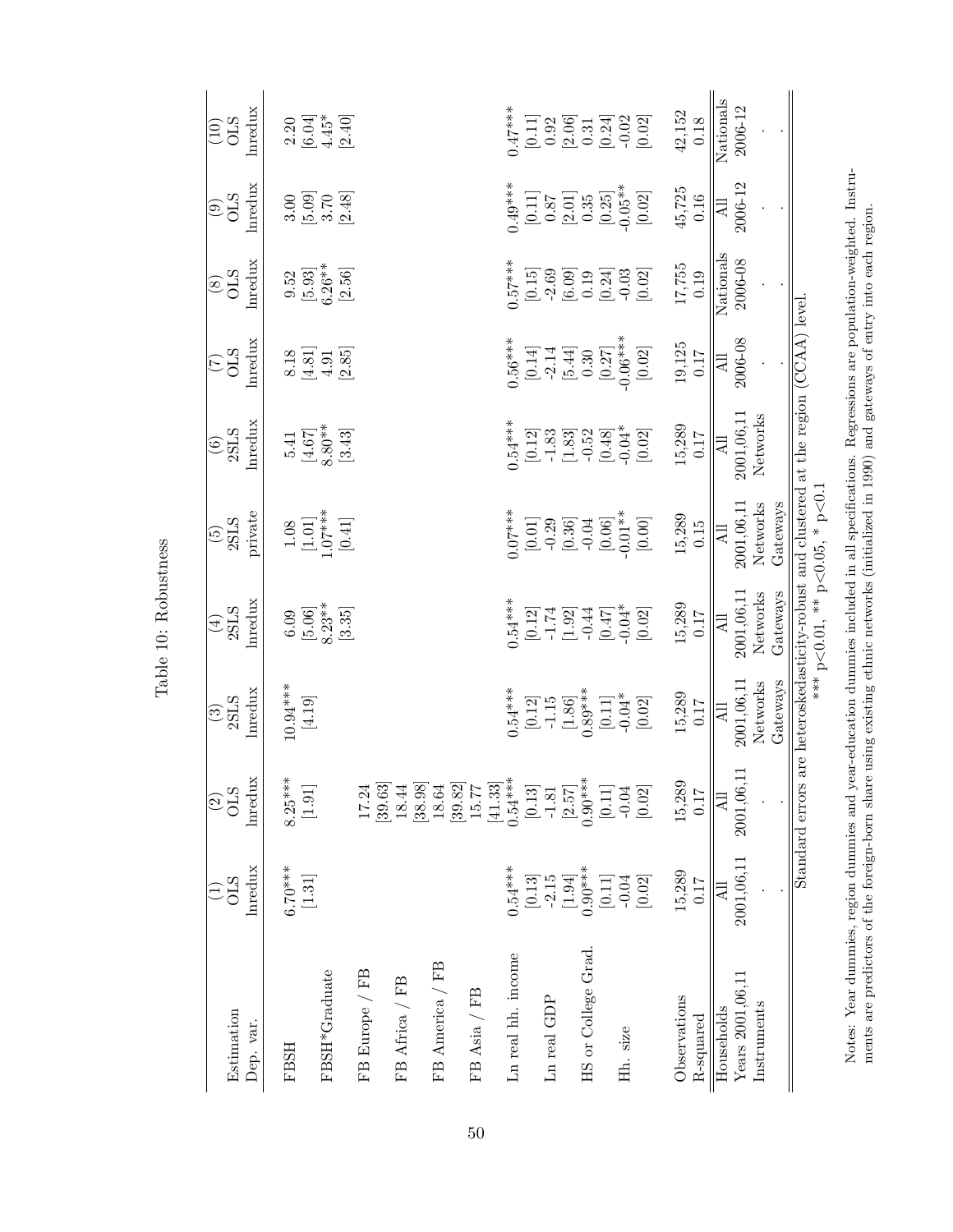<span id="page-53-0"></span>

<span id="page-53-1"></span>Notes: Registry data.



Notes: Family Expenditure Survey.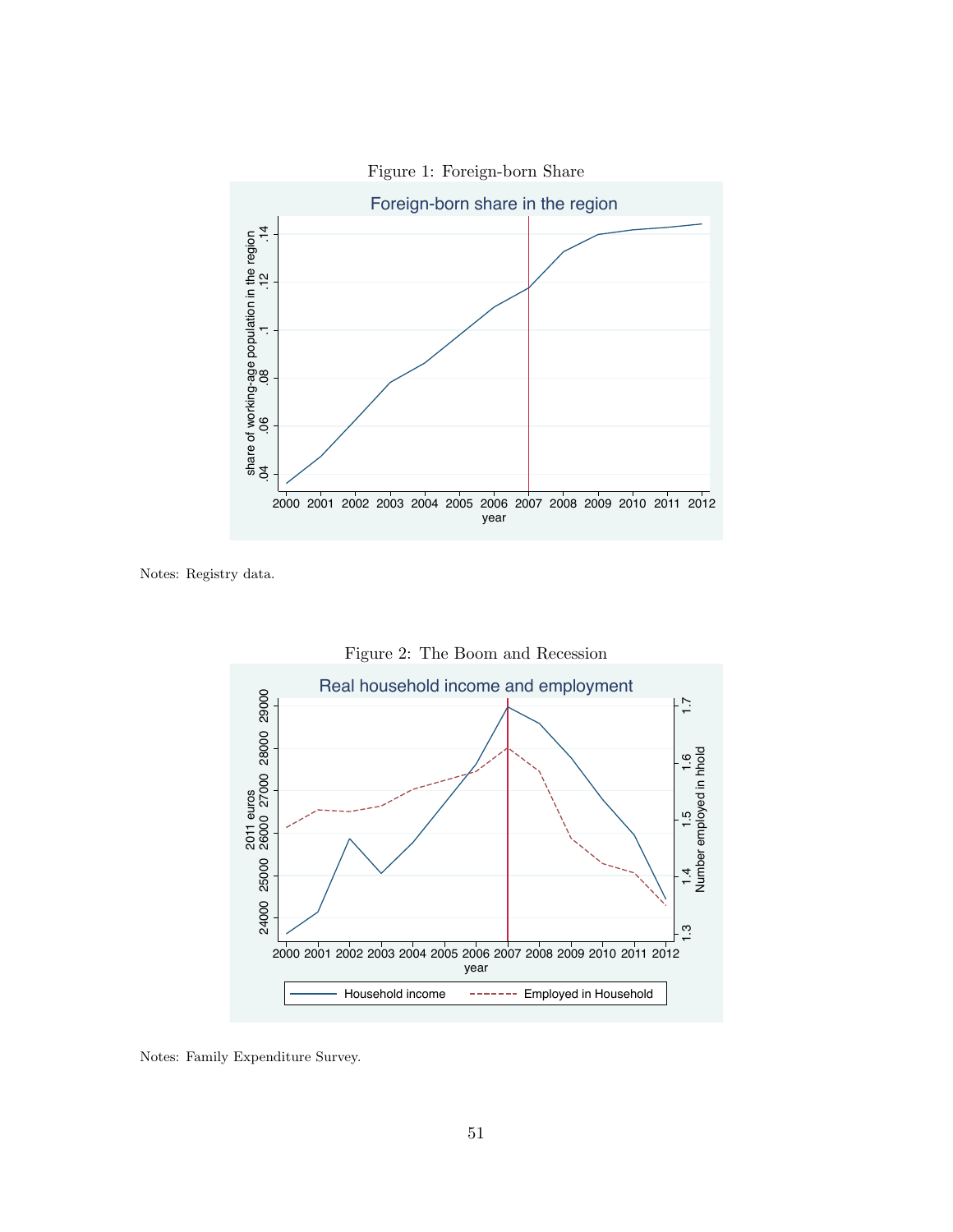<span id="page-54-0"></span>

Figure 3: Growth Student Population, 2001-2010

Notes: The data correspond to academic years 2001-2002 and 2010-2011. We report the percentage change in the student population (elementary plus compulsory secondary schooling) combining public and private schools. Each bar corresponds to one autonomous community (sorted in increasing order): Extremadura, Galicia, Asturias, Castilla y Leon, Andalucia, Canarias, Cantabria, Castilla La Mancha, Ceuta and Melilla, Euskadi, Comunitat Valenciana, Aragon, Balearic Islands, Madrid, Murcia, Rioja, Catalunya, and Navarra.

<span id="page-54-1"></span>

Notes: Estimated on the basis of the Spanish Labor Force Survey, using the appropriate population weights. Low, medium and high education households are, respectively, those headed by a high-school dropout, a high-school graduate and a college graduate.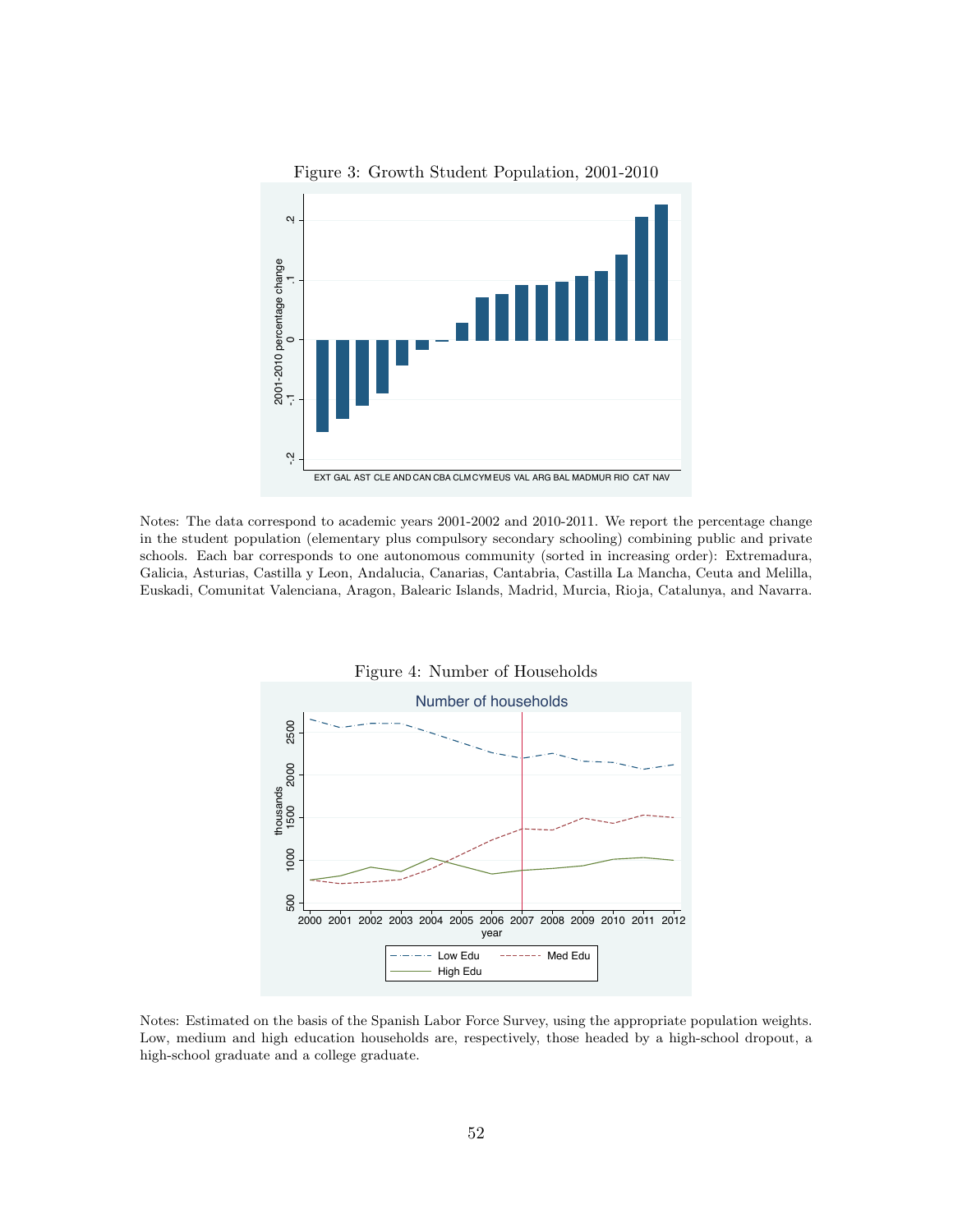<span id="page-55-0"></span>

Figure 5: Trends in tuition spending by education group

<span id="page-55-1"></span>Notes: Family Expenditure Survey.



Figure 6: Trends in share attending private school by education group

Notes: Family Expenditure Survey.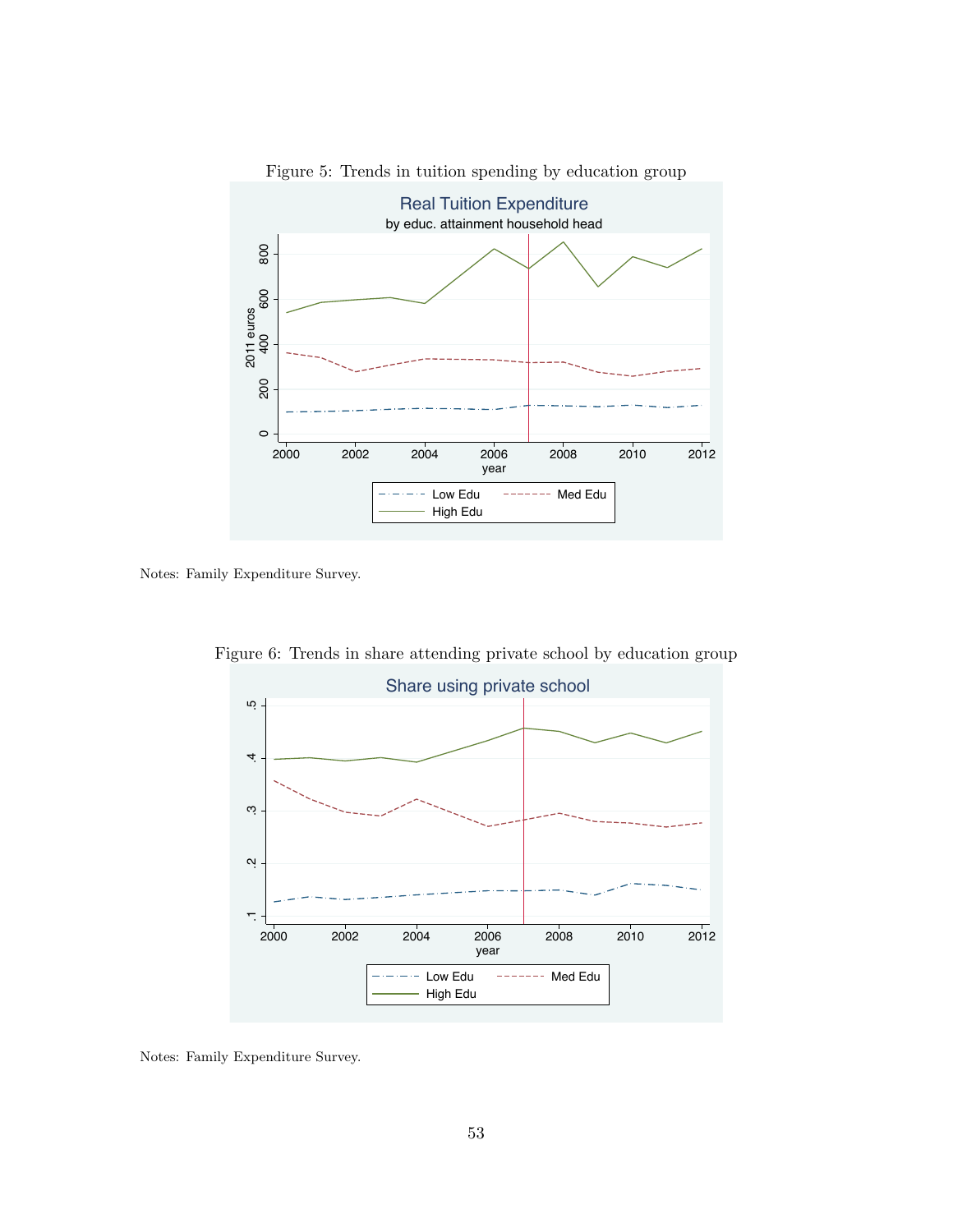<span id="page-56-0"></span>Figure 7: Percentage change in the student-teacher ratio between 2000 and 2010 against the change in the foreign-born share in the region)



Notes: In linear regression fit each region is weighted by its year-2000 population. Next we list all regions (autonomous communities) and their numerical code: Andalucia (1), Aragon (2), Asturias (3), Balearic Islands (4), Canary Islands (5), Cantabria (6), Castilla Leon (7), Castilla La Mancha (8), Catalonia (9), Valencia (10), Extremadura (11), Galicia (12), Madrid (13), Murcia (14), Navarra (15), Basque Country (16), La Rioja (17).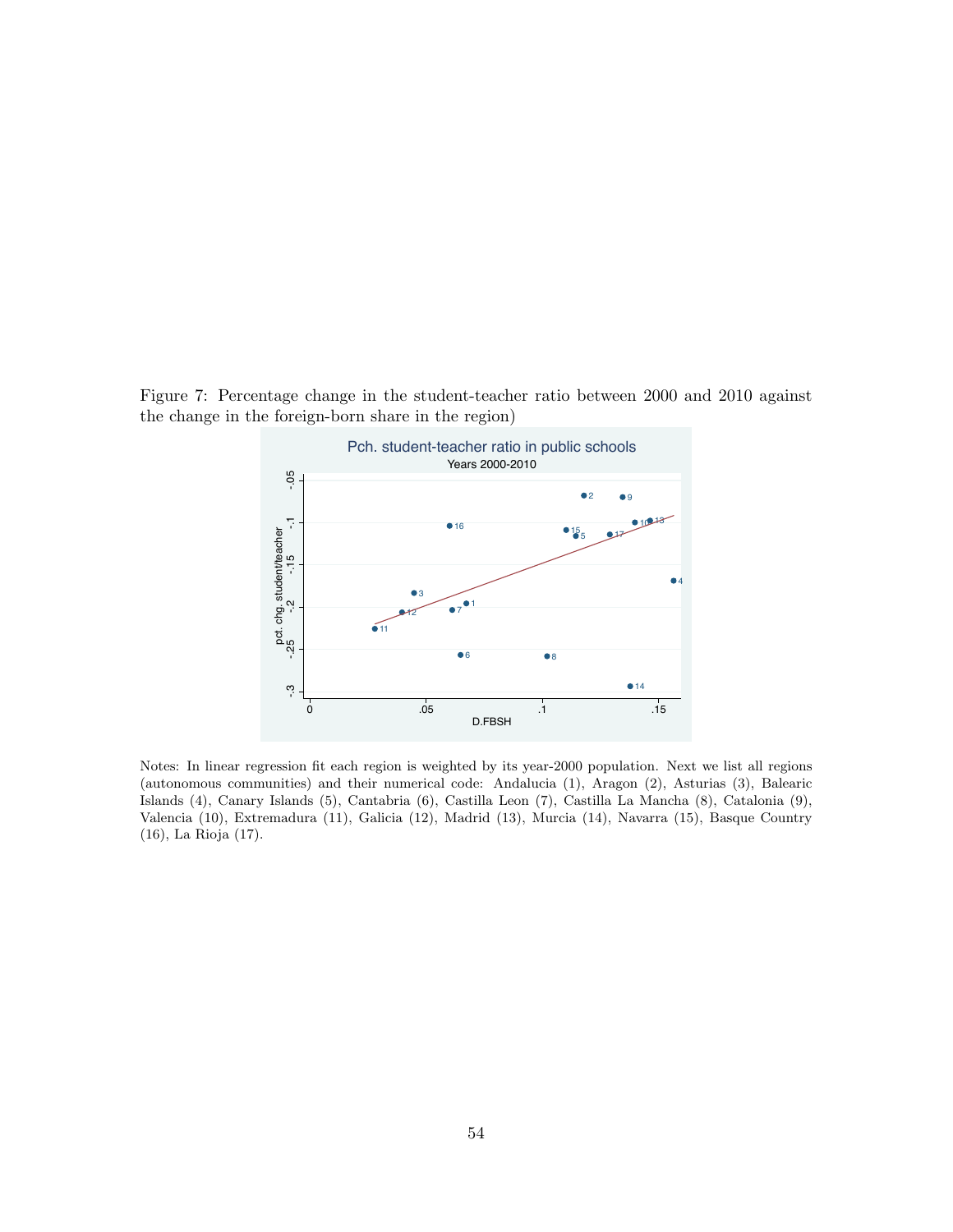<span id="page-57-0"></span>

Figure 8: The Effects of the Great Recession: Total Effect

<span id="page-57-1"></span>Notes: In the counterfactual we assign to each household the constant 2007 average household income in its region-education cell for years 2008-2011.



Figure 9: The Effects of the Great Recession: Extensive Margin

Notes: In the counterfactual we assign to each household the constant 2007 average household income in its region-education cell for years 2008-2011. Private school attendance defined using the 100-euro threshold.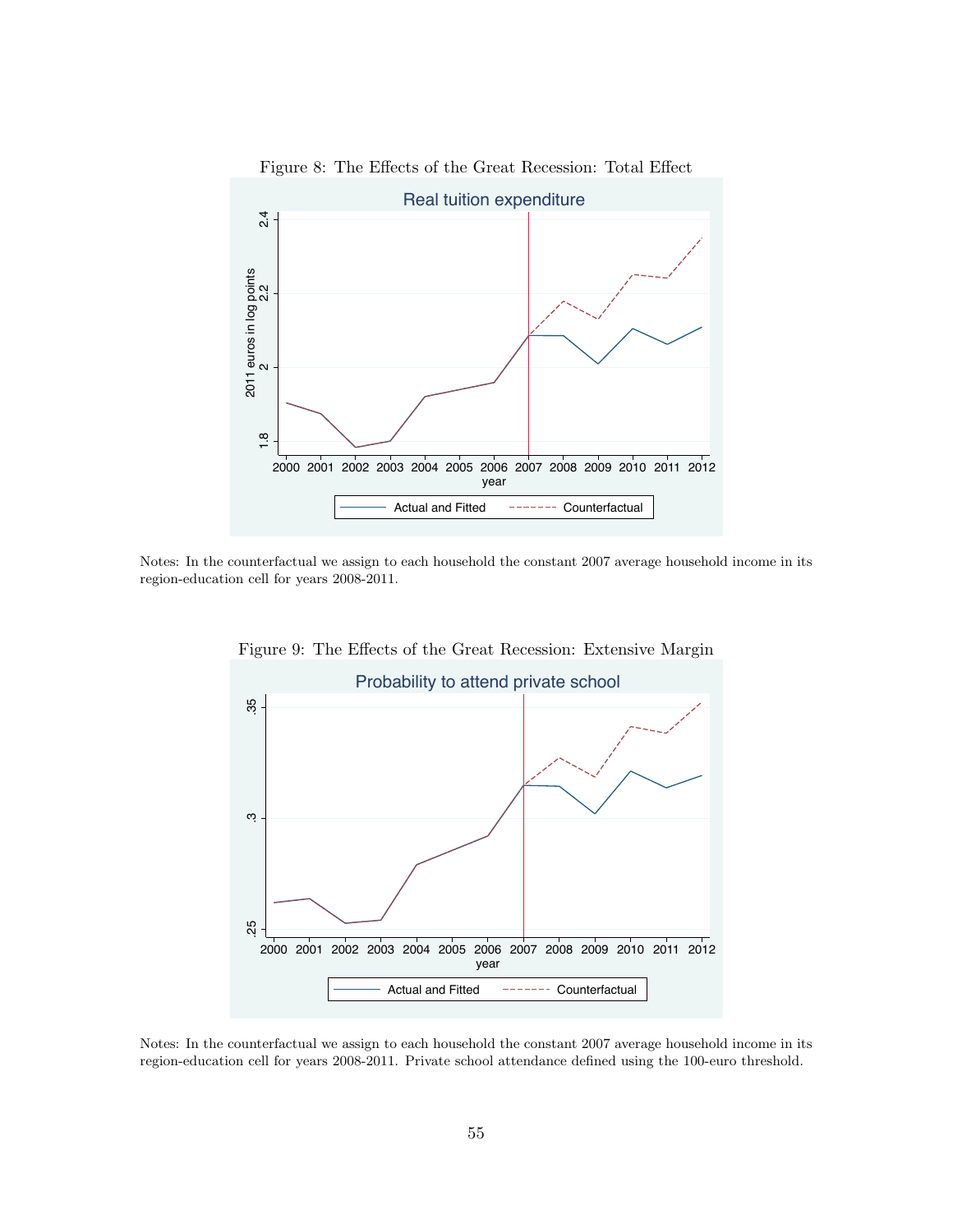<span id="page-58-0"></span>

Figure 10: The Effects of the Immigration Wave: Total Effect

<span id="page-58-1"></span>Notes: In the counterfactual we assign to each region the constant 2000 regional foreign-born share for years 2001-2011.



Figure 11: The Effects of the Immigration Wave: Extensive Margin

Notes: In the counterfactual we assign to each region the constant 2000 regional foreign-born share for years 2001-2011.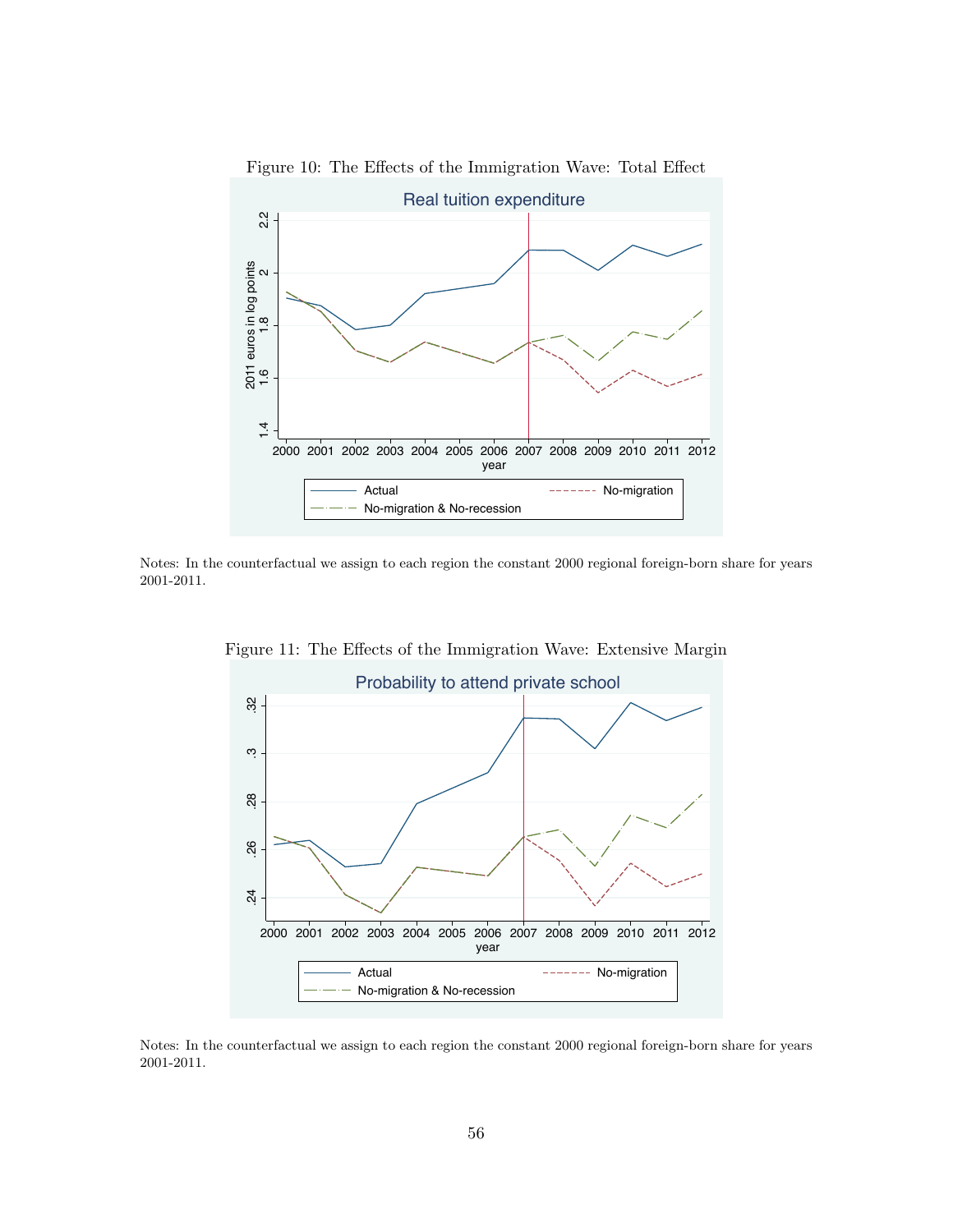## Appendices

### A Instrument definitions

The instrumental-variables strategy applied here is based on [Gonzalez and Ortega](#page-41-10) [\(2013\)](#page-41-10). We simply extended their variables to cover our sample period. We provide a succinct description of the instruments here. We refer the reader to the original source for further details.

#### A.1 Ethnic networks Instrument

This instrument was first introduced in Card (2001), building on a more primitive earlier version by Altonji and Card (1991) and has been used extensively in the immigration literature. In essence, it is a predictor for actual population growth (immigrant inflows) into a province, using historical information on immigrant networks defined by country of origin. We expect current location decisions of migrants to be influenced by the location decisions of earlier migrants from the same country of origin.

Specifically, we define the following predictor of the current stock of foreign-born population in province i and year t:

$$
ZN_{r,t} = \sum_{c} \left(\frac{FB_{c,r,t_0}}{FB_c, t_0}\right) FB)c, t,
$$

for year  $t < t_0$ , where  $FB_{c,r,t_0}$  is the number of individuals born in foreign country c that inhabited province i in some base year  $t_0$ . Thus, the term in parenthesis is the share of c-born individuals that lived in each province in the base year, which provides a measure of the size of that source country network in each province. The only time-varying term in the equation is  $FB_{c,t}$ , the stock of individuals originated from country c that live in Spain in year t. Hence, an inflow of, say, Polish immigrants into Spain in 2006 will lead to a predicted contemporaneous increase in the Polish population in each province in proportion to the size of the Polish enclave in that province in the base year.

#### A.2 Gateways Instrument

Let us now turn to the gateways instrument. The main idea is to exploit the differences in physical accessibility across Spanish provinces. Immigrants enter Spain either by land, sea, or air, and the most common mode of transportation varies widely by country of origin. We consider three main dimensions of accessibility: the existence and size of airports and ports in the province, as measured by passenger traffic in a pre-sample year, and distance to France (and hence the rest of Europe) along the major highways. Given these infrastructures, when there is a surge in immigration from, say, Morocco (presumably driven by economic conditions at origin), those provinces that are more accessible from Morocco will be expected to receive larger inflows. In this example provinces with ports in along the Mediterranean coast will be particularly attractive. In part the motivation behind this instrument is similar to Hunt (1992), who uses distance from Algeria to French provinces (plus other variables) as an instrument for the location choices of the 1962 Algerian repatriates (*pieds-noirs*).

More specifically, the construction of the gateways instrument involves three steps. First, let us define ar,m as the accessibility of province r through transportation mode m, where m  $=$  air, sea, land, and the sum across all provinces equals one (for each m). The accessibility terms by air and sea are giving by the share of all arrivals into Spain that entered through province r by plane or boat, in year 1999. For the land transportation mode ar,land is defined as the distance from province rs capital city to the city of Girona (close to the French border and right by the main highway connecting Spain and France), normalized in a way that the sum (across provinces) of all these terms adds up to one. Second, we obtain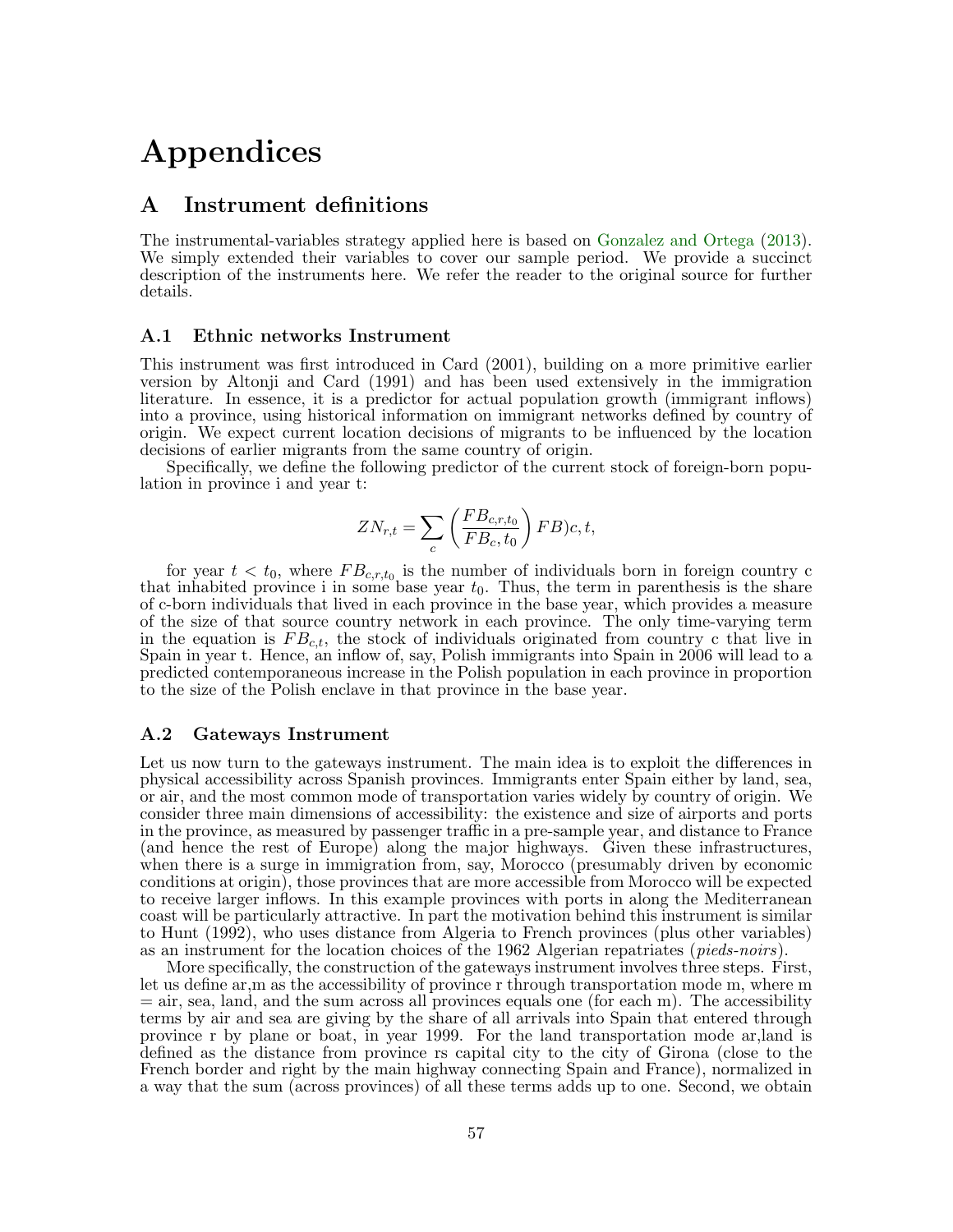information on how important each model of transportation is for each country of origin. More specifically, for each mode of transportation m and country of origin c, we define preference of origin country c for transportation mode m (denoted by bm,c) as the share of all individuals born in country c that entered Spain using transportation mode m in a given year. By construction, these terms also add up to one (across modes of transportation, for any given origin country c). Third, we now multiply the previous two terms to obtain a province-source country specific term indicating the degree of accessibility by each mode of transportation of each Spanish province from the point of view of each country of origin. By adding up across modes of transportation we obtain the overall degree of accessibility of each Spanish province from each country of origin. That is,

$$
\gamma_{r,c} = a_r^{land} b_c^{land} + a_r^{sea} b_c^{sea} + a_r^{air} b_c^{air}.
$$

The final step is analogous to the construction of the ethnic networks. We use the matrix of  $\gamma_{r,c}$  terms to build a predictor of the current stock of foreign-born population in province i and year t:

$$
ZG_{r,t} = \sum_{c} \gamma_{r,c} FB_{c,t},
$$

for  $t < t_0$ . Within-province changes over time in ZG are the basis for our gateways instrument. Consider some economic, social or political event in, say, Ecuador, that triggers a wave of migration out of the country.<sup>79</sup> Our predictor will suggest that if many Ecuadorians choose Spain as their destination, those provinces constituting the main gateways for Ecuadorians (mainly, those with an important international airport) will receive a large inflow of Ecuadorians, for reasons uncorrelated with local economic conditions.<sup>80</sup>

### B Weak identification analysis

[Table B.1](#page-62-0) reports the first-stage regressions for our main model. The three endogenous regressors are FBSH, FBSH interacted with an indicator for medium education, and FBSH interacted with an indicator for high education. The vector of excluded instruments contains six variables: the predictor for the FBSH based on ethnic networks, the predictor for the FBSH based on gateways, and each of these interacted with the medium education indicator and the high education indicator. We focus on the subsample for years 2000-2007, preceding the Great Recession. Thus the corresponding two-stage least-squares estimates can be found in column 3 of [Table 7.](#page-49-0)

The F-statistics of the excluded instruments are 5.55, 18.87 and 23.48, for FBSH, FBSH\*edumed, and FBSH\*eduhigh, respectively. On the basis of the rule of thumb, these statistics suggest that there may be a problem of weak identification for FBSH. More formally, we test the null hypothesis of joint weak identification. The Kleibergen-Paap F statistic is 6.51, which is above of the two less demanding critical values reported by Stock and Yogo but below the two more demanding ones.<sup>81</sup>

Intuitively, the relatively weak joint identification seems to arise from the coefficient of the FBSH. To formalize this intuition we conduct Angrist-Pischke F tests of individual

 $^{79}$ Bertoli et al (2011) studies in detail the reasons for the surge, and sharp posterior decline, in Ecuadorian migration to Spain.

<sup>&</sup>lt;sup>80</sup>As a check, we note that the average across years and provinces for the gateways instrument has to be roughly similar with the average for the networks instrument. After all, both instruments are weighted sums of the Spain-wide stocks of foreign-born by year and region of origin. The Appendix contains the data sources used in the construction of the gateways instrument.

<sup>&</sup>lt;sup>81</sup>For the case of 3 endogenous regressors and 6 excluded instruments the critical values for the weak identification test range from 4.40 to 12.20 for maximal IV relative bias ranging from 5% to 30%. Strictly speaking, these critical values are only appropriate under i.i.d. errors.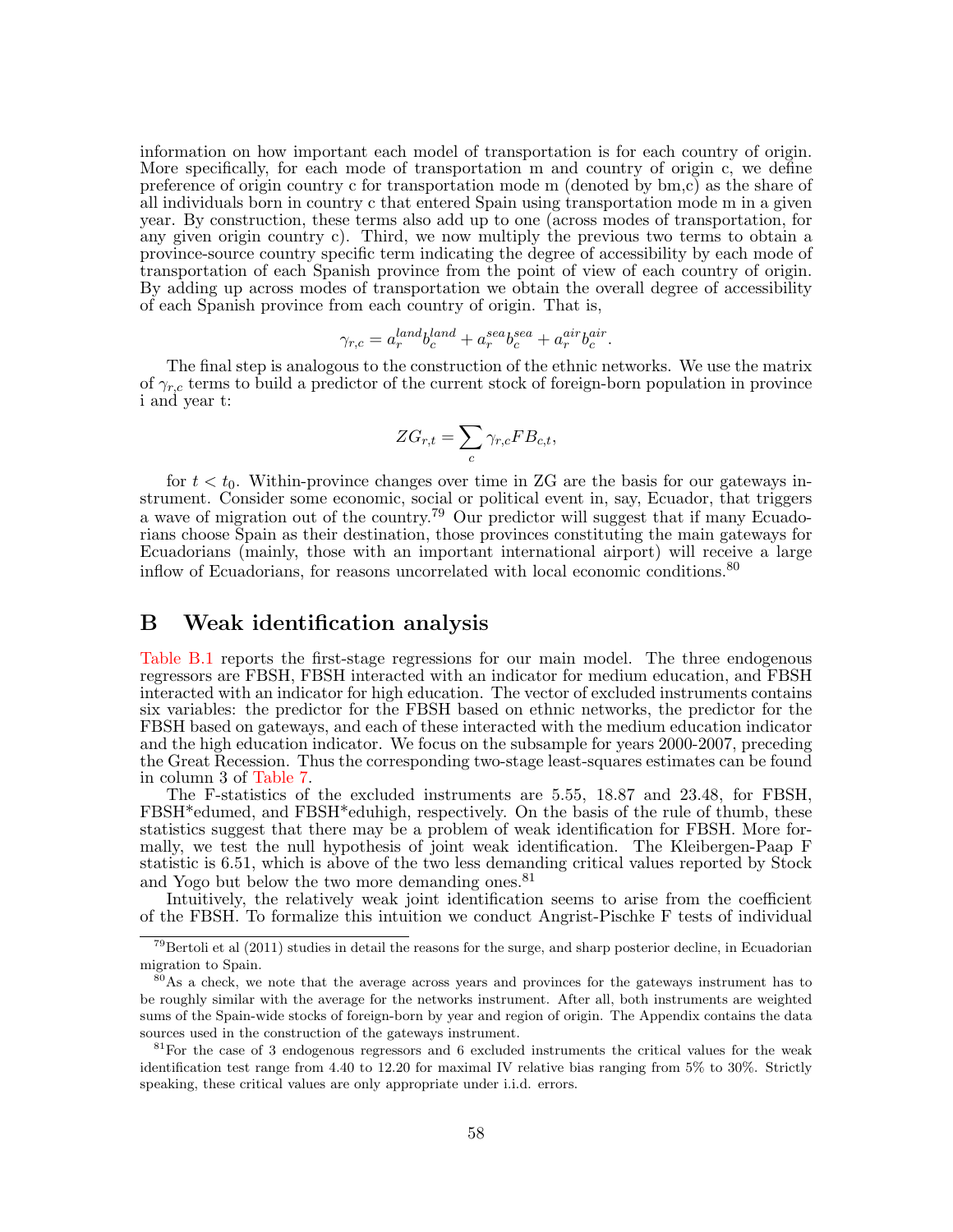weak identification, which take into account the presence of multiple endogenous regressors. The AP F statistics for the three endogenous regressors (FBSH, FBSH\*edumed, and FBSH\*eduhigh) are 8.01, 17.11 and 19.87. It is common to compare these statistics to the Stock and Yogo weak identification critical values for a single endogenous regressor. These values range from 5.34 to 19.28 for maximal IV relative bias of 30% to 5%. Thus for the coefficient of FBSH we can only reject the null of individually weak identification for a 20% maximal relative bias. For FBSH\*edumed we can reject the null for a 10% maximal relative bias. And for FBSH\*edumed we can reject even the most stringent critical value (5% maximal relative bias). In conclusion, we are fairly confident about the identification of the effect of the FBSH on medium and highly educated households but much less so for low educated households.

As a further check we also test for the joint significance of the endogenous regressors in the main equation using the Anderson-Rubin F-test, which is robust to weak instruments.. The critical value is 35.97 with an associated p-value of less than 0.0001. Hence, we are fairly confident of a non-zero joint effect for the coefficients of interest.